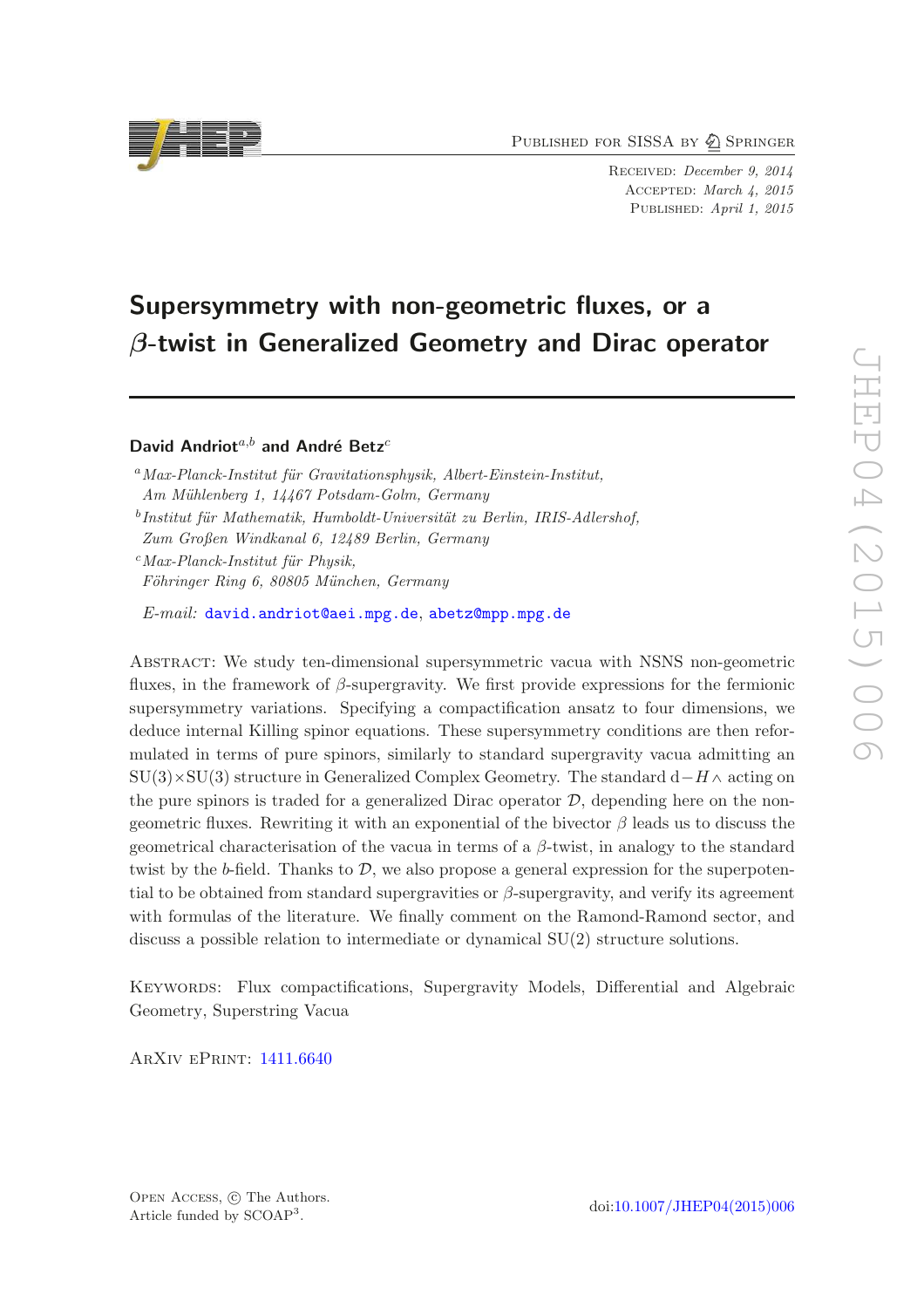# Contents

| $\mathbf{1}$ |                                                               | Introduction and main results                                                          | $\mathbf{1}$     |
|--------------|---------------------------------------------------------------|----------------------------------------------------------------------------------------|------------------|
| $\bf{2}$     |                                                               | From the supersymmetry variations to the pure spinors conditions                       | $\boldsymbol{6}$ |
|              | 2.1                                                           | Fermionic supersymmetry variations                                                     | $\boldsymbol{6}$ |
|              | 2.2                                                           | Compactification ansatz and resulting conditions for a supersymmetric vacuum           | 8                |
|              | 2.3                                                           | Supersymmetry conditions in terms of pure spinors                                      | 11               |
| $\bf{3}$     | The superpotential                                            |                                                                                        | 13               |
|              | 3.1                                                           | $SU(3)\times SU(3)$ structure pure spinors and standard $\mathcal{N}=1$ superpotential | 14               |
|              | $\!3.2$                                                       | Proposed superpotential and comparison to the literature                               | 16               |
|              | 4 Geometrical characterisation and more on the $\beta$ -twist |                                                                                        | 18               |
|              | 4.1                                                           | Geometrical characterisation of the backgrounds                                        | 19               |
|              | 4.2                                                           | On Ramond-Ramond fluxes in $\beta$ -supergravity                                       | 22               |
|              | 4.3                                                           | $\beta$ -twist and intermediate or dynamical SU(2) structure solutions                 | 23               |
| $\bf{5}$     | Outlook                                                       |                                                                                        | 24               |
|              |                                                               | A Conventions                                                                          | 26               |
|              | B Compactification and pure spinors conditions                |                                                                                        | 27               |
|              | <b>B.1</b>                                                    | Consequences of the compactification ansatz                                            | 27               |
|              | B.2                                                           | Reformulation of the supersymmetry conditions with pure spinors                        | 28               |
|              |                                                               | B.3 On the sufficiency of the pure spinors conditions                                  | 31               |
|              |                                                               | C The Dirac operator and the $\beta$ -twist                                            | 34               |
|              |                                                               | C.1 Rewriting of the Dirac operator                                                    | 34               |
|              |                                                               | C.2 Invariance of the Dirac operator                                                   | 35               |

# <span id="page-1-0"></span>1 Introduction and main results

An important problem in string phenomenology is the presence of massless, unobserved, scalar fields in four-dimensional effective theories derived from string theory: the moduli. Considering fluxes in the ten-dimensional background on which one compactifies usually helps, since they contribute to the four-dimensional potential and can thus stabilise moduli. A motivation to study non-geometric fluxes is the hope of using them for the same purpose: they were shown in several examples to stabilise moduli or to lead to de Sitter vacua  $[1-10]$ . These fluxes initially appeared in four-dimensional gauged supergravities: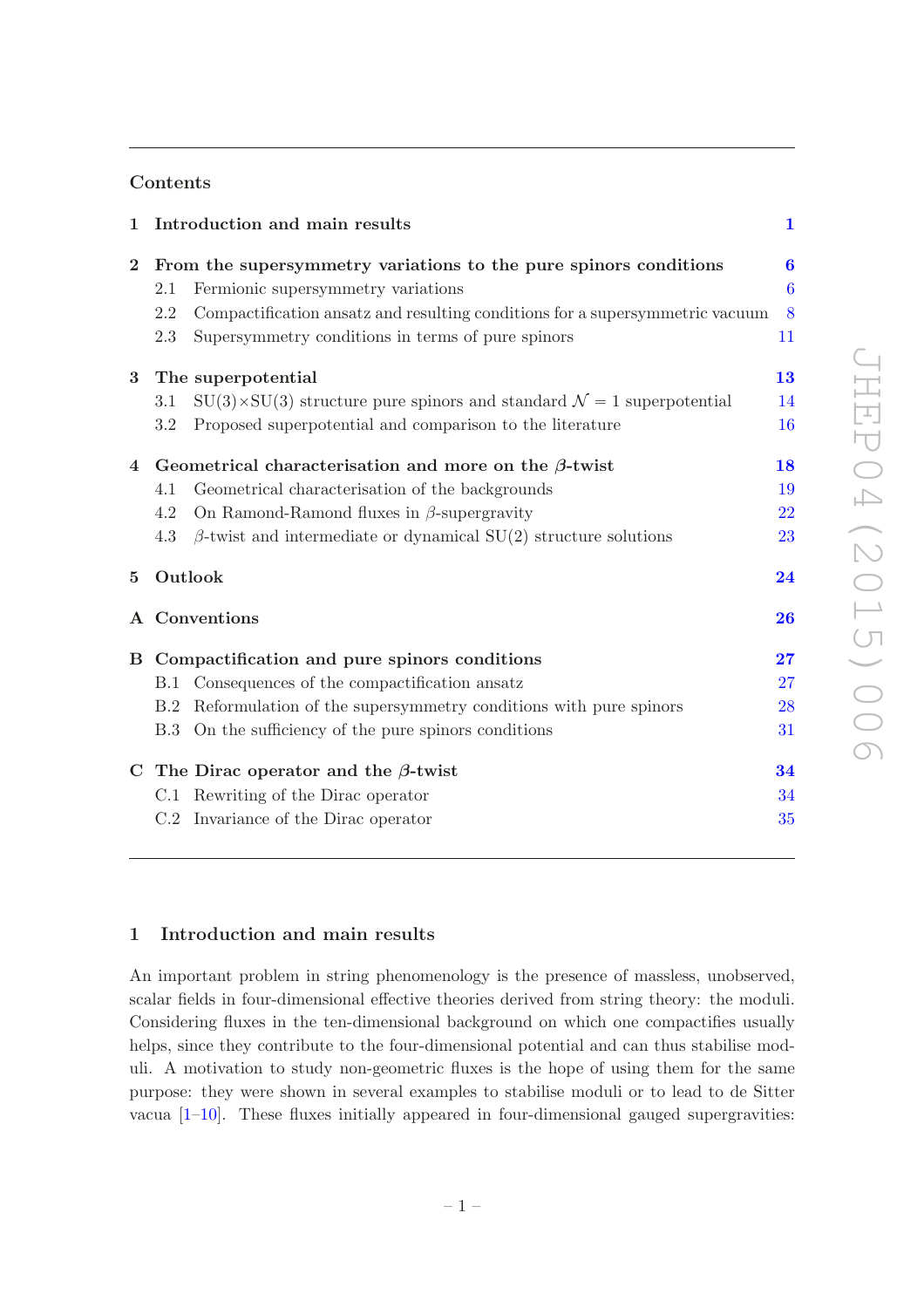they correspond to some gaugings or components of the embedding tensor  $[11-13]$ . However, they cannot be obtained by a compactification from a standard supergravity. They are rather traditionally considered to descend from ten-dimensional non-geometric backgrounds [\[12](#page-36-4), [14,](#page-36-5) [15\]](#page-37-0). Their derivation was clarified recently, at least for a class of backgrounds, thanks to the formalism of  $\beta$ -supergravity [\[16](#page-37-1), [17\]](#page-37-2) (reviews on these ideas can be found in [\[18](#page-37-3)[–20](#page-37-4)]). This ten-dimensional local reformulation of standard supergravity has two important features: it depends explicitly on non-geometric fluxes, giving them a manifest ten-dimensional origin, and a non-geometric background of standard supergravity can be reformulated into a geometric one of  $\beta$ -supergravity, allowing then for a compactification. Some vacua of four-dimensional gauged supergravities with non-geometric fluxes thus get a clear ten-dimensional uplift. Now, one can hope to find ten-dimensional backgrounds with non-geometric fluxes that would stabilise moduli after compactification. In this paper, we are interested in supersymmetric backgrounds of  $\beta$ -supergravity and their geometrical characterisation, as detailed below.

The NSNS sector of  $\beta$ -supergravity is obtained by the field redefinition [\(2.1\)](#page-6-2) from the standard supergravity metric  $g_{MN}$ , b-field and dilaton  $\phi$  to a new metric  $\tilde{g}_{MN}$ , and antisymmetric bivector  $\beta^{MN}$  and a new dilaton  $\tilde{\phi}$ . This is equivalent to parameterizing as in [\(2.2\)](#page-6-3) the generalized metric H with the generalized vielbein  $\tilde{\mathcal{E}}$  instead of  $\mathcal{E}$  [\[19\]](#page-37-5). The new fields allow to define ten-dimensional NSNS non-geometric Q- and R-fluxes in flat indices

$$
Q_C{}^{AB} = \partial_C \beta^{AB} - 2\beta^{D[A} f^{B]}{}_{CD} \,, \quad R^{ABC} = 3\beta^{D[A} \nabla_D \beta^{BC]}, \tag{1.1}
$$

as in [\[21](#page-37-6)[–23\]](#page-37-7). Building on [\[19](#page-37-5), [23,](#page-37-7) [24](#page-37-8)], the Lagrangian and equations of motion for the NSNS sector of  $\beta$ -supergravity were derived in terms of these fluxes in [\[16,](#page-37-1) [17](#page-37-2)]. A completion of the theory to other sectors should be possible by further reformulating standard supergravities, as discussed in [\[16\]](#page-37-1) (see here section [4.2](#page-22-0) on RR fluxes). The theory is also expected to retain symmetries of standard supergravities, such as supersymmetry (SUSY). But we do not have so far the fermionic fields and their SUSY variations. Natural candidates for the latter can nevertheless be derived from the Generalized Geometry formulation of  $\beta$ -supergravity, obtained in [\[16](#page-37-1)]. For standard type II supergravities, it was noticed [\[25\]](#page-37-9) that the SUSY variations of the gravitini  $\psi_M^{1,2}$  and dilatini  $\lambda^{1,2}$  could be rephrased in terms of  $Spin(9,1)\times Spin(1,9)$  derivatives, as in  $(2.5)$ . These spinorial derivatives are determined independently, applying the Generalized Geometry formalism, and we derived them for  $\beta$ -supergravity. They allow as well to reproduce the Lagrangian and the equations of motion, as was checked both for standard and  $\beta$ -supergravity. We thus consider that they should play an analogous role in both theories for the SUSY variations as well, and infer for fermions of  $\beta$ -supergravity

<span id="page-2-0"></span>
$$
\delta \tilde{\psi}_M^{1,2} = \tilde{e}^A{}_M \left( \nabla_A \pm \eta_{AD} \tilde{\nabla}^D - \frac{1}{8} \eta_{AD} \eta_{BE} \eta_{CF} R^{DEF} \Gamma^{BC} \right) \epsilon^{1,2}
$$
\n
$$
\delta \tilde{\rho}^{1,2} = \left( \Gamma^A \nabla_A \mp \Gamma^A \eta_{AD} \tilde{\nabla}^D + \frac{1}{24} \eta_{AD} \eta_{BE} \eta_{CF} R^{DEF} \Gamma^{ABC} \right)
$$
\n
$$
- \Gamma^A \partial_A \tilde{\phi} \mp \Gamma^A \eta_{AB} \left( \beta^{BC} \partial_C \tilde{\phi} - \mathcal{T}^B \right) \right) \epsilon^{1,2},
$$
\n(1.2)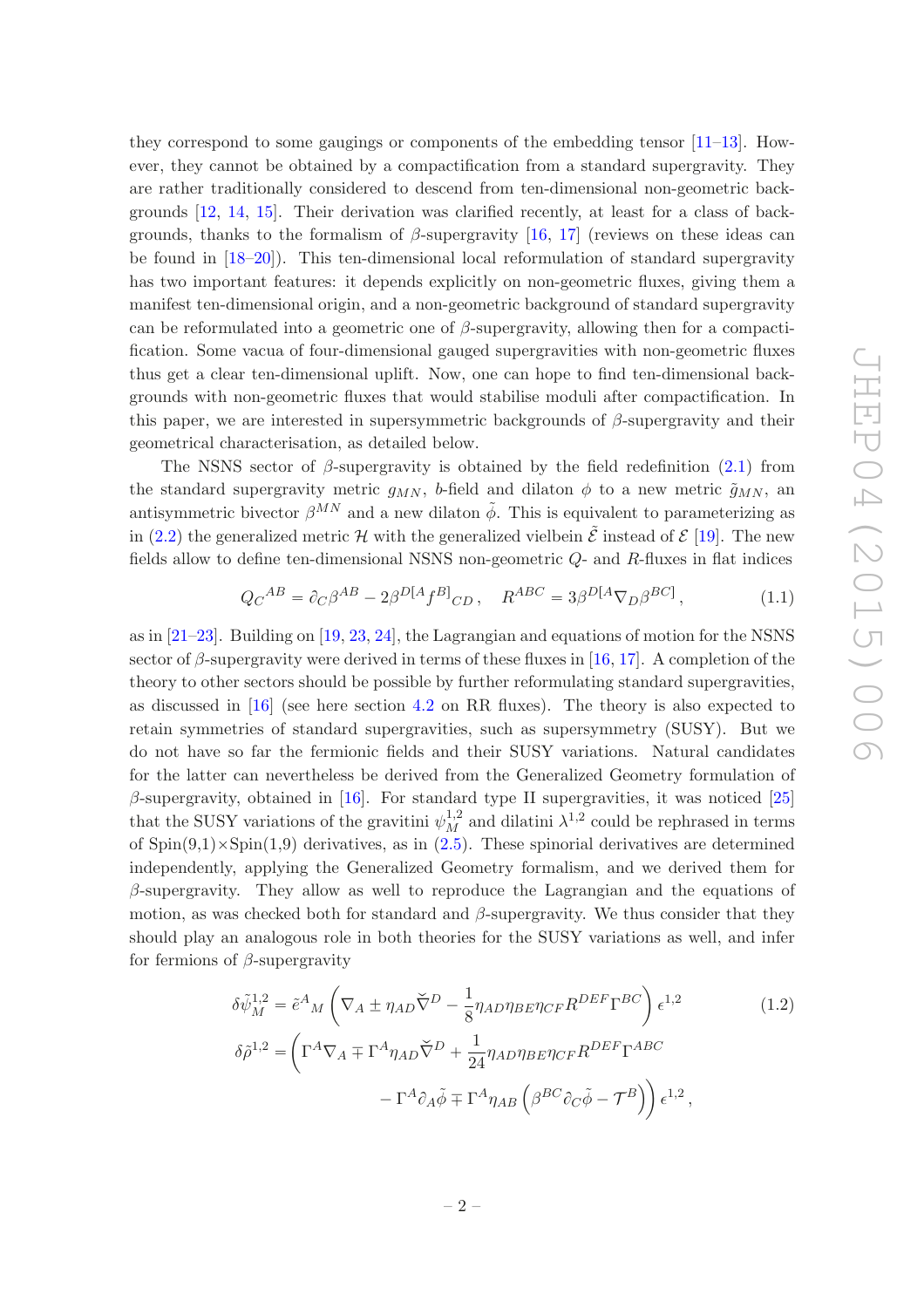(only the NSNS contribution) with  $\tilde{\rho}^{1,2} = \Gamma^A \tilde{\psi}_A^{1,2} - \tilde{\lambda}^{1,2}$ , and  $\epsilon^{1,2}$  the SUSY fermionic parameters. The upper/lower sign refers to the first/second number (1/2),  $\check{\nabla}^A$  is a covariant derivative whose spin connection depends on the Q-flux, and further notations are detailed in the paper. These fermionic SUSY variations will be our starting point in what follows.

When looking for new vacua of a theory, SUSY is a useful tool that provides technical simplifications. In addition, the conditions for a vacuum to preserve SUSY bring constraints that characterise, in particular geometrically, the allowed backgrounds. One gets this way information on the properties of the possible vacua. This motivates the present work for  $\beta$ -supergravity. These features are well illustrated for standard ten-dimensional type II supergravities in [\[26](#page-37-10), [27](#page-37-11)] that we follow here. For a vacuum to preserve SUSY, the fermionic SUSY variations should vanish. One further considers a compactification ansatz for the background: in particular the geometry is a warped product of a four-dimensional Minkowski (Mink) or Anti de Sitter (AdS) space-time, and an internal six-dimensional manifold  $M$ . The conditions for SUSY are then decomposed accordingly. For (at least)  $\mathcal{N} = 1$  SUSY in four dimensions, the SUSY conditions were reformulated in [\[26](#page-37-10)] in terms of Generalized Complex Geometry (GCG) [\[28,](#page-37-12) [29](#page-37-13)], into the pure spinors conditions [\(1.3\)](#page-3-0) and [\(1.4\)](#page-3-1). The mathematical framework of GCG provides interesting interpretations of the supergravity quantities and leads to a geometrical characterisation of  $\mathcal M$  for a Mink SUSY vacuum: for  $\mu = 0$  ( $\mu$  is related to the four-dimensional cosmological constant), the condition  $(1.3)$  indicates that M has to be a twisted generalized Calabi-Yau (GCY). This generalizes the Calabi-Yau (CY) condition, valid in absence of background fluxes. The pure spinors conditions are given by

$$
e^{\phi} \left( d - H \wedge \right) \left( e^{-\phi} \Phi_1 \right) + e^{-2A} d\left( e^{2A} \right) \wedge \Phi_1 = 2\varepsilon \ e^{-A} \mu \ \text{Re}(\Phi_2) \tag{1.3}
$$

$$
e^{\phi} (d - H_{\Lambda}) \Big( e^{-\phi} \Phi_2 \Big) + e^{-2A} d(e^{2A}) \wedge \Phi_2 = 3\varepsilon \ e^{-A} i \operatorname{Im}(\overline{\mu} \Phi_1) + e^{-A} d(e^A) \wedge \overline{\Phi_2} + \operatorname{RR}, \tag{1.4}
$$

with the flux  $H = db$ , the warp factor  $e^{2A}$ , the Ramond-Ramond contribution RR, and

<span id="page-3-5"></span><span id="page-3-1"></span><span id="page-3-0"></span>
$$
\text{IIA}: \ \Phi_1 = \Phi_+, \ \Phi_2 = \Phi_-, \ \varepsilon = +1 \,, \qquad \text{IIB}: \ \Phi_1 = \Phi_-, \ \Phi_2 = \Phi_+, \ \varepsilon = -1 \,. \tag{1.5}
$$

 $\Phi_{+}$  are pure spinors in GCG, they are in particular  $O(6,6)$  spinors, but can be viewed also as polyforms: for example, a (simplified) expression is given for them in [\(1.17\)](#page-5-0), in the case of an  $SU(3)$  structure.<sup>[1](#page-3-2)</sup> In this paper, we follow the same procedure, described in [\[27](#page-37-11)], and derive analogous pure spinors conditions for  $\beta$ -supergravity (including only the NSNS sector)

$$
\frac{1}{2}\mathcal{D}\Phi_1 + e^{-2A} \left(\mathrm{d} + \breve{\nabla}^a \cdot \iota_a\right) \left(e^{2A}\right) \Phi_1 = 2\varepsilon \ e^{-A} \mu \ \text{Re}(\Phi_2) \tag{1.6}
$$
\n
$$
\frac{1}{2}\mathcal{D}\Phi_2 + e^{-2A} \left(\mathrm{d} + \breve{\nabla}^a \cdot \iota_a\right) \left(e^{2A}\right) \Phi_2 = 3\varepsilon \ e^{-A} \text{i} \text{Im}(\overline{\mu}\Phi_1) + e^{-A} \left(\mathrm{d} - \breve{\nabla}^a \cdot \iota_a\right) \left(e^A\right) \overline{\Phi_2} \tag{1.7}
$$

<span id="page-3-4"></span><span id="page-3-3"></span>
$$
\frac{1}{2}\mathcal{D}\Phi_2 + e^{-2A} \left(\mathrm{d} + \check{\nabla}^a \cdot \iota_a\right) \left(e^{2A}\right) \Phi_2 = 3\varepsilon \ e^{-A} \mathrm{i} \operatorname{Im}(\overline{\mu}\Phi_1) + e^{-A} \left(\mathrm{d} - \check{\nabla}^a \cdot \iota_a\right) \left(e^A\right) \overline{\Phi_2}, \tag{1.7}
$$

<span id="page-3-2"></span><sup>&</sup>lt;sup>1</sup>The conditions for a vacuum to preserve SUSY in various theories have been reformulated into analogues of the pure spinors conditions, applying similar techniques to space(-time)s of dimension D (the external part being Minkowski or Anti de Sitter). For type II and M-theory, such conditions were obtained for D from 11 down to 3 in [\[30](#page-37-14)[–41\]](#page-38-0). Rewritings of the previous conditions were worked-out in [\[42](#page-38-1)[–44](#page-38-2)]. The heterotic case ( $\mathcal{N} = 1$  Mink vacuum) was treated in [\[45](#page-38-3)]. Finally conditions for type II Mink vacua were also written in terms of Exceptional Generalized Geometry (EGG) in [\[46](#page-38-4)[–48](#page-38-5)].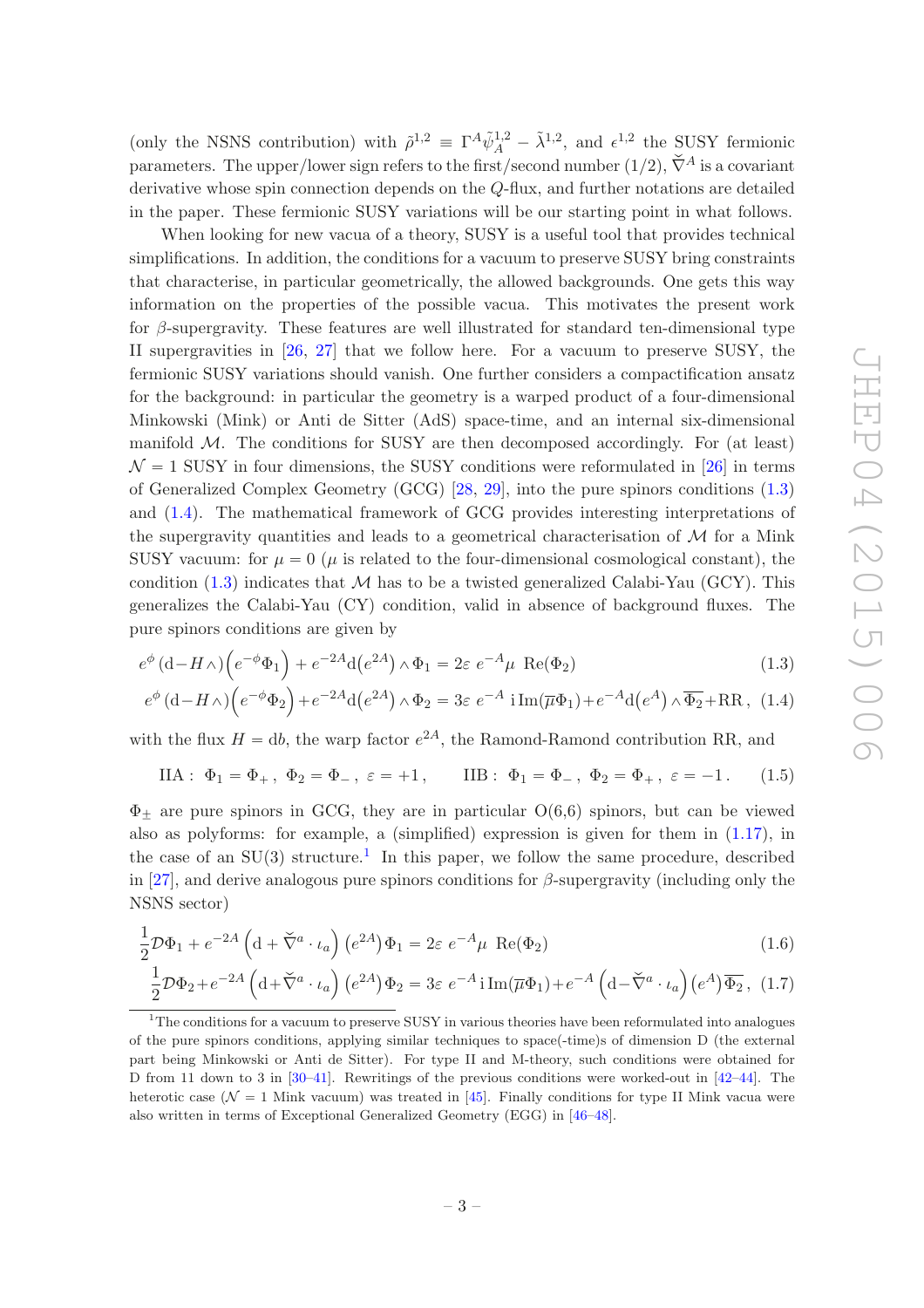where  $D$  is an important operator given in  $(1.10)$ , and the other derivatives act only on the warp factor. On the contrary to  $(1.3)$  and  $(1.4)$ , the conditions  $(1.6)$  and  $(1.7)$  are necessary but not sufficient to preserve SUSY, as shown in appendix [B.3.](#page-31-0) This is probably due to the absence of a RR contribution. The latter is expected to be simply added to the right-hand side (r.h.s.) of [\(1.7\)](#page-3-4), so the present work remains relevant.

The  $\mathcal D$  obtained in the two conditions [\(1.6\)](#page-3-3) and [\(1.7\)](#page-3-4) turns out to be precisely the generalized Dirac operator computed in [\[17\]](#page-37-2). There, we considered  $\mathcal{D} = \Gamma^A D_A$  where  $D_A$ is the Spin $(d,d)\times\mathbb{R}^+$  covariant derivative in a d-dimensional space-time [\[21](#page-37-6), [25,](#page-37-9) [49](#page-38-6)[–53\]](#page-38-7), and we chose for the Cliff(d,d)  $\Gamma^{\mathcal{A}}$ -matrices a representation as forms and contractions. The generalized spin connection components were already determined in terms of fluxes in [\[16](#page-37-1)], where we used the generalized torsion free condition [\[25\]](#page-37-9) and further fixing, starting with the generalized vielbein  $\tilde{\mathcal{E}}$  [\(2.2\)](#page-6-3) for  $\beta$ -supergravity. Proceeding similarly with  $\mathcal{E}$  for standard supergravity, we derived in [\[17\]](#page-37-2) both Dirac operators  $\mathcal D$  acting on a form  $A_p$ 

for standard supergravity:

$$
\mathcal{D}A_p = 2e^{\phi} \left( \mathbf{d} - H \wedge \right) \left( e^{-\phi} A_p \right) \tag{1.8}
$$

<span id="page-4-5"></span><span id="page-4-3"></span><span id="page-4-0"></span>
$$
=2\left(\partial_a\cdot e^a\wedge -f\circ -H\wedge -d\phi\wedge\right)A_p,\tag{1.9}
$$

for  $\beta$ -supergravity:

$$
\mathcal{D}A_p = 2e^{\tilde{\phi}} \left( \mathbf{d} - \tilde{\nabla}^a \cdot \iota_a + \mathcal{T} \vee + R \vee \right) \left( e^{-\tilde{\phi}} A_p \right) \tag{1.10}
$$

$$
=2\left(\partial_a\cdot\tilde{e}^a\wedge\alpha\beta^{ab}\partial_b\cdot\iota_a-f\circ-Q\circ+R\vee-d\tilde{\phi}\wedge+\left(\tilde{\nabla}\tilde{\phi}-\tau\right)\vee\right)A_p,\qquad(1.11)
$$

where the tensor  $\mathcal T$  and the quantity  $\tau$  are defined around [\(2.9\)](#page-8-1), the dot in the derivatives indicates the action only on the form coefficient in flat indices, and the fluxes act with wedges and contractions in flat indices as (see also appendix [A\)](#page-26-0)

<span id="page-4-4"></span>
$$
H \wedge A_p = \frac{1}{3!} H_{abc} e^a \wedge e^b \wedge e^c \wedge A_p, \quad R \vee A_p = \frac{1}{3!} R^{abc} \iota_a \iota_b \iota_c A_p, \qquad (1.12)
$$
  

$$
f \diamond A_p = \frac{1}{2} f^c{}_{ab} \tilde{e}^a \wedge \tilde{e}^b \wedge \iota_c A_p, \qquad Q \diamond A_p = \frac{1}{2} Q_a{}^{bc} \tilde{e}^a \wedge \iota_b \iota_c A_p.
$$

Remarkably, this Dirac operator  $\mathcal D$  is appearing in the pure spinors conditions, both for standard supergravity in  $(1.3)$  and  $(1.4)$ , and for  $\beta$ -supergravity in  $(1.6)$  and  $(1.7)$ . A posteriori, it looks natural, since  $\mathcal D$  acts on  $O(d,d)$  spinors; for Mink  $(\mu = 0)$  with constant warp factor, [\(1.3\)](#page-3-0) and [\(1.6\)](#page-3-3) can thus be interpreted as (generalized) Dirac equations. Although this result was anticipated in [\[17](#page-37-2)],  $\mathcal D$  was introduced there to study Bianchi identities (BI):  $\mathcal{D}^2 = 0$  was shown to give BI of NSNS fluxes (together with a scalar condition) in absence of NS-branes.

We study further this Dirac operator and prove that it can be rewritten as

for standard supergravity: 
$$
\mathcal{D}A_p = 2e^{\phi}e^{b\wedge}d\left(e^{-b\wedge}e^{-\phi}A_p\right)
$$
, (1.13)

<span id="page-4-2"></span><span id="page-4-1"></span>for 
$$
\beta
$$
-supergravity:  $\mathcal{D}A_p = 2e^{\tilde{\phi}}e^{\beta \vee}d\left(e^{-\beta \vee}e^{-\tilde{\phi}}A_p\right)$ , (1.14)

where  $\beta \vee \equiv \frac{1}{2} \beta^{mn} \iota_m \iota_n = \frac{1}{2}$  $\frac{1}{2}\beta^{ab}\iota_a\iota_b$ . Although [\(1.14\)](#page-4-1) is a common guess, it has never been derived explicitly; we prove it here in appendix [C.1,](#page-34-1) obtaining first a helpful expression in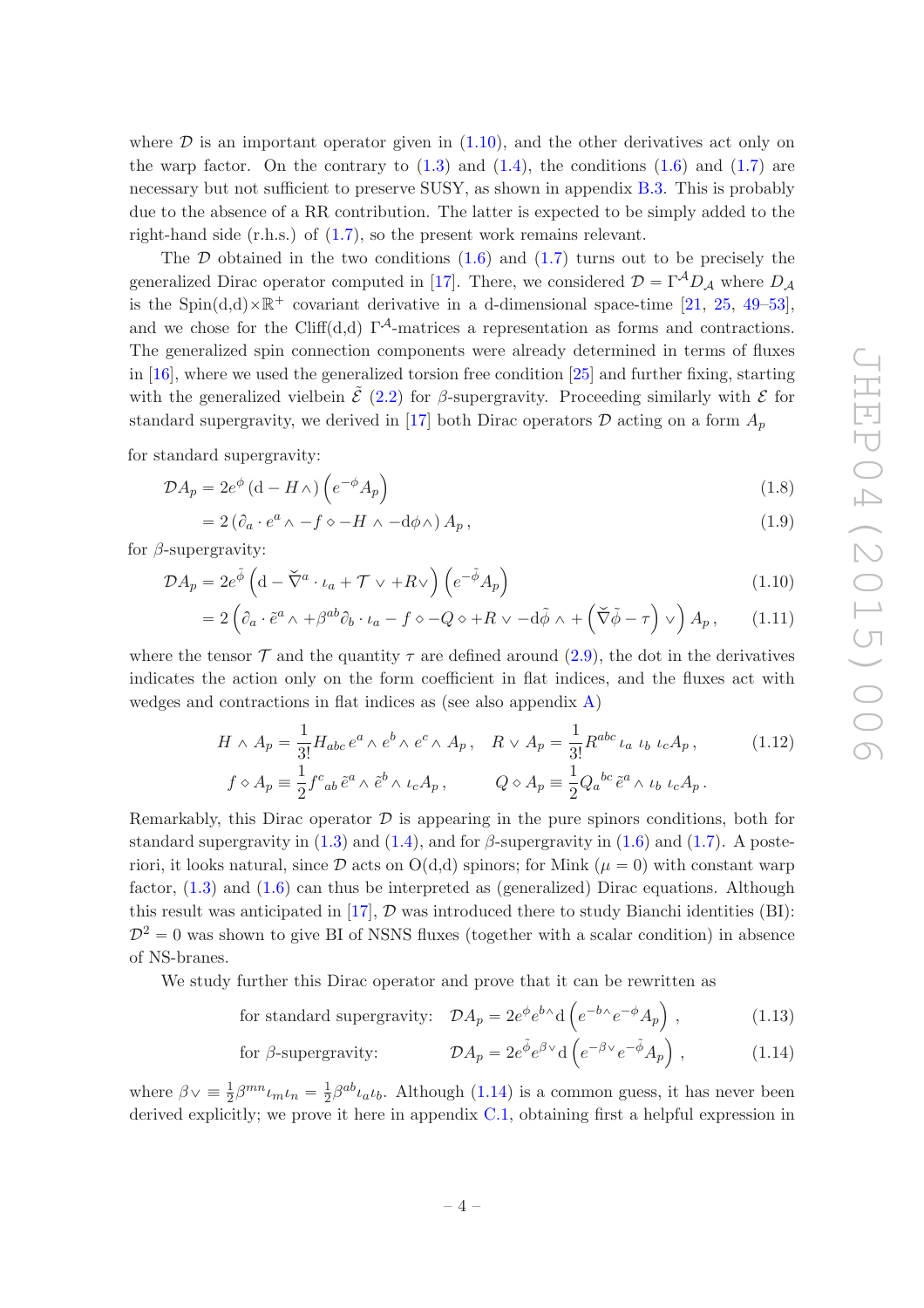curved indices [\(C.4\)](#page-34-2). In [\(1.14\)](#page-4-1) as well as in the generalized vielbein  $\tilde{\mathcal{E}}$  [\(2.2\)](#page-6-3),  $\beta$  plays a role completely analogous to the b-field in  $(1.13)$  and  $\mathcal{E}$ . The b-field there is responsible for a twist from  $T\mathcal{M} \oplus T^*\mathcal{M}$  to the generalized tangent bundle  $E_T$  of GCG, which can be viewed as a gerbe [\[54](#page-38-8)]. The b-field is then subject to the cocycle conditions (see e.g. [\[25](#page-37-9)]), that can be understood as global patching conditions, including b-field gauge transformations. We thus suggest for  $\beta$ -supergravity a " $\beta$ -twist" of the local  $T\mathcal{M} \oplus T^*\mathcal{M}$  into the generalized cotangent bundle  $E_{T*}$  discussed in [\[16](#page-37-1), [17](#page-37-2)]. Obtaining the analogous to the cocycle conditions is the next step. We believe that this would be equivalent to characterising globally well-defined, i.e. geometric, backgrounds of  $\beta$ -supergravity, a point discussed in details in  $[17]$ <sup>[2](#page-5-1)</sup>. The equations derived in this paper should be considered on such backgrounds, otherwise just locally. A class of such backgrounds has been identified in [\[17](#page-37-2)]: those admit isometries, and fields patch by  $\beta$ -transforms (constant shifts of  $\beta$  along the isometries directions) and diffeomorphisms. Three explicit examples in this class are known: the toroidal example, the exotic  $5^2$ - or Q-brane [\[53,](#page-38-7) [55](#page-39-0)[–61\]](#page-39-1), and the dynamical SU(2) structure solution of  $[62]$ <sup>[3](#page-5-2)</sup>. The question is whether geometric backgrounds of  $\beta$ -supergravity exist beyond this class. We come back to these ideas in section [4.1.](#page-19-0)

Finally, we further use the pure spinors conditions and the Dirac operator by looking at the superpotential W. Inspired by the literature on superpotentials for  $\mathcal{N} = 1$ four-dimensional effective theories obtained from ten-dimensional standard supergravities, in presence of an  $SU(3) \times SU(3)$  structure, we propose (considering only the NSNS contribution)

<span id="page-5-3"></span>
$$
\tilde{W}_{\rm NS} = \frac{C}{2} \int_{\mathcal{M}} \langle e^{-\tilde{\phi}} \Phi_1^0, \mathcal{D} \operatorname{Im} \Phi_2^0 \rangle, \qquad (1.16)
$$

for a constant warp factor. C is a constant, the Mukai product is defined in  $(3.7)$ , and for an SU(3) structure, the pure spinors are taken in the simple form

<span id="page-5-0"></span>
$$
\Phi_{+}^{0} = e^{i\theta_{+}} e^{-iJ}, \qquad \Phi_{-}^{0} = i\Omega. \qquad (1.17)
$$

The formula [\(1.16\)](#page-5-3) reproduces standard supergravities superpotentials, choosing the Dirac operator [\(1.8\)](#page-4-3) and the dilaton  $\phi$  instead of  $\phi$ . This proposal is then expected to give the expressions to be obtained from  $\beta$ -supergravity. For the SU(3) structure [\(1.17\)](#page-5-0) and the Dirac operator  $(1.11)$ , we check, provided a few more assumptions, that  $(1.16)$  reproduces formulas in the literature containing non-geometric fluxes. We get a good agreement with

$$
d\tilde{s}^2 = e^{-\frac{3\varphi}{4}} ds_{\text{Mink}}^2 + e^{-\frac{3\varphi}{4}} \left( |dw|^2 + |dz_1|^2 \right) + e^{\frac{3\varphi}{4}} |dz_2|^2, \ e^{\tilde{\phi}} = e^{-\frac{3\varphi}{2}}, \ \beta^{z_1 w} = 2a \, z_2, \ \beta^{\overline{z_1 w}} = 2a \, \overline{z_2}, \ (1.15)
$$

<span id="page-5-1"></span><sup>&</sup>lt;sup>2</sup>The GCG (or analogous) formulation of  $\beta$ -supergravity developed here, in particular the pure spinors conditions and related geometrical characterisation of vacua, should for this reason help getting a better handle on this ten-dimensional theory.

<span id="page-5-2"></span> $3A$  warped Mink non-geometric background of type IIB supergravity with dynamical SU(2) structure is presented in [\[62\]](#page-39-2). It is obtained from M-theory through type I by a chain of dualities. The internal space is locally a  $T^4/\mathbb{Z}^2$  with complex coordinates  $z_1$  and w, fibered over a  $T^2$  along  $z_2$ . D7 or O7 are along the fiber, whose directions are isometries. Performing the field redefinition  $(2.1)$  towards  $\beta$ -supergravity, one gets

with a a real constant and  $\varphi(|z_2|)$ . β patches with a β-transform in O(4,4), while the metric is that of D7 or O7 (provided the warp factor is the good one), so it patches accordingly. Note that for a constant  $\varphi$ , this vacuum is the complex version of the toroidal example.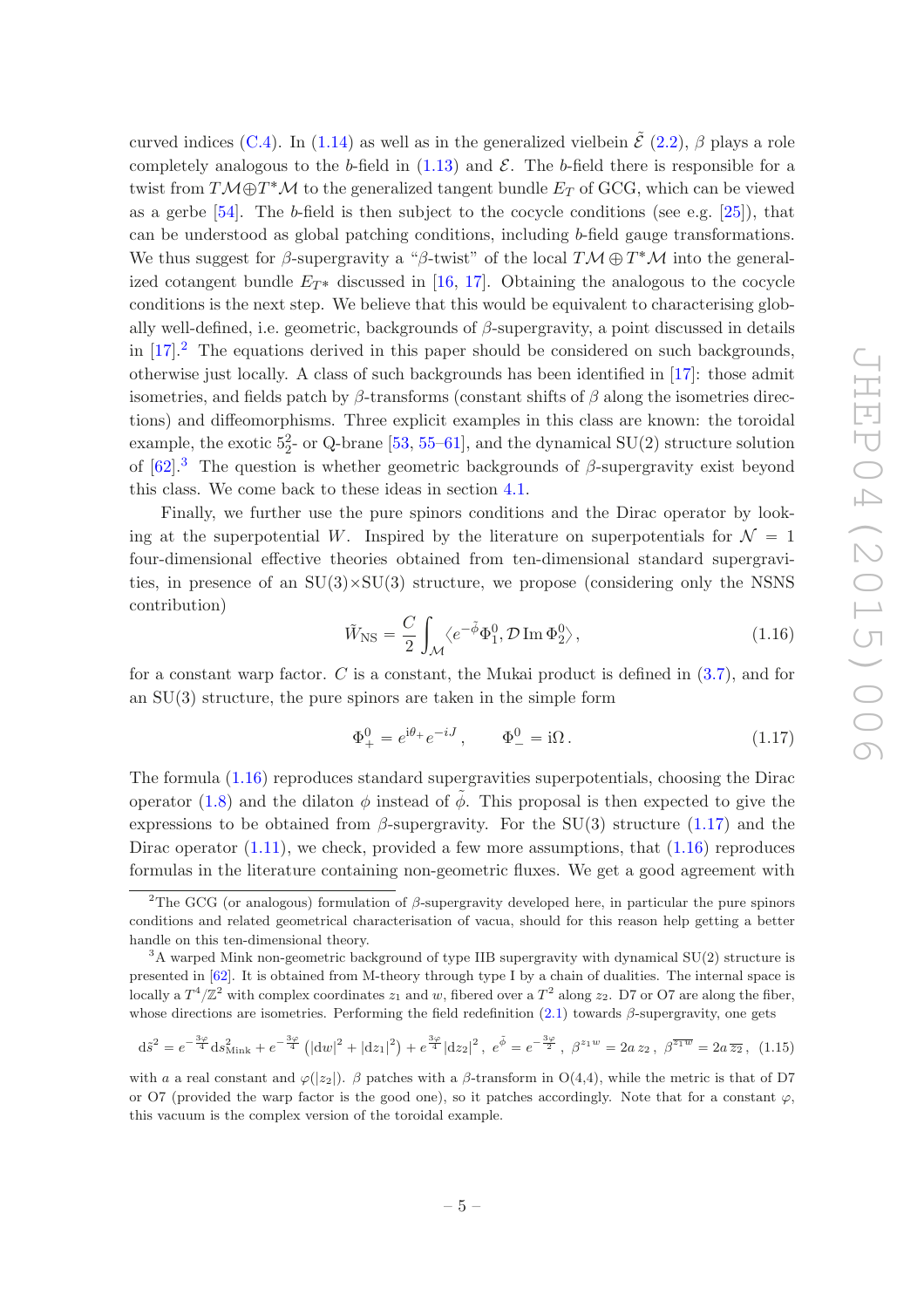expressions of [\[63](#page-39-3)[–65](#page-39-4)] in type IIA and IIB, corresponding to an O6-plane and an O3- or O7-plane, while we obtain a new expression in the O5- or O9-plane (or heterotic) case. More details and references, as well as a discussion, can be found in section [3.](#page-13-0)

The paper is organised as follows. The fermionic SUSY variations are obtained in section [2.1.](#page-6-1) The compactification ansatz and consequent SUSY conditions are presented in section [2.2,](#page-8-0) together with appendix [B.1.](#page-27-1) The pure spinors conditions are derived and discussed in section [2.3](#page-11-0) and appendices [B.2](#page-28-0) and [B.3.](#page-31-0) The work on the superpotential is presented in section [3.](#page-13-0) The  $\beta$ -twist and related geometrical characterisation are discussed in section [4.1](#page-19-0) and appendices [C.1](#page-34-1) and [C.2.](#page-35-0) Finally, the  $\beta$ -twist leads to further ideas: RR fluxes for β-supergravity are discussed in section [4.2,](#page-22-0) while a possible relation to intermediate and dynamical  $SU(2)$  structure solutions is presented in section [4.3.](#page-23-0) Further directions to explore are mentioned in section [5.](#page-24-0) Conventions and notations are detailed in appendix [A.](#page-26-0)

## <span id="page-6-1"></span><span id="page-6-0"></span>2 From the supersymmetry variations to the pure spinors conditions

#### 2.1 Fermionic supersymmetry variations

We explained in the Introduction that  $\beta$ -supergravity is, in its current state, only formulated in its NSNS (bosonic) sector. The field redefinition relating its fields to those of standard supergravity is given by [\[19](#page-37-5)] (see [\[16,](#page-37-1) [17](#page-37-2)] for more details)

<span id="page-6-3"></span><span id="page-6-2"></span>
$$
(g+b)^{-1} = (\tilde{g}^{-1} + \beta) , \qquad e^{-2\tilde{\phi}} \sqrt{|\tilde{g}|} = e^{-2\phi} \sqrt{|g|} , \qquad (2.1)
$$

$$
\mathcal{H} = \mathcal{E}^T \mathbb{I} \mathcal{E} = \tilde{\mathcal{E}}^T \mathbb{I} \tilde{\mathcal{E}}, \qquad \mathcal{E} = \begin{pmatrix} e & 0 \\ e^{-T}b & e^{-T} \end{pmatrix}, \ \tilde{\mathcal{E}} = \begin{pmatrix} \tilde{e} & \tilde{e}\beta \\ 0 & \tilde{e}^{-T} \end{pmatrix}. \tag{2.2}
$$

Since  $\beta$ -supergravity is a local reformulation of standard supergravity (for instance, the Lagrangians of the two theories only differ by a total derivative), the existence of its supersymmetric completion is expected. We nevertheless do not have an explicit formulation for the latter, so we obtain here in an indirect way its fermionic SUSY variations. Some structures appearing in the Generalized Geometry formalism and in Double Field Theory (DFT), namely the  $Spin(9,1)\times Spin(1,9)$  derivatives [\[25](#page-37-9), [66](#page-39-5)[–70](#page-39-6)] or generalizations, were noticed to give these variations for standard supergravities (type II, heterotic and M-theory) [\[25,](#page-37-9) [52,](#page-38-9) [70](#page-39-6)[–76](#page-40-0)]. These derivatives enter further quantities of supergravity (the Lagrangian, the equations of motion), and we have shown for the latter that the corre-sponding derivatives in β-supergravity played exactly the same role there [\[16,](#page-37-1) [17\]](#page-37-2). Thus, as argued in the Introduction, we make the natural assumption that the derivatives give analogously in  $\beta$ -supergravity the SUSY variations; this is what we now detail.

Type IIA and IIB standard supergravities have two pairs of chiral fermions; the NSNS contribution to their SUSY variations is given by

$$
\delta \psi_M^{1,2} = e^A{}_M \left( \nabla_A \mp \frac{1}{8} H_{ABC} \Gamma^{BC} \right) \epsilon^{1,2},
$$
\n
$$
\delta \rho^{1,2} = \Gamma^A \left( \nabla_A \mp \frac{1}{24} H_{ABC} \Gamma^{BC} - \partial_A \phi \right) \epsilon^{1,2},
$$
\n(2.3)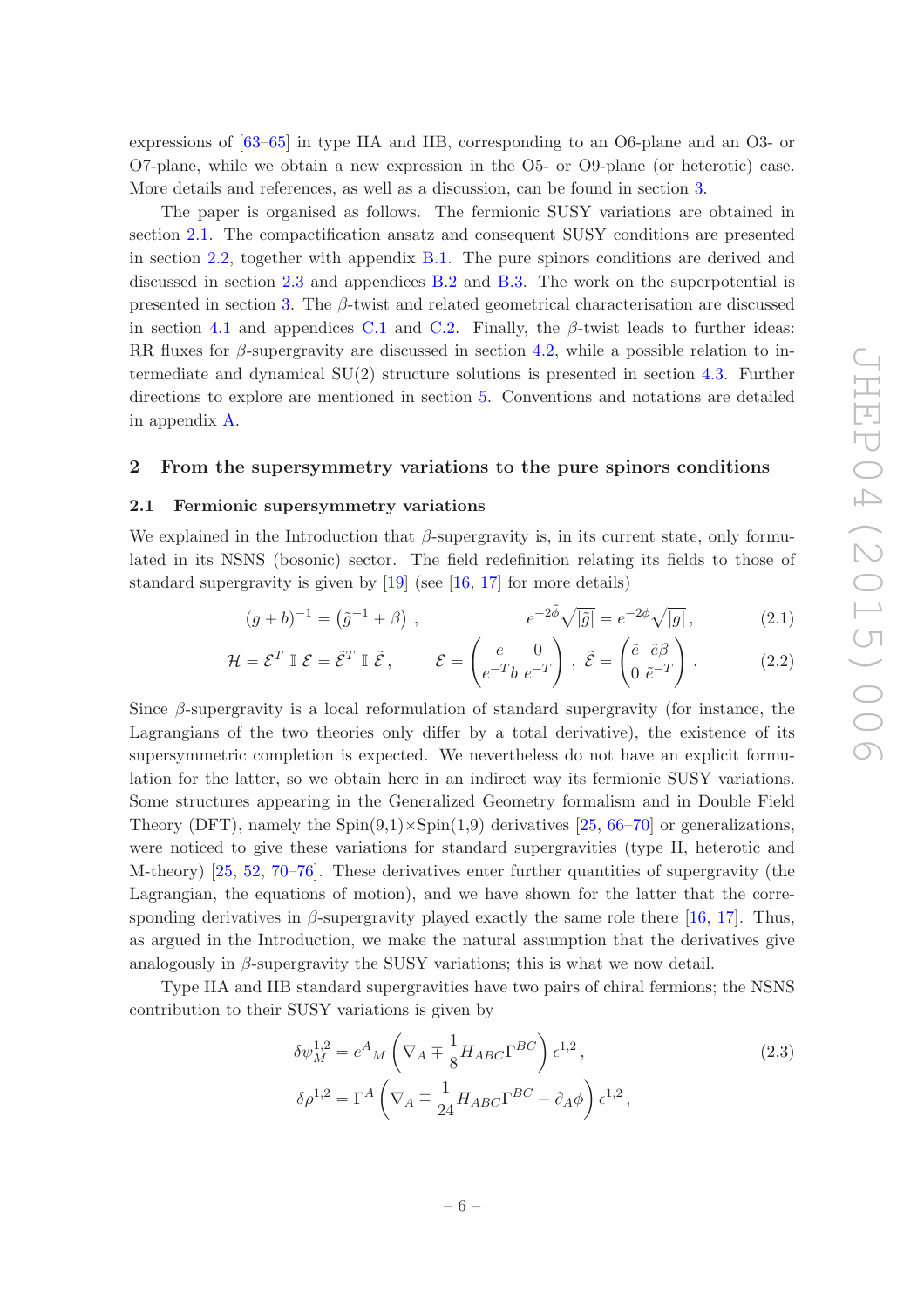where notations are defined in the Introduction and appendix [A,](#page-26-0) and  $\epsilon^{1,2}$  are the SUSY fermionic parameters, while the upper, lower, sign refers respectively to the number 1, 2. These conventions match those of [\[25\]](#page-37-9), except for the  $\pm$  there denoted 1, 2 here, and the use here of flat indices. The above variations can be rephrased in terms of the following  $Spin(9,1)\times Spin(1,9)$  derivatives

$$
D_{A}\epsilon^{2} = \left(\nabla_{A} + \frac{1}{8}H_{A\overline{BC}}\Gamma^{\overline{BC}}\right)\epsilon^{2},
$$
\n
$$
D_{\overline{A}}\epsilon^{1} = \left(\nabla_{\overline{A}} - \frac{1}{8}H_{\overline{A}BC}\Gamma^{BC}\right)\epsilon^{1},
$$
\n
$$
\Gamma^{A}D_{A}\epsilon^{1} = \left(\Gamma^{A}\nabla_{A} - \frac{1}{24}H_{ABC}\Gamma^{ABC} - \Gamma^{A}\partial_{A}\phi\right)\epsilon^{1},
$$
\n
$$
\Gamma^{\overline{A}}D_{\overline{A}}\epsilon^{2} = \left(\Gamma^{\overline{A}}\nabla_{\overline{A}} + \frac{1}{24}H_{\overline{A}BC}\Gamma^{\overline{A}BC} - \Gamma^{\overline{A}}\partial_{\overline{A}}\phi\right)\epsilon^{2},
$$
\n(2.4)

where the indices  $_A$ ,  $\overline{A}$  and spinors  $\epsilon^1$ ,  $\epsilon^2$  are here related to each Spin group respectively. One has [\[25\]](#page-37-9)

<span id="page-7-1"></span><span id="page-7-0"></span>
$$
\delta \psi_M^1 = e^{\overline{A}}{}_M D_{\overline{A}} \epsilon^1, \quad \delta \psi_M^2 = e^A{}_M D_A \epsilon^2, \n\delta \rho^1 = \Gamma^A D_A \epsilon^1, \qquad \delta \rho^2 = \Gamma^{\overline{A}} D_{\overline{A}} \epsilon^2,
$$
\n(2.5)

using [\(A.10\)](#page-27-2), and considering the vielbeins aligned. As explained previously, we consider now the fermionic SUSY variations of β-supergravity to be given analogously by  $(2.5)$ , where we replace the vielbein e by  $\tilde{e}$ , the fermions  $\psi_M^{1,2}, \rho^{1,2}$  by  $\tilde{\psi}_M^{1,2}, \tilde{\rho}^{1,2}$ , and use the following derivatives determined in [\[16](#page-37-1)]

$$
D_{A}\epsilon^{2} = \left(\nabla_{A} - \eta_{AD}\tilde{\nabla}^{D} - \frac{1}{8}\eta_{AD}\eta_{\overline{BE}}\eta_{\overline{CF}}R^{D\overline{EF}}\Gamma^{\overline{BC}}\right)\epsilon^{2},
$$
\n
$$
D_{\overline{A}}\epsilon^{1} = \left(\nabla_{\overline{A}} + \eta_{\overline{AD}}\tilde{\nabla}^{D} - \frac{1}{8}\eta_{\overline{AD}}\eta_{BE}\eta_{CF}R^{\overline{DEF}}\Gamma^{BC}\right)\epsilon^{1},
$$
\n
$$
\Gamma^{A}D_{A}\epsilon^{1} = \left(\Gamma^{A}\nabla_{A} - \Gamma^{A}\eta_{AD}\tilde{\nabla}^{D} + \frac{1}{24}\eta_{AD}\eta_{BE}\eta_{CF}R^{DEF}\Gamma^{ABC}
$$
\n
$$
- \Gamma^{A}\partial_{A}\tilde{\phi} - \Gamma^{A}\eta_{AB}\left(\beta^{BC}\partial_{C}\tilde{\phi} - \mathcal{T}^{B}\right)\right)\epsilon^{1},
$$
\n
$$
\Gamma^{\overline{A}}D_{\overline{A}}\epsilon^{2} = \left(\Gamma^{\overline{A}}\nabla_{\overline{A}} + \Gamma^{\overline{A}}\eta_{\overline{AD}}\tilde{\nabla}^{D} + \frac{1}{24}\eta_{\overline{AD}}\eta_{\overline{BE}}\eta_{CF}R^{\overline{DEF}}\Gamma^{\overline{ABC}}
$$
\n
$$
- \Gamma^{\overline{A}}\partial_{\overline{A}}\tilde{\phi} + \Gamma^{\overline{A}}\eta_{\overline{AB}}\left(\beta^{\overline{BC}}\partial_{\overline{C}}\tilde{\phi} - \mathcal{T}^{\overline{B}}\right)\right)\epsilon^{2},
$$
\n(2.6)

where the covariant derivatives  $\nabla_A$  and  $\check{\nabla}^A$  are defined in appendix [A,](#page-26-0) and on spinors as

$$
\nabla_A \epsilon = \partial_A \epsilon + \frac{1}{4} \omega_A{}^B{}_C \eta_{BD} \Gamma^{DC} \epsilon \,, \tag{2.7}
$$

$$
\check{\nabla}^A \epsilon = -\beta^{AB} \partial_B \epsilon + \frac{1}{4} \check{\omega}^A C^B \eta_{BD} \Gamma^{DC} \epsilon, \qquad (2.8)
$$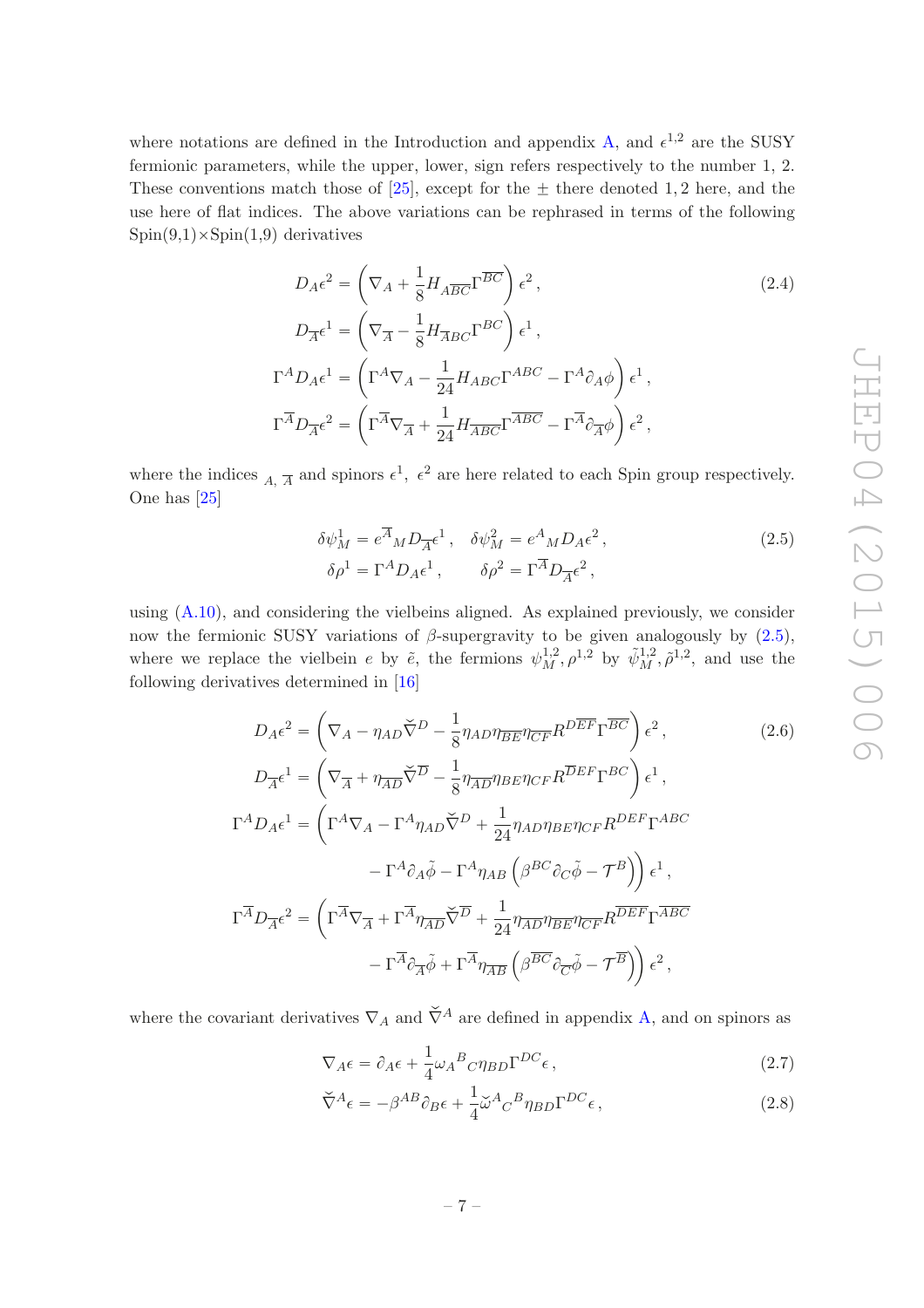and  $\check{\omega}$  is the spin connection of  $\check{\nabla}$ , related to the Q-flux as in [\(B.6\)](#page-27-3), that was denoted  $\omega_{\Omega}$ in [\[16,](#page-37-1) [17](#page-37-2)]. The tensor  $\mathcal{T}^A = \nabla_B \beta^{AB}$  often appears with the dilaton in  $\beta$ -supergravity, because the above combination comes from the  $\mathbb{R}^+$  factor in the Generalized Geometry formalism [\[16,](#page-37-1) [17\]](#page-37-2); later on we will use the following expression and notation

<span id="page-8-2"></span><span id="page-8-1"></span>
$$
\mathcal{T}^{A} = -Q_{B}{}^{BA} + \frac{1}{2} \beta^{BC} f^{A}{}_{BC} \,, \quad \tau^{A} = -\frac{1}{2} \beta^{BC} f^{A}{}_{BC} \,. \tag{2.9}
$$

We refer to the Introduction and appendix [A](#page-26-0) for more conventions. From  $(2.5)$  and  $(2.6)$ , with aligned vielbeins, we deduce the NSNS contribution to the fermionic SUSY variations of both a type IIA and IIB  $\beta$ -supergravity: it is given by [\(1.2\)](#page-2-0), that we repeat here for convenience

$$
\delta \tilde{\psi}_{M}^{1,2} = \tilde{e}^{A}{}_{M} \left( \nabla_{A} \pm \eta_{AD} \tilde{\nabla}^{D} - \frac{1}{8} \eta_{AD} \eta_{BE} \eta_{CF} R^{DEF} \Gamma^{BC} \right) \epsilon^{1,2}
$$
\n
$$
\delta \tilde{\rho}^{1,2} = \left( \Gamma^{A} \nabla_{A} \mp \Gamma^{A} \eta_{AD} \tilde{\nabla}^{D} + \frac{1}{24} \eta_{AD} \eta_{BE} \eta_{CF} R^{DEF} \Gamma^{ABC} \right. \\
\left. - \Gamma^{A} \partial_{A} \tilde{\phi} \mp \Gamma^{A} \eta_{AB} \left( \beta^{BC} \partial_{C} \tilde{\phi} - \mathcal{T}^{B} \right) \right) \epsilon^{1,2}.
$$
\n(2.10)

# <span id="page-8-0"></span>2.2 Compactification ansatz and resulting conditions for a supersymmetric vacuum

We now specify an ansatz for the fields, suited to the compactification of a ten-dimensional background on a compact internal six-dimensional manifold  $\mathcal{M}$ . Then, we will study the decomposition of the previous SUSY variations accordingly, and deduce conditions for a SUSY vacuum. To start with, we consider the following ten-dimensional metric

$$
\mathrm{d}\tilde{s}^2 = e^{2A(y)}\tilde{g}_{\mu\nu}(x)\mathrm{d}x^{\mu}\mathrm{d}x^{\nu} + \tilde{g}_{mn}(y)\mathrm{d}y^m\mathrm{d}y^n\,,\tag{2.11}
$$

where Latin indices are the internal ones, and Greek indices are the four-dimensional ones;  $e^{2A}$  is the warp factor. The ten-dimensional vielbeins are then decomposed into

$$
\tilde{e}^{A=\alpha}{}_{M=\mu} = \tilde{e}^{\alpha}{}_{\mu} = e^{A(y)} \tilde{e}^{\dot{\alpha}}{}_{\mu}(x) , \quad \tilde{e}^{A=a}{}_{M=m} = \tilde{e}^{a}{}_{m}(y) . \tag{2.12}
$$

The ten-dimensional  $\beta^{AB}$  is chosen a priori non-trivial only along the internal directions, i.e.

$$
\beta^{\alpha\beta} = \beta^{\alpha b} = \beta^{a\beta} = 0, \ \beta^{ab}(y). \tag{2.13}
$$

This ansatz allows to compute the various components of the ten-dimensional fluxes  $f, Q$ , R, and those of the spin connections  $\omega$  and  $\check{\omega}$ . This is detailed in appendix [B.1.](#page-27-1)

We now turn to the spinors, in particular to the ten-dimensional SUSY parameters. In agreement with the above metric, the Lorentz group and its spinorial representation is split in two factors;  $\epsilon^{1,2}$  should accordingly be decomposed on a basis of internal spinors. However, we restrict ourselves to backgrounds with  $\mathcal{N} = 1$  preserved SUSY in four dimensions, so consider only one external spinor  $\zeta_{+}$ . We are then left with two internal spinors  $\eta_+^{1,2}$ , and the decomposition is

$$
\text{IIA} \begin{cases} \epsilon^{1} = \zeta_{+} \otimes \eta_{+}^{1} + \zeta_{-} \otimes \eta_{-}^{1} \\ \epsilon^{2} = \zeta_{+} \otimes \eta_{-}^{2} + \zeta_{-} \otimes \eta_{+}^{2} \end{cases}, \quad \text{IIB} \begin{cases} \epsilon^{1} = \zeta_{+} \otimes \eta_{+}^{1} + \zeta_{-} \otimes \eta_{-}^{1} \\ \epsilon^{2} = \zeta_{+} \otimes \eta_{+}^{2} + \zeta_{-} \otimes \eta_{-}^{2} \end{cases}, \quad (2.14)
$$

the distinction between the two theories coming from the chiralities denoted with  $\pm$ . The six-dimensional and four-dimensional spinors are Weyl, and Euclidian respectively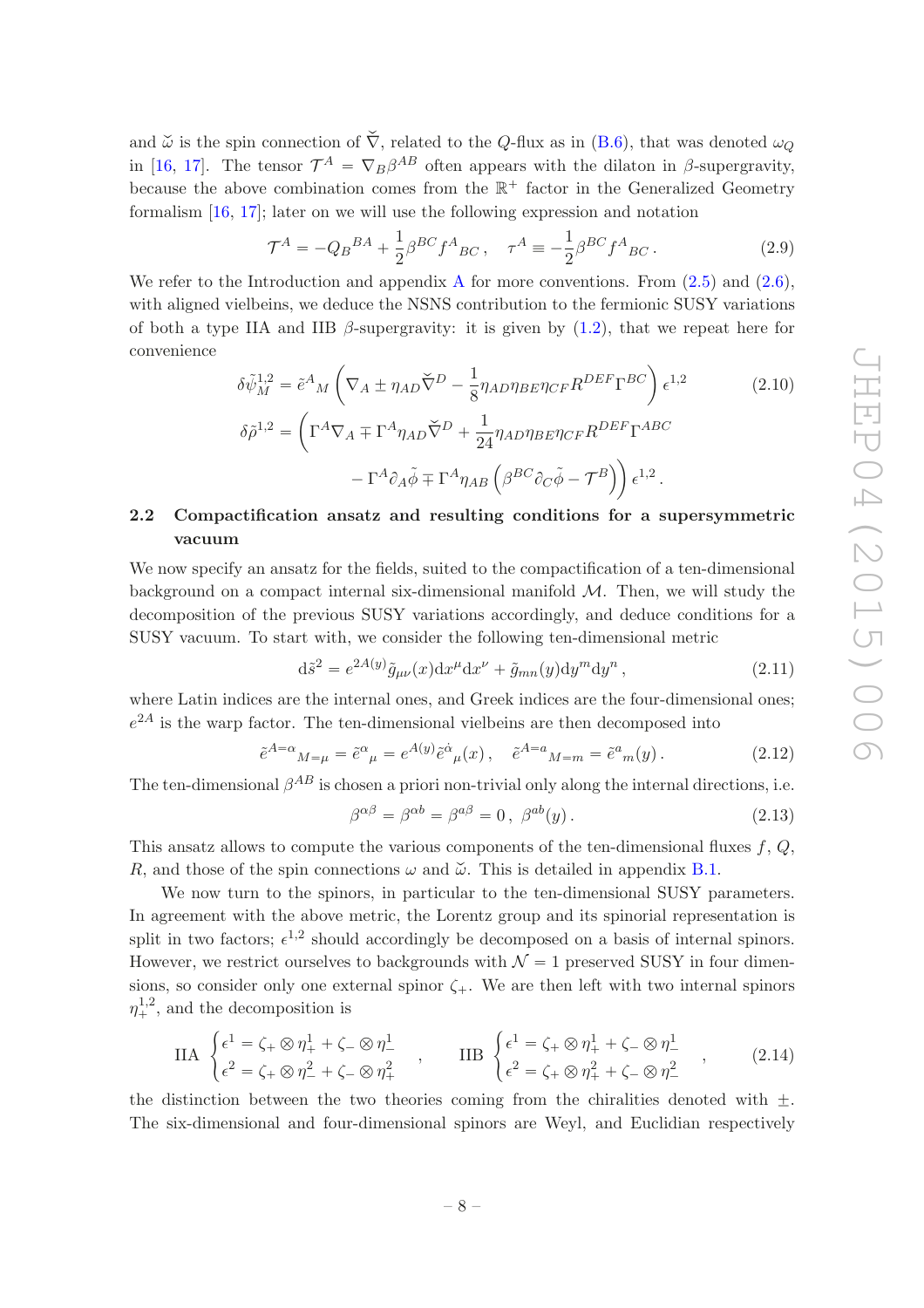Lorentzian. This implies the complex conjugations  $(\eta^i_+)^* = \eta^i_-$  and  $(\zeta_+)^* = \zeta_-$ . We also consider  $\eta^i_+(y)$  and  $\zeta_+(x)$ . The ten-dimensional spinors are Majorana-Weyl, hence real, as given by the sum of the two terms in  $\epsilon^i$ . The ten-dimensional Γ-matrices are decomposed similarly, in terms of the six-dimensional  $\gamma^a$  and four-dimensional  $\gamma^{\alpha}$ . The properties of the latter, together with the components of the spin connections, allow to obtain the various components of the two spinorial covariant derivatives  $\nabla_A$  and  $\check{\nabla}^A$ . This is detailed in appendix [B.1.](#page-27-1)

Finally, let us further specify the external part: the four-dimensional space-time is chosen maximally symmetric. The three possibilities (Mink, AdS and de Sitter) forbid to single out a vector, implying  $\partial_{\alpha}\tilde{\phi}=0$  in the background. In addition, the four-dimensional covariant derivative  $\nabla_{\alpha} \zeta_{+}$ , generically decomposed on a spinor basis, is then at most given by

<span id="page-9-0"></span>
$$
\nabla_{\alpha}\zeta_{\pm} = \frac{1}{2}\mu_{\pm}e^{-A}\eta_{\alpha\beta}\gamma^{\beta}\zeta_{\mp}.
$$
 (2.15)

Let us comment on the coefficient. First, one can verify that  $\nabla_{\alpha}$  carries a factor  $e^{-A}$ . Indeed, starting with the coordinate derivative  $\partial_{\mu}$ , the multiplication by  $\tilde{e}^{\mu}{}_{\alpha}$  brings such a factor; also, one has  $\omega_{\alpha}{}^{\beta}{}_{\gamma} = e^{-A} \omega_{\dot{\alpha}}{}^{\dot{\beta}}{}_{\dot{\gamma}}$ . The matrices  $\gamma^{\alpha}$  do not carry such a factor, since they satisfy the Clifford algebra. So we get  $\nabla_{\alpha} = e^{-A} \nabla_{\dot{\alpha}}$ . This factor, manifest on the r.h.s. of [\(2.15\)](#page-9-0), then carries the whole dependence on the internal coordinates. The generic  $\mu_{+}$  is thus restricted to be a complex function of the external coordinates.<sup>[4](#page-9-1)</sup> For Mink and AdS (de Sitter does not allow to consider such a spinorial equation), the value  $|\mu_{\pm}|^2$  is actually known to be related to the scalar curvature, i.e. to the cosmological constant.<sup>[5](#page-9-2)</sup> We thus restrict  $\mu_{\pm}$  to be complex constants, differing at most by a phase. SUSY will impose  $\mu_+$  to be the complex conjugate of  $\mu_- \equiv \mu$ .

We are now interested in vacua satisfying the compactification ansatz just described and preserving  $\mathcal{N} = 1$  SUSY. While not strictly necessary for SUSY, we make the additional helpful assumption that the internal spinors  $\eta^i_+$  are globally defined and nonvanishing. Given a metric and an orientation on  $M$ , this further assumption reduces the structure group of the tangent bundle, for one spinor to SU(3), and for two (i.e. not parallel) to  $SU(2)$ . Requiring the existence of such spinor(s), i.e. having a reduced structure group, is a useful topological constraint allowing to consider equivalently specific globally defined forms on M. In GCG, the structure group of  $T M \oplus T^* M$  is reduced to  $SU(3) \times SU(3)$  by the existence of globally defined  $\eta^i_+$ . This equivalently defines the pure spinors  $\Phi_{\pm}$  that can be viewed as polyforms (sums of forms of different degrees), as described in section [2.3.](#page-11-0)

<span id="page-9-1"></span> $^{4}\mu_{\pm}$  defined in [\(2.15\)](#page-9-0) can a priori change according to the theory IIA or IIB, although we do not denote it differently here. In [\[77](#page-40-1)], this quantity is related to the vacuum value of the superpotential, with a sign change in between the theories. Here we will rather introduce the sign  $\varepsilon$ .

<span id="page-9-2"></span><sup>&</sup>lt;sup>5</sup>Using relations with superpotential and scalar potential, the equality  $3|\mu_{-}|^2 = -\Lambda$  was derived in [\[77\]](#page-40-1). We give here an alternative derivation. We use dotted flat indices for a purely external dependence;  $\eta_{\dot{\alpha}\dot{\beta}}$ and  $\gamma^{\dot{\alpha}}$  are the same as without dot, and are constant. On the one hand, from  $4[\nabla_{\dot{\alpha}}, \nabla_{\dot{\beta}}]\zeta_{+} = \mathcal{R}_{\dot{\alpha}\dot{\beta}\dot{\gamma}\dot{\delta}}\gamma^{\dot{\gamma}\dot{\delta}}\zeta_{+}$ , one gets using [\(A.10\)](#page-27-2) and symmetry properties  $2\gamma^{\dot{\beta}}[\nabla_{\dot{\alpha}}, \nabla_{\dot{\beta}}]\zeta_{+} = -\mathcal{R}_{\dot{\alpha}\dot{\beta}}\gamma^{\dot{\beta}}\zeta_{+}$ . On the other hand, using definitions of  $\nabla$ , symmetry properties of  $\omega$ , and  $[\gamma^{\dot{\alpha}}, \gamma^{\dot{\beta}\dot{\gamma}}] = 4\eta^{\dot{\alpha}}[\dot{\beta}\gamma^{\dot{\gamma}}]$ , one shows  $\nabla_{\dot{\alpha}}(\gamma^{\dot{\beta}}\zeta_{\pm}) = \gamma^{\dot{\beta}}\nabla_{\dot{\alpha}}(\zeta_{\pm}).$ From this, [\(2.15\)](#page-9-0) and [\(A.10\)](#page-27-2), one gets  $2\gamma^{\dot{\beta}}[\nabla_{\dot{\alpha}}, \nabla_{\dot{\beta}}]\zeta_{+} = 3\mu_{+}\mu_{-}\eta_{\dot{\alpha}\dot{\beta}}\gamma^{\dot{\beta}}\zeta_{+}$ . With  $\mathcal{R}_{4} = 4\Lambda$ , we conclude  $3\mu_+\mu_- = -\Lambda.$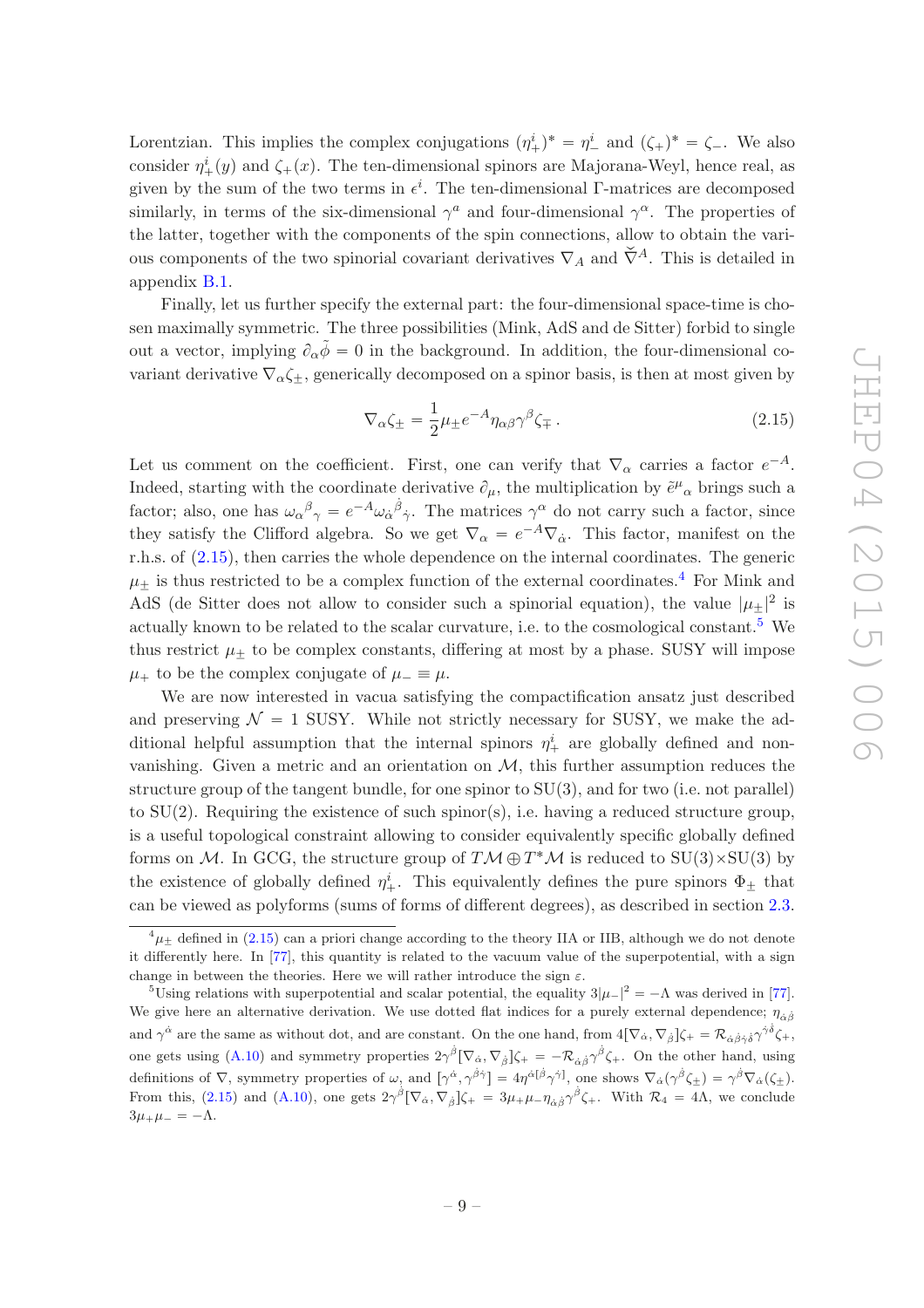In addition to this topological condition, the spinors will have to satisfy differential conditions. These are derived from the fermionic SUSY variations, that have to vanish in a SUSY background. We obtain these conditions in the following, by setting  $(2.10)$  to zero and imposing in these equations the above compactification ansatz (using as well material of appendix [B.1\)](#page-27-1).

We start with the vanishing variation of the gravitini  $(2.10)$ : in type IIB, it gives on the internal directions

$$
\zeta_{+} \otimes \left(\nabla_{a} \pm \eta_{ad} \breve{\nabla}^{d} - \frac{1}{8} \eta_{ad} \eta_{be} \eta_{cf} R^{def} \gamma^{bc}\right) \eta_{+}^{1,2} \qquad (2.16)
$$
  
 
$$
+\zeta_{-} \otimes \left(\nabla_{a} \pm \eta_{ad} \breve{\nabla}^{d} - \frac{1}{8} \eta_{ad} \eta_{be} \eta_{cf} R^{def} \gamma^{bc}\right) \eta_{-}^{1,2} = 0,
$$

and in type IIA one should change the chirality on the  $\eta^2$ . Projecting by chirality imposes both lines to vanish. The two lines are also complex conjugate, so the only conditions are (in type IIB)

$$
\left(\nabla_a \pm \eta_{ad}\check{\nabla}^d - \frac{1}{8}\eta_{ad}\eta_{be}\eta_{cf}R^{def}\gamma^{bc}\right)\eta_+^{1,2} = 0.
$$
 (2.17)

On the external directions, we obtain in type IIB

$$
\left(\nabla_{\alpha}\otimes\mathbf{1}+\frac{1}{2}\eta_{\alpha\beta}\gamma^{\beta}\gamma_{(4)}\otimes\gamma^{d}\partial_{d}A\pm\frac{1}{2}\eta_{\alpha\delta}\gamma^{\delta}\gamma_{(4)}\otimes\gamma^{c}\eta_{cd}\beta^{de}\partial_{e}A\right)\epsilon^{1,2}=0
$$
\n
$$
\Leftrightarrow\frac{1}{2}\eta_{\alpha\beta}\gamma^{\beta}\zeta_{+}\otimes\left(\mu_{-}e^{-A}\eta_{-}^{1,2}+\left(\gamma^{d}\partial_{d}A\pm\gamma^{c}\eta_{cd}\beta^{de}\partial_{e}A\right)\eta_{+}^{1,2}\right)
$$
\n
$$
+\frac{1}{2}\eta_{\alpha\beta}\gamma^{\beta}\zeta_{-}\otimes\left(\mu_{+}e^{-A}\eta_{+}^{1,2}-\left(\gamma^{d}\partial_{d}A\pm\gamma^{c}\eta_{cd}\beta^{de}\partial_{e}A\right)\eta_{-}^{1,2}\right)=0,
$$
\n(2.18)

and for type IIA one should change the chirality of the  $\eta^2$ . Again, both lines should vanish, from which we deduce  $\mu^*_{+} = \mu_{-} \equiv \mu$ . So the only conditions are (in type IIB)

$$
\mu \eta_{-}^{1,2} + e^A \gamma^d \left( \partial_d A \pm \eta_{dc} \beta^{ce} \partial_e A \right) \eta_{+}^{1,2} = 0. \qquad (2.19)
$$

Note that having Mink  $(\mu = 0)$  is equivalent to a constant warp factor; this is due to the fact we only have NSNS contributions.<sup>[6](#page-10-0)</sup> We finally turn to the variation  $\delta \tilde{\rho}^{1,2}$  in [\(2.10\)](#page-8-2). A few computations, using in particular  $\gamma^{\alpha} \eta_{\alpha\beta} \gamma^{\beta} = 4$ , lead to

$$
\delta \tilde{\rho}^{1,2} = \left( \gamma^{\alpha} \nabla_{\alpha} \otimes 1 + \gamma_{(4)} \otimes \frac{1}{24} \eta_{ad} \eta_{be} \eta_{cf} R^{def} \gamma^{abc} \right)
$$
\n
$$
+ \gamma_{(4)} \otimes \gamma^{a} \left( \nabla_{a} + \partial_{a} \left( 2A - \tilde{\phi} \right) \mp \eta_{ad} \tilde{\nabla}^{d} \mp \eta_{ad} \beta^{de} \partial_{e} \left( 2A + \tilde{\phi} \right) \pm \eta_{ad} \mathcal{T}^{d} \right) \right) \epsilon^{1,2}
$$
\n
$$
= \zeta_{+} \otimes \left( 2\mu_{-} e^{-A} \eta_{-}^{1,2} + \left( \frac{1}{24} \eta_{ad} \eta_{be} \eta_{cf} R^{def} \gamma^{abc} \right)
$$
\n
$$
+ \gamma^{a} \left( \nabla_{a} + \partial_{a} \left( 2A - \tilde{\phi} \right) \mp \eta_{ad} \tilde{\nabla}^{d} \mp \eta_{ad} \beta^{de} \partial_{e} \left( 2A + \tilde{\phi} \right) \pm \eta_{ad} \mathcal{T}^{d} \right) \right) \eta_{+}^{1,2} \right)
$$
\n
$$
+ \zeta_{-} \otimes \left( 2\mu_{+} e^{-A} \eta_{+}^{1,2} - \left( \frac{1}{24} \eta_{ad} \eta_{be} \eta_{cf} R^{def} \gamma^{abc} \right)
$$
\n
$$
+ \gamma^{a} \left( \nabla_{a} + \partial_{a} \left( 2A - \tilde{\phi} \right) \mp \eta_{ad} \tilde{\nabla}^{d} \mp \eta_{ad} \beta^{de} \partial_{e} \left( 2A + \tilde{\phi} \right) \pm \eta_{ad} \mathcal{T}^{d} \right) \right) \eta_{-}^{1,2} \right)
$$
\n(2.20)

<span id="page-10-0"></span><sup>6</sup>We reached the same conclusion in [\[16](#page-37-1)], using the equations of motion and a few more assumptions, such as a constant dilaton. Here, it comes from SUSY.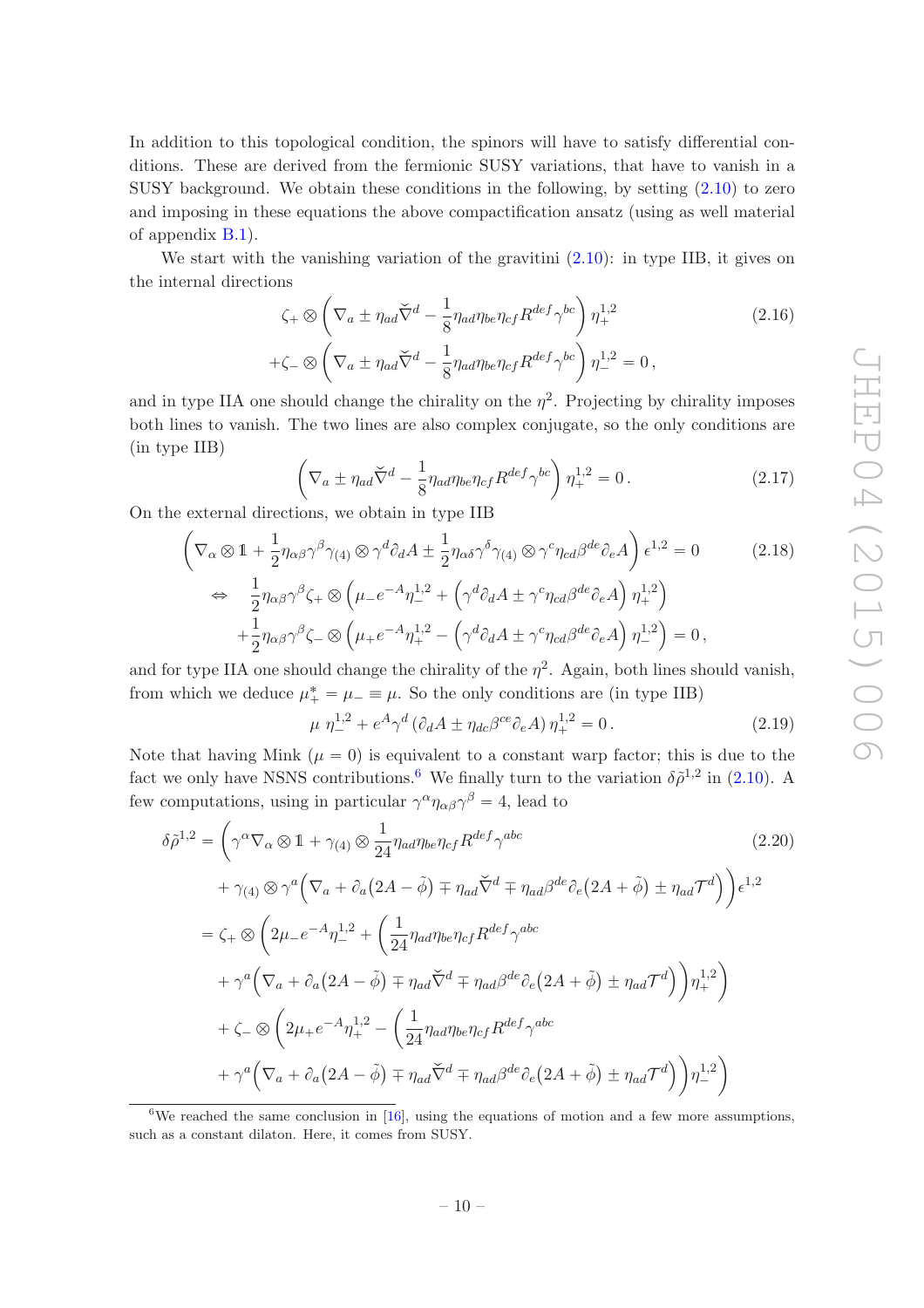<span id="page-11-4"></span><span id="page-11-3"></span><span id="page-11-2"></span>.

for type IIB, while for type IIA one should change the chirality on the  $\eta^2$ . Setting this variation to zero imposes both lines to vanish, from which we deduce again  $\mu^*$  =  $\mu$  =  $\mu$ , and the two lines are then complex conjugate. We are left with

$$
2\mu \eta_{-}^{1,2} + e^{A} \left( \frac{1}{24} \eta_{ad} \eta_{be} \eta_{cf} R^{def} \gamma^{abc} + \gamma^{a} \left( \nabla_{a} + \partial_{a} \left( 2A - \tilde{\phi} \right) \right) \right.
$$

$$
\mp \eta_{ad} \breve{\nabla}^{d} \mp \eta_{ad} \beta^{de} \partial_{e} \left( 2A + \tilde{\phi} \right) \pm \eta_{ad} \mathcal{T}^{d} \right) \Big) \eta_{+}^{1,2} = 0.
$$

To summarize, the backgrounds of interest satisfy the above compactification ansatz and admit an  $SU(3) \times SU(3)$  structure. In addition, they verify in type IIB the following three constraints, namely the SUSY conditions or Killing spinor equations

$$
\mu \eta_{-}^{1,2} + e^A \left(\partial A \pm \beta_{\partial} A\right) \eta_{+}^{1,2} = 0 \tag{2.21}
$$

$$
\nabla_a \eta_+^{1,2} = \left( \mp \eta_{ad} \breve{\nabla}^d + \frac{1}{8} \eta_{ad} \eta_{be} \eta_{cf} R^{def} \gamma^{bc} \right) \eta_+^{1,2} \tag{2.22}
$$

$$
\nabla \eta_{+}^{1,2} = -2\mu e^{-A} \eta_{-}^{1,2} - \left(\frac{1}{4}R + \phi(2A - \tilde{\phi}) \mp \tilde{\nabla} \mp \beta_{\partial}(2A + \tilde{\phi}) \pm \mathcal{T}\right) \eta_{+}^{1,2},\tag{2.23}
$$

(for type IIA one should change the chirality on the  $\eta^2$ ) where we introduced the notations

$$
\phi = \gamma^a \partial_a , \ \nabla = \gamma^a \nabla_a , \ \beta_{\partial} = \gamma^a \eta_{ab} \beta^{bc} \partial_c , \ \nabla = \gamma^a \eta_{ab} \nabla^b , \ \mathcal{T} = \gamma^a \eta_{ab} \mathcal{T}^b , \ \mathcal{R} = \frac{1}{6} \eta_{ad} \eta_{be} \eta_{cf} R^{def} \gamma^{abc}
$$

#### <span id="page-11-0"></span>2.3 Supersymmetry conditions in terms of pure spinors

We now want to formulate the previous SUSY conditions using pure spinors  $\Phi_{+}$ , for motivations discussed in the Introduction. To do so, we follow closely the procedure described in the appendix of [\[27](#page-37-11)].  $\Phi_{+}$  are defined at first as the following bispinors

<span id="page-11-1"></span>
$$
\Phi_{+} = \eta_{+}^{1} \otimes \eta_{+}^{2\dagger}, \quad \Phi_{-} = \eta_{+}^{1} \otimes \eta_{-}^{2\dagger}.
$$
 (2.24)

The product can be expressed thanks to the Fierz identity given in six dimensions by

$$
\eta_+^1 \otimes \eta_{\pm}^{2\dagger} = \frac{1}{8} \sum_{k=0}^6 \frac{1}{k!} \left( \eta_{\pm}^{2\dagger} \gamma_{a_k \dots a_1} \eta_+^1 \right) \gamma^{a_1 \dots a_k}, \qquad (2.25)
$$

where indices are lowered by the flat metric. In addition, the Clifford map relates antisymmetric products of  $\gamma$ -matrices and differential forms

<span id="page-11-5"></span>
$$
C = \sum_{k} \frac{1}{k!} C_{a_1 \dots a_k}^{(k)} \tilde{e}^{a_1} \wedge \dots \wedge \tilde{e}^{a_k} \longleftrightarrow \mathcal{C} = \sum_{k} \frac{1}{k!} C_{a_1 \dots a_k}^{(k)} \gamma^{a_1 \dots a_k}.
$$
 (2.26)

Thanks to this map, the above pure spinors can be viewed as polyforms, i.e. sums of forms of different degrees; note that  $\Phi_{\pm}$  in [\(2.24\)](#page-11-1), expressed with the Fierz identity, should be understood as slashed.  $\Phi_{\pm}$  are examples of  $\text{Spin}(6,6)$  spinors on  $T\mathcal{M} \oplus T^*\mathcal{M}$ , as considered in GCG. Being bispinors, they are as well  $Spin(6) \times Spin(6)$  spinors; similarly, they are pure because they are built from two pure spinors (any spinor is pure in six dimensions). As mentioned in the previous section, we require them to be globally defined, which reduces the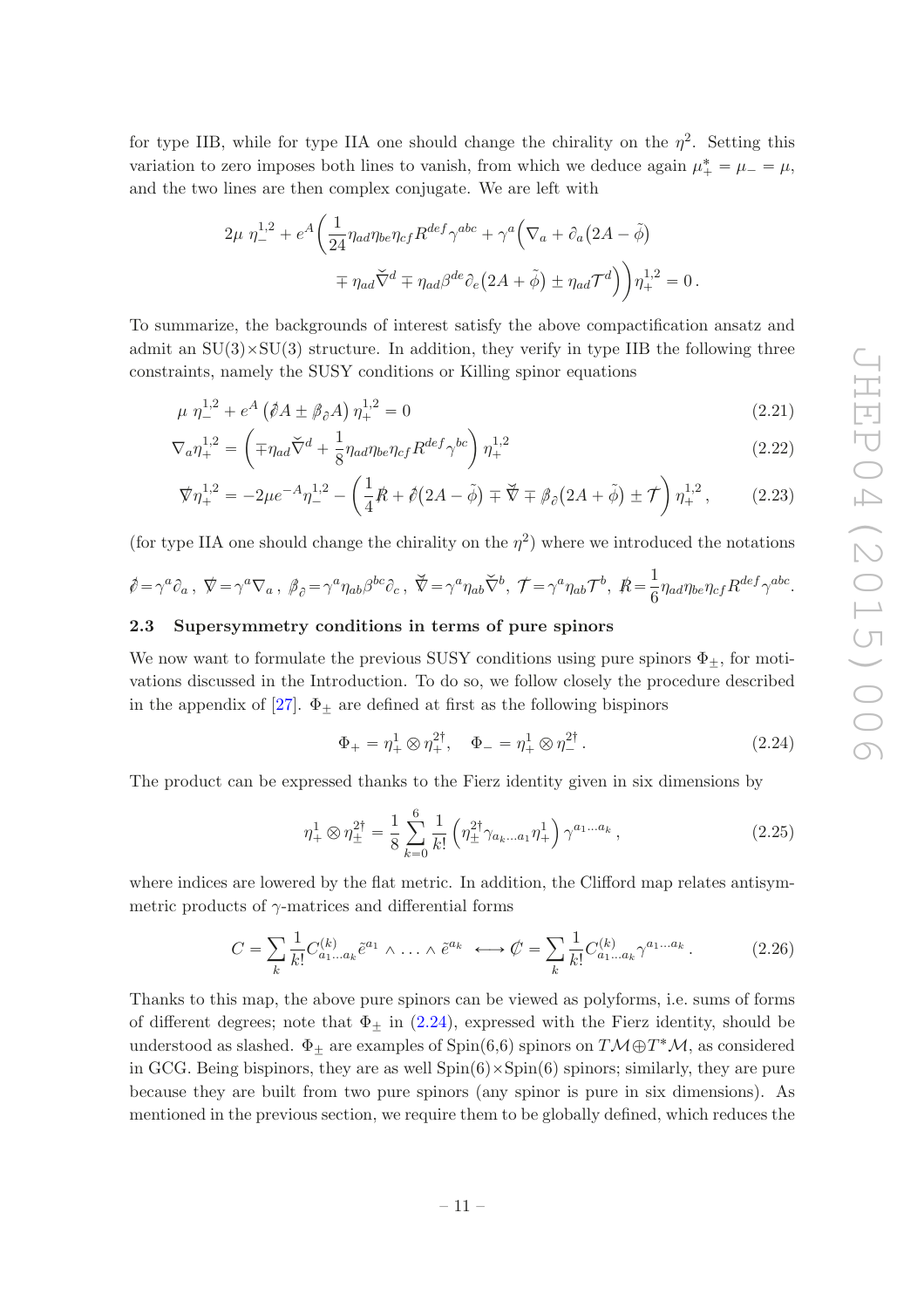structure group of  $T\mathcal{M} \oplus T^*\mathcal{M}$  to  $SU(3) \times SU(3)$ . On the tangent bundle, this gets declined into an SU(3) or an SU(2) structure group. For example,  $\Phi_+$  for an SU(3) structure are given as polyforms in [\(3.3\)](#page-14-1) in a simplified case. More details on such examples are provided in section [3.1.](#page-14-0) The pure spinors are acted on by  $Cliff(6,6)$  Γ-matrices, from which one can construct a chirality operator. Through the Clifford map, their chirality is simply related to the degree of the forms, i.e. the summation runs only over forms of even, respectively odd, degree, for positive, respectively negative, chirality. This is equivalent to the number of  $\gamma$ -matrices, so via the Fierz identity, it is related to the chiralities of the  $\eta^i$ :  $\Phi_+$  or  $\Phi_$ is of positive or negative chirality.

Reformulating the SUSY conditions on the  $\eta^{i}$  [\(2.21\)](#page-11-2)–[\(2.23\)](#page-11-3) as polyform equations on the pure spinors essentially amounts to compute the exterior derivative

<span id="page-12-2"></span><span id="page-12-1"></span><span id="page-12-0"></span>
$$
d\Phi_{\pm} \equiv \tilde{e}^a \wedge \nabla_a \Phi_{\pm} \,. \tag{2.27}
$$

To do so, we write [\(2.27\)](#page-12-0) with  $\gamma$ -matrices acting on the  $\eta^i$ , thanks to the Clifford map and the bispinor expressions. We then use the above SUSY conditions, and finally rewrite the resulting expression in terms of forms, using the Clifford map backwards. The whole procedure, with the required properties of the Clifford map, are detailed in appendix [B.2.](#page-28-0) Note the following subtlety. We obtain at first expressions for  $d\Phi_{\pm}$  that are simpler than the final ones  $(1.6)$  and  $(1.7)$ . Establishing them only required to use  $(2.22)$  and  $(2.23)$ , but not [\(2.21\)](#page-11-2). This is due to the absence of a RR contribution. We nevertheless follow further the procedure of [\[27\]](#page-37-11) for standard supergravity, and construct from [\(2.21\)](#page-11-2) another form expression, that should be given by the RR fluxes but is here vanishing. We add this quantity (as in [\[27](#page-37-11)]) to one of the  $d\Phi_{+}$  obtained. This eventually results in [\(1.6\)](#page-3-3) and [\(1.7\)](#page-3-4), that we repeat here for convenience

$$
e^{\tilde{\phi}} \left( d - \tilde{\nabla}^a \cdot \iota_a + \mathcal{T} \vee + R \vee \right) \left( e^{-\tilde{\phi}} \Phi_1 \right) + e^{-2A} \left( d + \tilde{\nabla}^a \cdot \iota_a \right) \left( e^{2A} \right) \Phi_1 = 2\varepsilon \ e^{-A} \mu \ \text{Re}(\Phi_2) \tag{2.28}
$$

$$
e^{\tilde{\phi}} \left( \mathrm{d} - \tilde{\nabla}^a \cdot \iota_a + \mathcal{T} \vee + R \vee \right) \left( e^{-\tilde{\phi}} \Phi_2 \right) + e^{-2A} \left( \mathrm{d} + \tilde{\nabla}^a \cdot \iota_a \right) \left( e^{2A} \right) \Phi_2
$$
\n
$$
= 3\varepsilon \ e^{-A} \mathrm{i} \operatorname{Im}(\overline{\mu} \Phi_1) + e^{-A} \left( \mathrm{d} - \tilde{\nabla}^a \cdot \iota_a \right) \left( e^A \right) \overline{\Phi_2},
$$
\n(2.29)

where  $\Phi_{1,2}$  and  $\varepsilon$  depend on the theory [\(1.5\)](#page-3-5). The sign  $\varepsilon$  can be viewed as a change of  $\mu$ in between the two theories, see footnote [4.](#page-9-1)

Let us comment on these pure spinors conditions, and compare them to those of standard supergravity given in  $(1.3)$  and  $(1.4)$ . The NSNS sector of the two theories are known to match for vanishing b and  $\beta$ . Here, one can verify that the pure spinors conditions do agree in that case, which is a non-trivial check of our result. More generally, it is remarkable (and another confirmation of our result) that the differential operator acting on the pure spinors in both theories is precisely the Dirac operator  $\mathcal D$  discussed in the Introduction. This was anticipated in  $[17]$  where  $D$  was computed for the two theories, as given in [\(1.8\)](#page-4-3) and [\(1.10\)](#page-4-0). This Dirac operator  $\mathcal{D} = \Gamma^A D_A$  was obtained from the Spin(d,d) $\times \mathbb{R}^+$  derivative  $D_A$  for a d-dimensional space-time [\[16,](#page-37-1) [21](#page-37-6), [25,](#page-37-9) [49](#page-38-6)[–53\]](#page-38-7) and the Cliff(d,d)  $\Gamma^{\mathcal{A}}$ -matrices, for which we took a representation as forms and contractions. Using the expressions of D in terms of fluxes [\(1.9\)](#page-4-5) and [\(1.11\)](#page-4-4), the nilpotency  $\mathcal{D}^2 = 0$  was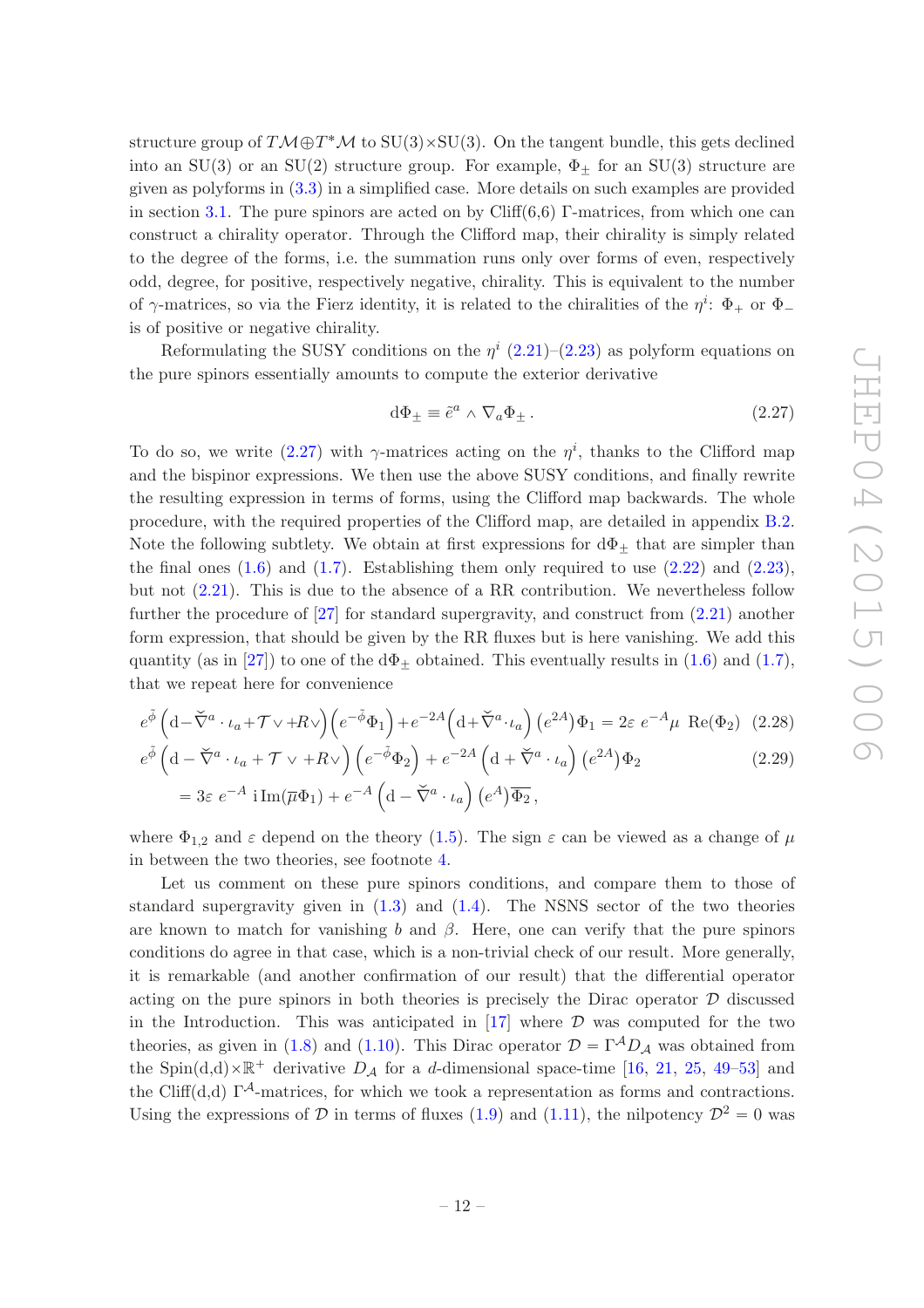shown to give the Bianchi identities of the NSNS fluxes [\[17](#page-37-2)]. Here,  $\Phi_{1,2}$  being Spin(6,6) spinors, they are naturally acted on by the Dirac operator in both theories, and the pure spinors conditions can be viewed as Dirac equations (with r.h.s.).

Let us now focus on the particular case of a Mink space-time  $(\mu = 0)$ : it provides an interesting characterisation of the background in standard supergravity, as discussed in the Introduction. Here,  $(2.28)$  and  $(2.29)$  reduce to

<span id="page-13-1"></span>
$$
e^{\tilde{\phi}} \left( \mathbf{d} - \tilde{\nabla}^a \cdot \iota_a + \mathcal{T} \vee + R \vee \right) \left( e^{-\tilde{\phi}} \Phi_1 \right) + e^{-2A} \left( \mathbf{d} + \tilde{\nabla}^a \cdot \iota_a \right) \left( e^{2A} \right) \Phi_1 = 0 \quad (2.30)
$$

$$
e^{\tilde{\phi}} \left( \mathbf{d} - \tilde{\nabla}^a \cdot \iota_a + \mathcal{T} \vee + R \vee \right) \left( e^{-\tilde{\phi}} \operatorname{Re} \Phi_2 \right) + e^{-A} \left( \mathbf{d} + 3 \tilde{\nabla}^a \cdot \iota_a \right) \left( e^A \right) \operatorname{Re} \Phi_2 = 0 \tag{2.31}
$$

$$
e^{\tilde{\phi}} \left( \mathrm{d} - \breve{\nabla}^a \cdot \iota_a + \mathcal{T} \vee + R \vee \right) \left( e^{-\tilde{\phi}} \operatorname{Im} \Phi_2 \right) + e^{-A} \left( 3\mathrm{d} + \breve{\nabla}^a \cdot \iota_a \right) \left( e^A \right) \operatorname{Im} \Phi_2 = 0. \quad (2.32)
$$

In contrast to standard supergravity, the warp factor terms can here not be factorised with the dilaton, because of the sign in front of  $\check{\nabla}^a(e^{2A})_{a}$ . In other words, the condition [\(2.30\)](#page-13-1) cannot be written (in full generality) as a pure spinor closed under the Dirac operator  $D$ of [\(1.10\)](#page-4-0). We do not get the analogous to the GCY condition, but still have the analogous to the generalized complex structure condition, as discussed in section [4.](#page-18-0) Since these warp factor terms cannot be absorbed within  $D$ , they can be understood as a (new) effect due to the compactification, that goes beyond the manifold  $\mathcal M$  and the  $\text{Spin}(6,6)\times\mathbb{R}^+$  structure of  $\mathcal{D}$ ; they are reminiscent of the underlying ten dimensions. Nevertheless, in the particular case of backgrounds for which  $\beta^{ab}\partial_b A = 0$ , e.g. when  $\beta$  is only non-zero along isometry directions (see [\[17,](#page-37-2) [19\]](#page-37-5) for related discussions), the warp factor terms can be factorised. We are then back to a situation analogous to standard supergravity, where the pure spinors conditions are expressed purely in terms of  $\mathcal{D}$  (and RR). The corresponding background characterisation is discussed in section [4.](#page-18-0)

The pure spinors conditions [\(2.28\)](#page-12-1) and [\(2.29\)](#page-12-2) have been derived using the three SUSY conditions  $(2.21)$ – $(2.23)$ , meaning that the former are necessary for SUSY to be preserved in the backgrounds considered. It is important to study whether they are also sufficient: this would guarantee that a solution to [\(2.28\)](#page-12-1) and [\(2.29\)](#page-12-2) does preserve SUSY. In addition, this would allow to trade solving Killing spinor equations for form equations, which is of practical interest. Following the method of [\[27\]](#page-37-11), we address this question in appendix [B.3.](#page-31-0) We conclude that  $(2.28)$  and  $(2.29)$  are not sufficient: they allow for a remaining freedom or ambiguity with respect to the SUSY conditions. However, we argue that this ambiguity should be fixed in presence of RR fluxes. Moreover, the RR contribution is expected to simply consist in an addition to the r.h.s. of [\(2.29\)](#page-12-2), in analogy to standard supergravity with  $(1.4)$ . Therefore, the results established in this paper remain useful, the discussion on the structures appearing, such as the Dirac operator and the related background characterisation, is in any case relevant.

#### <span id="page-13-0"></span>3 The superpotential

In this section, we first come back to pure spinors defining an  $SU(3) \times SU(3)$  structure and discuss their properties. They allow to write down an expression for the NSNS part of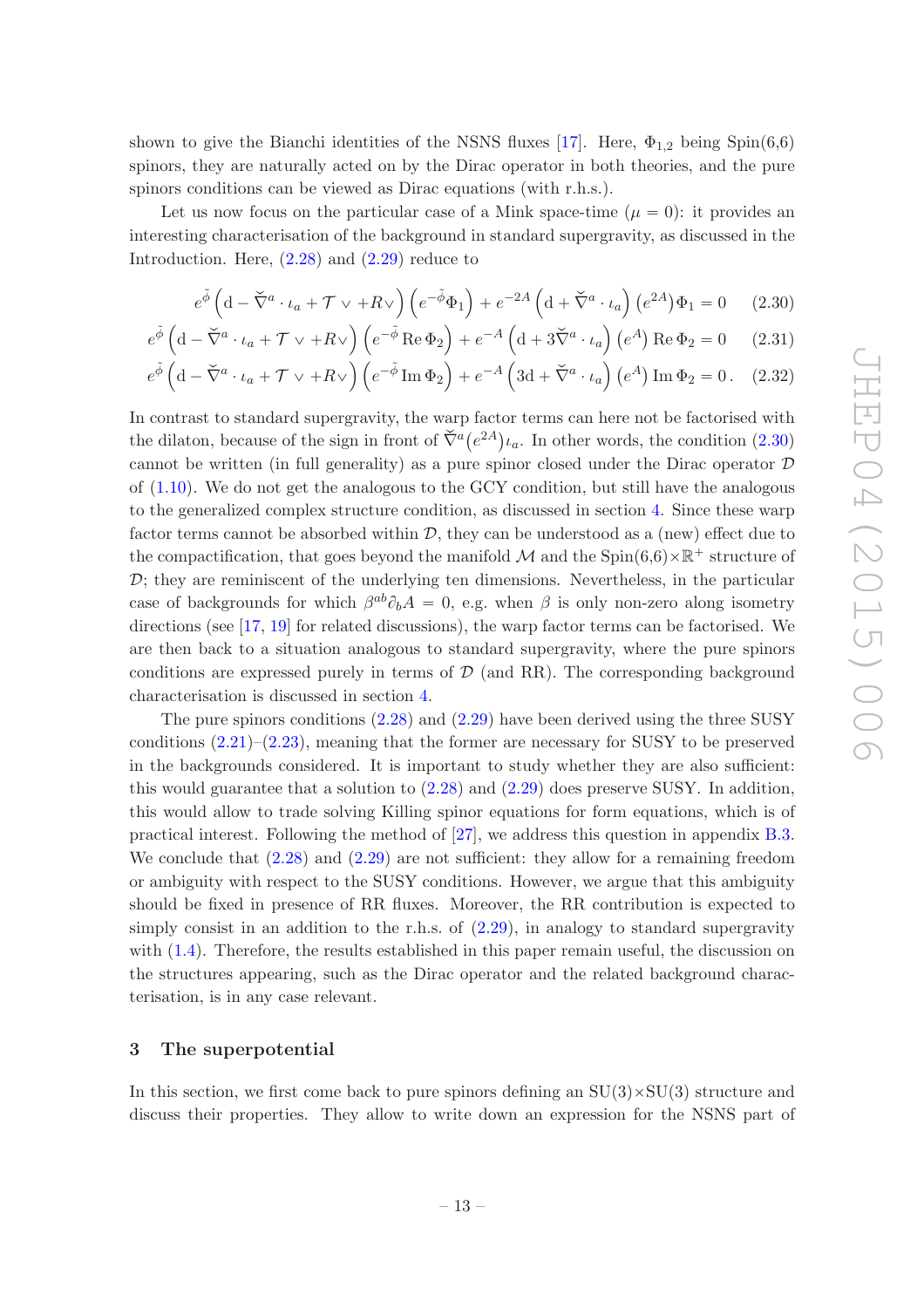the superpotential obtained from standard supergravities, as reviewed. The appearance of the Dirac operator leads us to propose a corresponding expression from  $\beta$ -supergravity, that includes non-geometric fluxes. This proposal is compared to the literature and further discussed.

### <span id="page-14-0"></span>3.1 SU(3)×SU(3) structure pure spinors and standard  $\mathcal{N} = 1$  superpotential

The pure spinors  $\Phi_+$  have been defined as bispinors [\(2.24\)](#page-11-1) in terms of the internal spinors  $\eta_{\pm}^{1,2}$ . For globally defined  $\eta_{+}^{i}$ , one gets an SU(3)×SU(3) structure group on TM  $\oplus T^{*}M$ (see sections [2.2](#page-8-0) and [2.3\)](#page-11-0). The corresponding structure group of the tangent bundle then depends on the two internal spinors: for  $\eta_+^1$  and  $\eta_+^2$  parallel, i.e. proportional, one gets an  $SU(3)$  structure; otherwise one has an  $SU(2)$  structure. For the latter, the differential conditions on the pure spinors impose to distinguish further two cases: for  $\eta^1_+$  and  $\eta^2_+$  $^{+}$ orthogonal, i.e. related by a gamma matrix, one gets an orthogonal (or static)  $SU(2)$ structure; if the two spinors are neither parallel nor orthogonal, one gets an intermediate  $SU(2)$  structure. If the angle between the spinors is actually varying on  $\mathcal{M}$ , one talks of a dynamical SU(2) structure. We discuss more and provide references on these various cases in section [4.3.](#page-23-0)

Thanks to the Fierz identity and the Clifford map, the pure spinors can be viewed as polyforms. The corresponding formulas for  $\Phi_{\pm}$  vary accordingly to the cases just men-tioned: the different expressions can be found e.g. in [\[78\]](#page-40-2). One has for an  $SU(3)$  structure

$$
\Phi_{+} = \frac{|a|^2}{8} e^{i\theta_{+}} e^{-iJ}, \qquad \Phi_{-} = -i e^{i\theta_{-}} \frac{|a|^2}{8} \Omega, \qquad (3.1)
$$

where J is a real (1,1)-form and  $\Omega$  is a (3,0)-form, with respect to an almost complex structure. These forms satisfy further conditions we will come back to; for a CY they are the Kähler form and the holomorphic 3-form.  $|a|$  is related to the norm of the internal spinors; those are taken here to be of the same norm, as is the case in presence of an orientifold plane. The latter in turn further sets  $|a|^2 = e^A$ , that we will also use. In the following we will consider a constant warp factor and constant phases  $\theta_{\pm}$ , as done for most of the formulas for the superpotential in the literature. The orientifold when present then fixes the phase  $\theta_+$ , while  $\theta_-$  is left free (that phase is not physical) [\[79](#page-40-3)]. We thus choose for convenience  $\theta_- = \pi$ , while  $\theta_+$  will be fixed as

<span id="page-14-4"></span>03 or 07 : 
$$
e^{i\theta_+} = \pm i
$$
, 05 or 09 :  $e^{i\theta_+} = \pm 1$ , 06 :  $e^{i\theta_+}$  is free. (3.2)

Note that O4- or O8-planes do not allow for an SU(3) structure. Also, for an O6-plane,  $e^{i\theta_+}$ is sometimes taken to be 1 in the literature. Given the fixing of these various parameters, we will consider in the following the simpler  $SU(3)$  structure pure spinors  $(1.17)$ 

<span id="page-14-3"></span><span id="page-14-2"></span><span id="page-14-1"></span>
$$
\Phi_{+}^{0} = e^{i\theta_{+}} e^{-iJ}, \qquad \Phi_{-}^{0} = i\Omega. \qquad (3.3)
$$

With the above assumptions, the pure spinors conditions for SUSY in standard supergravity  $(1.3)$  and  $(1.4)$  simplify to

$$
e^{\phi} (d - H_{\wedge}) \left( e^{-\phi} \Phi_1^0 \right) = 2\varepsilon \ e^{-A} \mu \ \text{Re}(\Phi_2^0)
$$
 (3.4)

$$
e^{\phi} \left( d - H \wedge \right) \left( e^{-\phi} \Phi_2^0 \right) = 3\varepsilon \ e^{-A} \ i \operatorname{Im}(\overline{\mu} \Phi_1^0) + \ \operatorname{RR}. \tag{3.5}
$$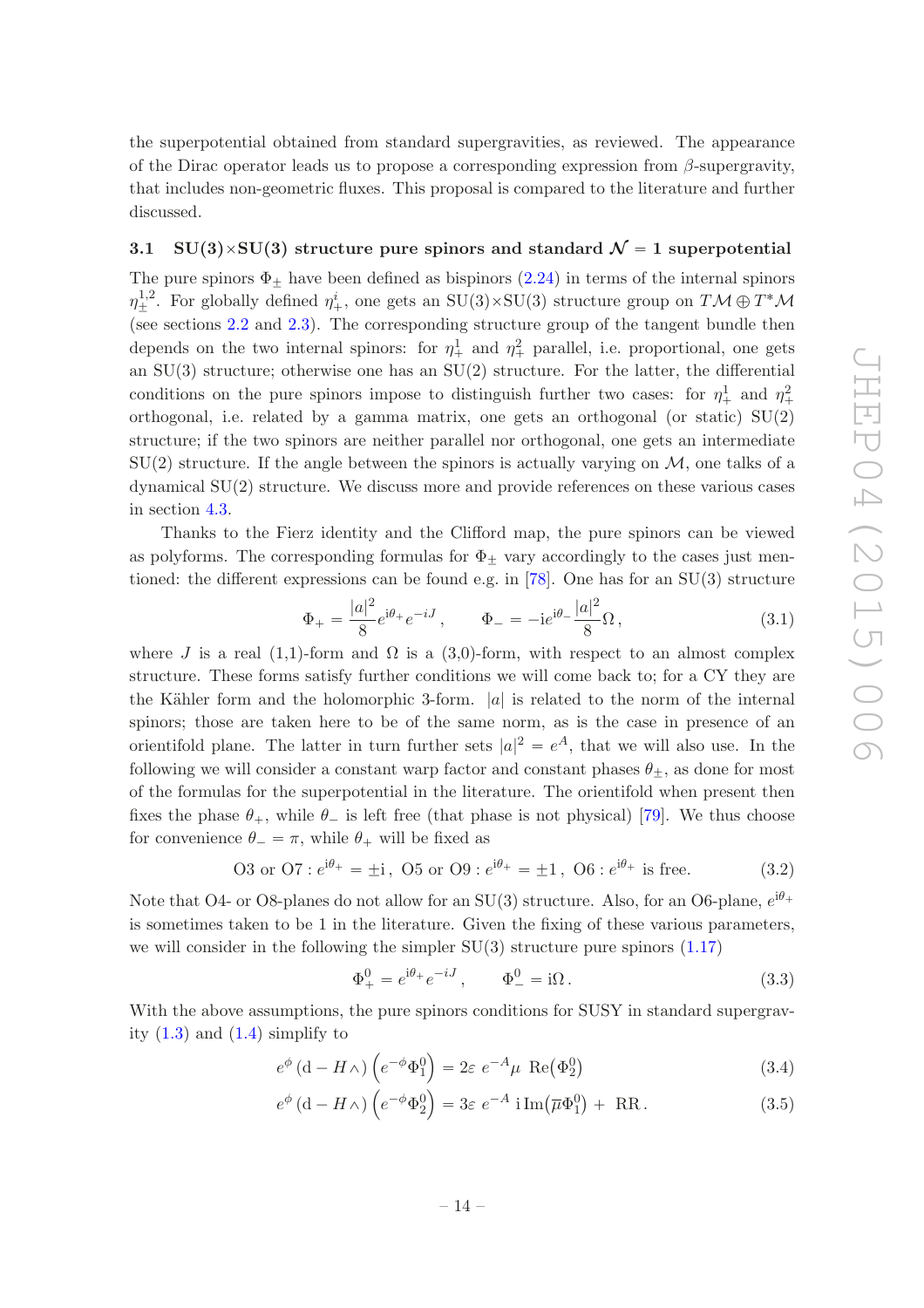In general, two pure spinors  $\Phi_1$  and  $\Phi_2$  of GCG defining an SU(3)×SU(3) structure satisfy some compatibility conditions. Those include conditions on the norms, that need not be specified here, and the following

<span id="page-15-1"></span>
$$
\langle \Phi_1, (v \vee +\xi \wedge) \Phi_2 \rangle = \langle \overline{\Phi_1}, (v \vee +\xi \wedge) \Phi_2 \rangle = 0, \quad \forall (v + \xi) \in T\mathcal{M} \oplus T^*\mathcal{M}, \tag{3.6}
$$

where the Mukai product is defined as taking the top (here six) form

<span id="page-15-0"></span>
$$
\langle \Psi_1, \Psi_2 \rangle = \Psi_1 \wedge \lambda(\Psi_2)|_{\text{top}} , \qquad (3.7)
$$

and  $\lambda$  brings a sign by reversing all the form indices. The compatibility condition [\(3.6\)](#page-15-1) can also be formulated with matrices  $\Gamma^{\mathcal{A}}$ . In the case of an SU(3) structure, this leads to the condition

<span id="page-15-4"></span>
$$
J \wedge \Omega = 0, \tag{3.8}
$$

which can also be understood from the almost complex structure.

We now turn to the superpotential for which we will use the various properties just described. The superpotential W of the  $\mathcal{N} = 1$  four-dimensional effective theory obtained from standard ten-dimensional supergravities has been formulated in terms GCG pure spinors: this was done for an  $SU(3)$  structure [\[80](#page-40-4), [81](#page-40-5)] (see also [\[82\]](#page-40-6)), and then for an  $SU(3)\times SU(3)$  [\[77](#page-40-1), [83](#page-40-7), [84](#page-40-8)] (see also [\[85\]](#page-40-9) for a uniform presentation; note the last three references contain warp factors). Up to the RR contribution, this superpotential can be written for a constant warp factor as

<span id="page-15-2"></span>
$$
W_{\rm NS} = C \int_{\mathcal{M}} \langle \Phi_1^0, (d - H \wedge) \left( e^{-\phi} \operatorname{Im} \Phi_2^0 \right) \rangle, \tag{3.9}
$$

with a constant  $C$  and the Mukai product defined in  $(3.7)$ . Let us comment on this expression. For a supersymmetric Mink vacuum without RR,  $(d - H \wedge)$   $(e^{-\phi} \text{Im } \Phi_2^0)$  vanishes; in case RR are present, their contribution to the superpotential is also precisely the one that cancels [\(3.5\)](#page-14-2). So the formula [\(3.9\)](#page-15-2) gives  $W = 0$  as expected. Another way to see this is to use [\[27](#page-37-11)]

<span id="page-15-5"></span>
$$
\int_{\mathcal{M}} \langle \Psi_1, \left( d - H \wedge \right) \Psi_2 \rangle = \int_{\mathcal{M}} \langle \left( d - H \wedge \right) \Psi_1, \Psi_2 \rangle, \tag{3.10}
$$

to rather get  $(d - H<sub>\wedge</sub>) \Phi_1^0$ : the other condition [\(3.4\)](#page-14-3) makes again the superpotential vanish for a Mink vacuum, up to a derivative of the dilaton. This last derivative should however not contribute because of the compatibility condition  $(3.6)$ , as we will see below.<sup>[7](#page-15-3)</sup> Finally, for an AdS vacuum, one gets from  $(3.4)$  or  $(3.5)$  that W is related to  $\mu$ , so to the cosmological constant, as expected [\[77](#page-40-1)]. Let us mention as well that  $W_{\text{NS}}$  can be rewritten without H but with  $e^{-b}$  on both pure spinors, thanks to [\(1.13\)](#page-4-2), leading for an SU(3) structure to the standard  $J_c = b + iJ$  combination.

<span id="page-15-3"></span><sup>&</sup>lt;sup>7</sup>Note also that a constant warp factor typically leads to a constant dilaton in the (SUSY) vacuum.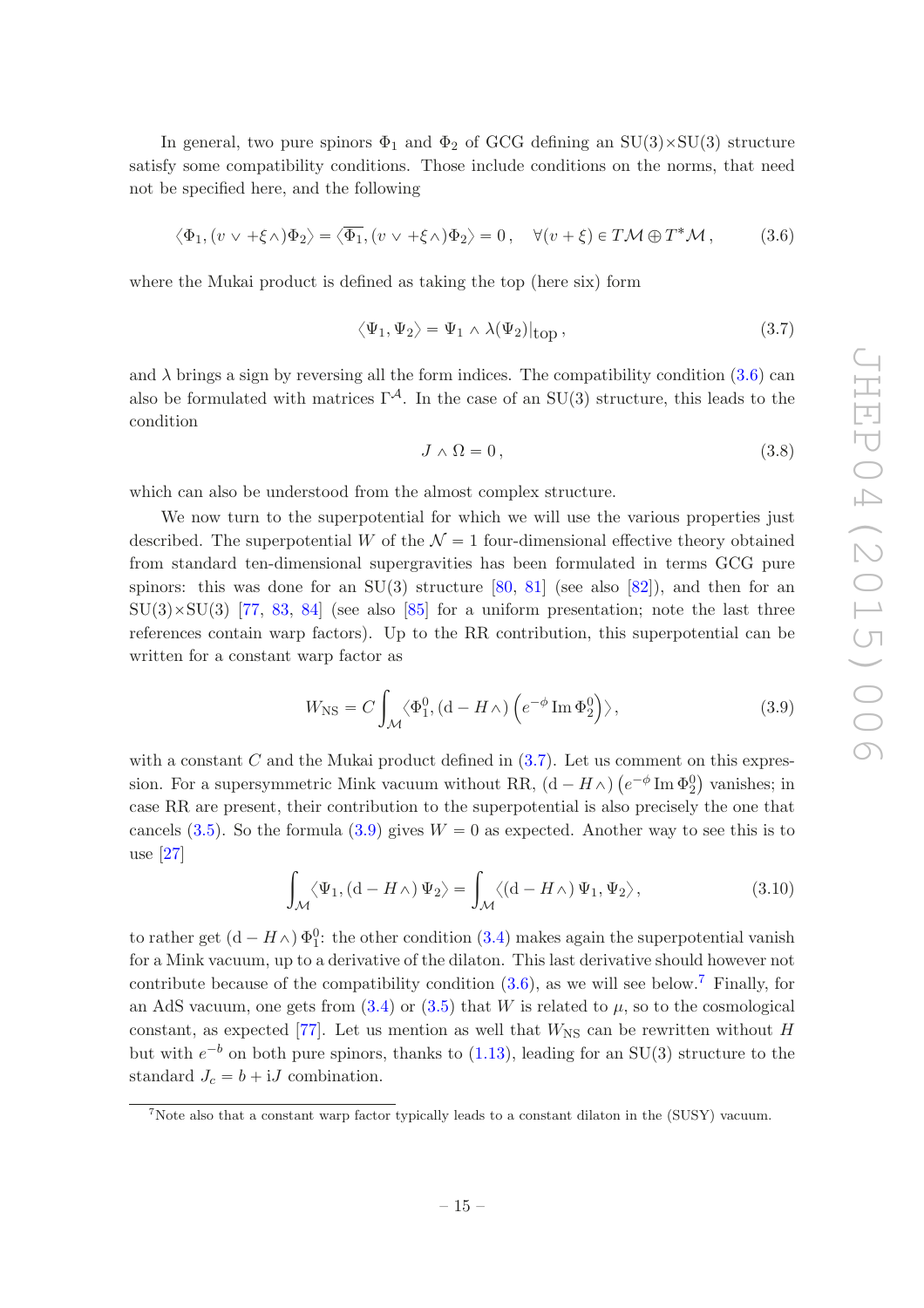#### <span id="page-16-0"></span>3.2 Proposed superpotential and comparison to the literature

The formula [\(3.9\)](#page-15-2) was extended in [\[2](#page-36-6), [64,](#page-39-7) [84\]](#page-40-8) to include non-geometric fluxes. Performing a dimensional reduction, these papers further compared their W to corresponding fourdimensional superpotentials expressed in terms of moduli [\[11,](#page-36-2) [63\]](#page-39-3). To include Q- and R-fluxes, the idea was to replace  $d - H \wedge$  by a more general derivative operator, such as the  $\mathcal{D}_{\sharp}$  of [\[64\]](#page-39-7) discussed in details in [\[17\]](#page-37-2). So we naturally propose here for the (NSNS) superpotential (with constant warp factor)

<span id="page-16-2"></span><span id="page-16-1"></span>
$$
\tilde{W}_{\rm NS} = \frac{C}{2} \int_{\mathcal{M}} \langle e^{-\tilde{\phi}} \Phi_1^0, \mathcal{D} \operatorname{Im} \Phi_2^0 \rangle, \tag{3.11}
$$

as already mentioned in  $(1.16)$ ;  $\mathcal D$  is the Dirac operator discussed previously. Picking for the latter the standard supergravity one  $(1.8)$ , the general formula  $(3.11)$  reproduces the standard W [\(3.9\)](#page-15-2). Doing the same in  $\beta$ -supergravity leads to an expression for W with non-geometric fluxes. A difference with previous papers is that  $Q$  and  $R$  have here a tendimensional interpretation. We now compute this superpotential more explicitly for an SU(3) structure, and compare our results to formulas of the literature.

We use the expression  $(1.11)$  for the Dirac operator in  $\beta$ -supergravity, and the various definitions. We also consider that the coefficients in flat indices of the  $SU(3)$  structure forms,  $J_{ab}$  and  $\Omega_{abc}$ , do not depend on internal coordinates: these coefficients are usually replaced by moduli, that only have a four-dimensional dependence. Finally, we recall that J is a real two-form. In type IIB, we obtain at first

$$
\tilde{W}_{\text{NS}} = iC \int_{\mathcal{M}} e^{-\tilde{\phi}} \left( c_{\theta} \ f \diamond J + \frac{s_{\theta}}{2} \ Q \diamond (J \wedge J) + \frac{c_{\theta}}{3!} \ R \vee (J \wedge J \wedge J) \right) \tag{3.12}
$$
\n
$$
+ c_{\theta} d\tilde{\phi} \wedge J + \frac{s_{\theta}}{2} \left( \tau - \check{\nabla} \tilde{\phi} \right) \vee (J \wedge J) \right) \wedge \Omega \,,
$$

with  $c_{\theta} = \cos(\theta_+), s_{\theta} = \sin(\theta_+).$  More explicitly,

$$
f \diamond J = \frac{1}{2} f^c{}_{ab} J_{ce} \tilde{e}^a \wedge \tilde{e}^b \wedge \tilde{e}^e
$$
\n
$$
\frac{1}{2} Q \diamond (J \wedge J) = \frac{1}{2} Q_a{}^{bc} \left( \frac{1}{2} J_{cb} J_{ef} - J_{ce} J_{bf} \right) \tilde{e}^a \wedge \tilde{e}^e \wedge \tilde{e}^f
$$
\n
$$
\frac{1}{3!} R \vee (J \wedge J \wedge J) = \frac{1}{2} R^{abc} \left( \frac{1}{2} J_{cb} J_{ae} J_{fg} - \frac{1}{3} J_{ce} J_{bf} J_{ag} \right) \tilde{e}^e \wedge \tilde{e}^f \wedge \tilde{e}^g
$$
\n
$$
\frac{1}{2} (\tau - \tilde{\nabla} \tilde{\phi}) \vee (J \wedge J) = \frac{1}{2} \left( -\frac{1}{2} \beta^{bc} f^a{}_{bc} + \beta^{ab} \partial_b \tilde{\phi} \right) J_{ae} J_{fg} \tilde{e}^e \wedge \tilde{e}^f \wedge \tilde{e}^g.
$$
\n(3.13)

The last equation indicates that  $(\tau - \check{\nabla} \check{\phi}) \vee (J \wedge J)$  is proportional to J. This implies that the second row of [\(3.12\)](#page-16-2) is proportional to  $J \wedge \Omega$ . Requiring an SU(3) structure, i.e. enforcing the compatibility condition  $(3.8)$  $(3.8)$  $(3.8)$ , then makes this second row vanish.<sup>8</sup> Note this

<span id="page-16-3"></span><sup>&</sup>lt;sup>8</sup>This reasoning could be generalized to a generic  $SU(3) \times SU(3)$  structure with the condition [\(3.6\)](#page-15-1), allowing to discard the dilaton terms, or more precisely the terms due to the  $\mathbb{R}^+$  factor. The corresponding terms at the level of DFT are also truncated in [\[65](#page-39-4)] thanks to another argument: the orientifold projection, considered odd on the winding. Interestingly, we do not need this projection so far here.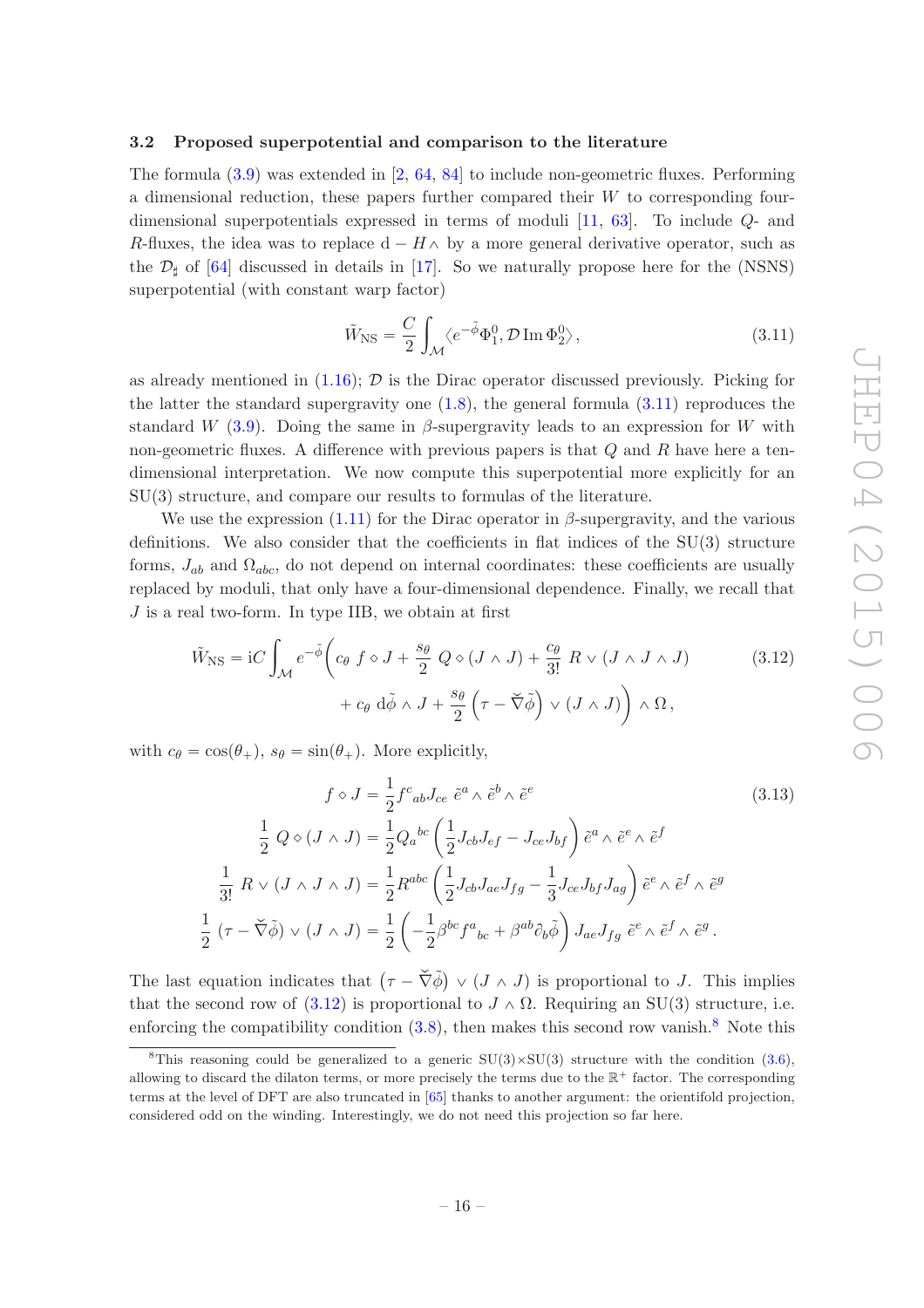property needs to remain true despite the moduli fluctuations. Using further [\(3.8\)](#page-15-4), only some terms remain from the  $Q$ - and  $R$ -fluxes contributions: we get effectively the following reduced actions

<span id="page-17-2"></span><span id="page-17-1"></span>
$$
\frac{1}{2} Q \diamond_r (J \wedge J) = -\frac{1}{2} Q_a{}^{bc} J_{ce} J_{bf} \tilde{e}^a \wedge \tilde{e}^e \wedge \tilde{e}^f \tag{3.14}
$$

$$
\frac{1}{3!} R \vee_r (J \wedge J \wedge J) = -\frac{1}{3!} R^{abc} J_{ce} J_{bf} J_{ag} \tilde{e}^e \wedge \tilde{e}^f \wedge \tilde{e}^g. \tag{3.15}
$$

Finally, let us distinguish between the possible phases according to the choice of orientifold. Note that the notion of orientifold is not really defined in the context of  $\beta$ -supergravity, since the RR sector has not been studied so far; the distinction between O3, O7, and O5, O[9](#page-17-0), should then be viewed more formally as a choice on the phase  $\theta_+$ .<sup>9</sup> Absorbing the possible minus sign of  $(3.2)$  in a redefinition of C, we get

$$
\text{O3 or O7:} \quad \tilde{W}_{\text{NS}} = \text{i}C \int_{\mathcal{M}} e^{-\tilde{\phi}} \left( \frac{1}{2} \ Q \diamond_r (J \wedge J) \right) \wedge \Omega \,, \tag{3.16}
$$

$$
\text{O5 or O9:} \quad \tilde{W}_{\text{NS}} = \text{i}C \int_{\mathcal{M}} e^{-\tilde{\phi}} \left( f \diamond J + \frac{1}{3!} \, R \vee_r (J \wedge J \wedge J) \right) \wedge \Omega \,. \tag{3.17}
$$

Let us compare these formulas to those in the literature. The first superpotential with non-geometric fluxes was proposed in [\[11\]](#page-36-2) based on duality arguments, and was given in terms of moduli (STU model). This expression was recovered in [\[63\]](#page-39-3) for type IIB with an O3-plane from an expression in terms of internal forms; we compare the latter to our [\(3.16\)](#page-17-1). Forgetting about the H-flux, we find an exact agreement, fixing  $C = -\frac{1}{3}$  $\frac{1}{3}$ . The same type of contraction as  $Q\circ$  appears in the superpotential of [\[63](#page-39-3)], as well as in [\[65](#page-39-4)]. For the case of an O5- or O9-plane, we have not found in the literature an expression in terms of forms to be compared to our [\(3.17\)](#page-17-2); this expression is then new to the best of our knowledge. It could be used as well for heterotic (see footnote [9\)](#page-17-0). One should still perform the expansion and integration on a form basis to get the expression in terms of moduli. This is however beyond the scope of this paper. From T-duality arguments, our expression [\(3.17\)](#page-17-2) looks in any case very plausible.

We now turn to type IIA, that should be compared in the literature to the case of an O6-plane. Our formula [\(3.11\)](#page-16-1) leads to a  $\mathcal{D} \text{Re} \Omega$ . This quantity however does not appear in the literature, except in [\[80\]](#page-40-4) but without non-geometric fluxes, and in [\[84\]](#page-40-8) where it is only implicitly proposed. On the contrary,  $\mathcal D$  is rather acting on  $\Phi_+^0$  in [\[63\]](#page-39-3) and [\[64](#page-39-7)]. Such a situation could only be reached after integrating by parts with  $D$ , similarly to  $(3.10)$ . While the latter holds for standard supergravity thanks to the absence of boundary on the compact M and the H-flux acting with a wedge, the analogous result for  $\mathcal D$  in  $\beta$ supergravity is not obvious to derive, because of the contractions on forms. A proof might still be obtained using the specific form  $(1.14)$  of  $D$ , or that  $D$ , a Dirac operator, acts on pure spinors, or comparing expressions of the superpotential in terms of moduli. In any case, let us assume here that this property holds, i.e.

$$
\int_{\mathcal{M}} \langle \Psi_1, \mathcal{D}\Psi_2 \rangle = \int_{\mathcal{M}} \langle \mathcal{D}\Psi_1, \Psi_2 \rangle, \tag{3.18}
$$

<span id="page-17-0"></span><sup>9</sup>The O5, O9, case is also sometimes discussed, in the literature on superpotentials, with heterotic, as the two are simply related by S-duality.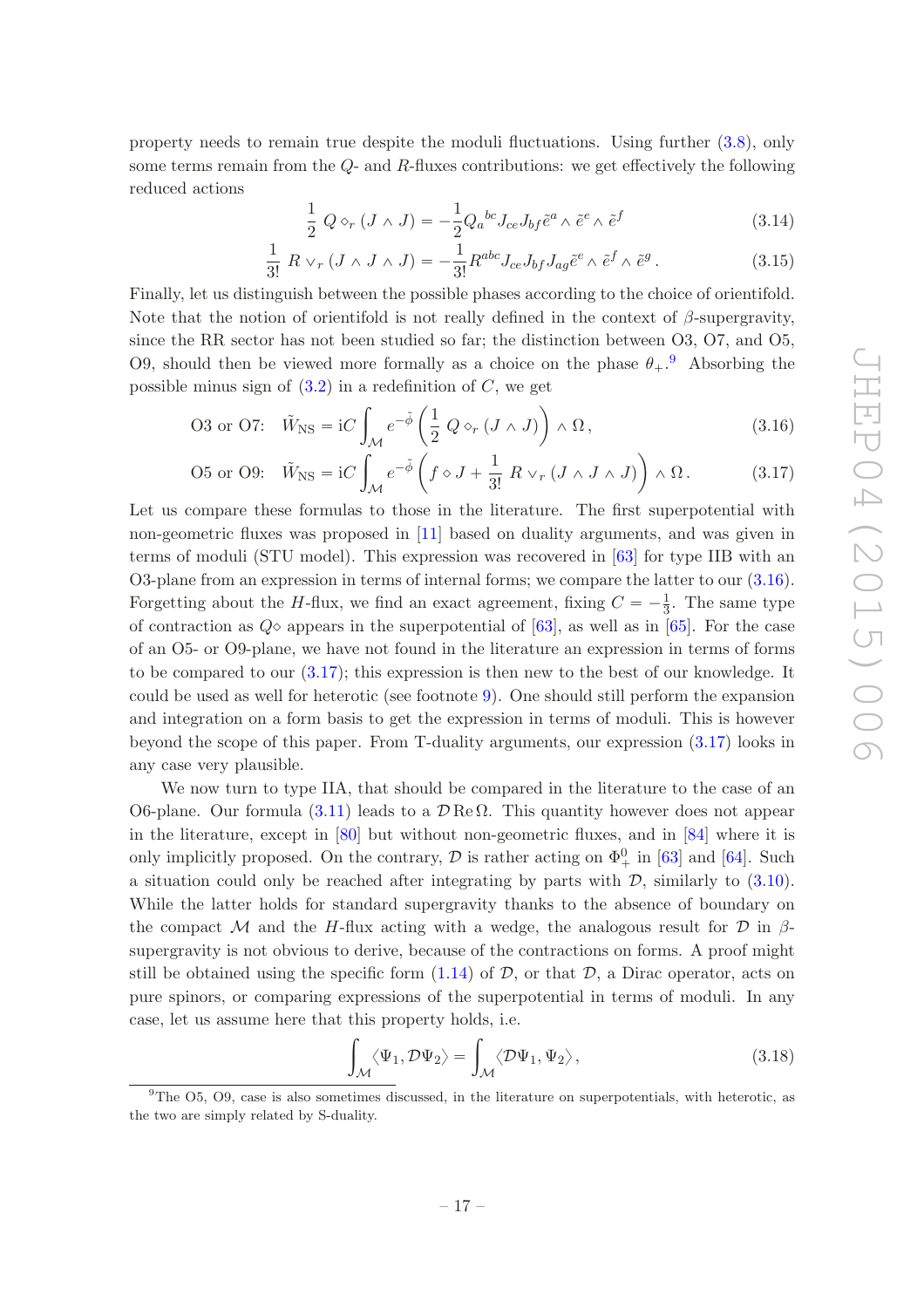allowing us to start in type IIA with

<span id="page-18-1"></span>
$$
\tilde{W}_{\rm NS} = \frac{C}{2} \int_{\mathcal{M}} \langle \mathcal{D} \left( e^{-\tilde{\phi}} \Phi_1^0 \right), \operatorname{Im} \Phi_2^0 \rangle. \tag{3.19}
$$

Pursuing the same reasoning as in type IIB, we derive from [\(3.19\)](#page-18-1)

<span id="page-18-3"></span>
$$
\widetilde{W}_{\rm NS} = -e^{i\theta_{+}}C \int_{\mathcal{M}} e^{-\widetilde{\phi}} \left( i f \diamond J + \frac{1}{2} Q \diamond_{r} (J \wedge J) + \frac{i}{3!} R \vee_{r} (J \wedge J \wedge J) \right) \wedge \text{Re}\,\Omega. \tag{3.20}
$$

This formula agrees completely with the proposal of  $[64]$ , up to fixing C. The same goes for the comparison to [\[65\]](#page-39-4), up to a redefinition of  $\Omega$ , and a conventional minus sign difference in the R-flux. Finally, our formula agrees with that of  $[63]$ , up to C and numerical factors in the contractions.

The comparison of our proposed  $W$  and formulas of the literature implicitly considers that the ten-dimensional non-geometric fluxes of  $\beta$ -supergravity are the same as the fourdimensional ones. This has worked well so far, but in type IIA, we did not reach formulas with explicit moduli dependence.<sup>[10](#page-18-2)</sup> Indeed, a derivation of the moduli formula of  $[11]$ does not seem to have been performed directly in the literature, its comparison to other expressions is usually rather done thanks to duality arguments. In [\[65\]](#page-39-4), an oxidation is made in type IIA, instead of a reduction, and ends with a comparison and matching of the DFT Lagrangian of [\[53\]](#page-38-7). Since  $\beta$ -supergravity fluxes (and Lagrangian) agree with the DFT ones, upon the strong constraint and setting  $b = 0$  [\[16](#page-37-1)], we would conclude on a matching with  $[65]$ . In the latter however is indicated a difference between ten-dimensional and fourdimensional fluxes, on the contrary to what we have considered so far. This discrepancy might be related to the way four-dimensional scalar fields, loosely called here moduli, are defined. Following STU models, the authors of [\[65\]](#page-39-4) include the fluctuation of the b-field in a modulus; in  $\beta$ -supergravity, we would obviously not get such a modulus when expanding of our superpotential. It is unclear whether the b-field modulus would simply be traded for us into a  $\beta$  modulus, because there is actually no explicit dependence in  $\beta$  in [\(3.16\)](#page-17-1), [\(3.17\)](#page-17-2) and [\(3.20\)](#page-18-3). An expansion of our superpotential may then only include the geometric moduli and dilaton, and the comparison should thus be done at that level. These points deserve in any case more study. Still, we conclude that the general formula(s) proposed here for the superpotential, depending on the Dirac operator, reproduces remarkably well expressions in the literature in terms of structure forms and non-geometric fluxes.

#### <span id="page-18-0"></span>4 Geometrical characterisation and more on the β-twist

For both standard and  $\beta$ -supergravity, the Dirac operator [\(1.8\)](#page-4-3) or [\(1.10\)](#page-4-0) can be rewritten in terms of exponentials, either of the b-field  $(1.13)$  or of  $\beta$   $(1.14)$ . The rewriting of the former is straightforward, and we prove the latter in appendix [C.1;](#page-34-1) let us recall this result here

<span id="page-18-4"></span>
$$
\mathcal{D}A = 2e^{\tilde{\phi}}e^{\beta \vee} d\left(e^{-\beta \vee}e^{-\tilde{\phi}}A\right).
$$
 (4.1)

<span id="page-18-2"></span> $10$ Doing so would allow a comparison to [\[86,](#page-40-10) [87\]](#page-40-11) where new non-geometric terms were obtained from M-theory. They are however unlikely to be reproduced here, due to the assumption of an SU(3) structure.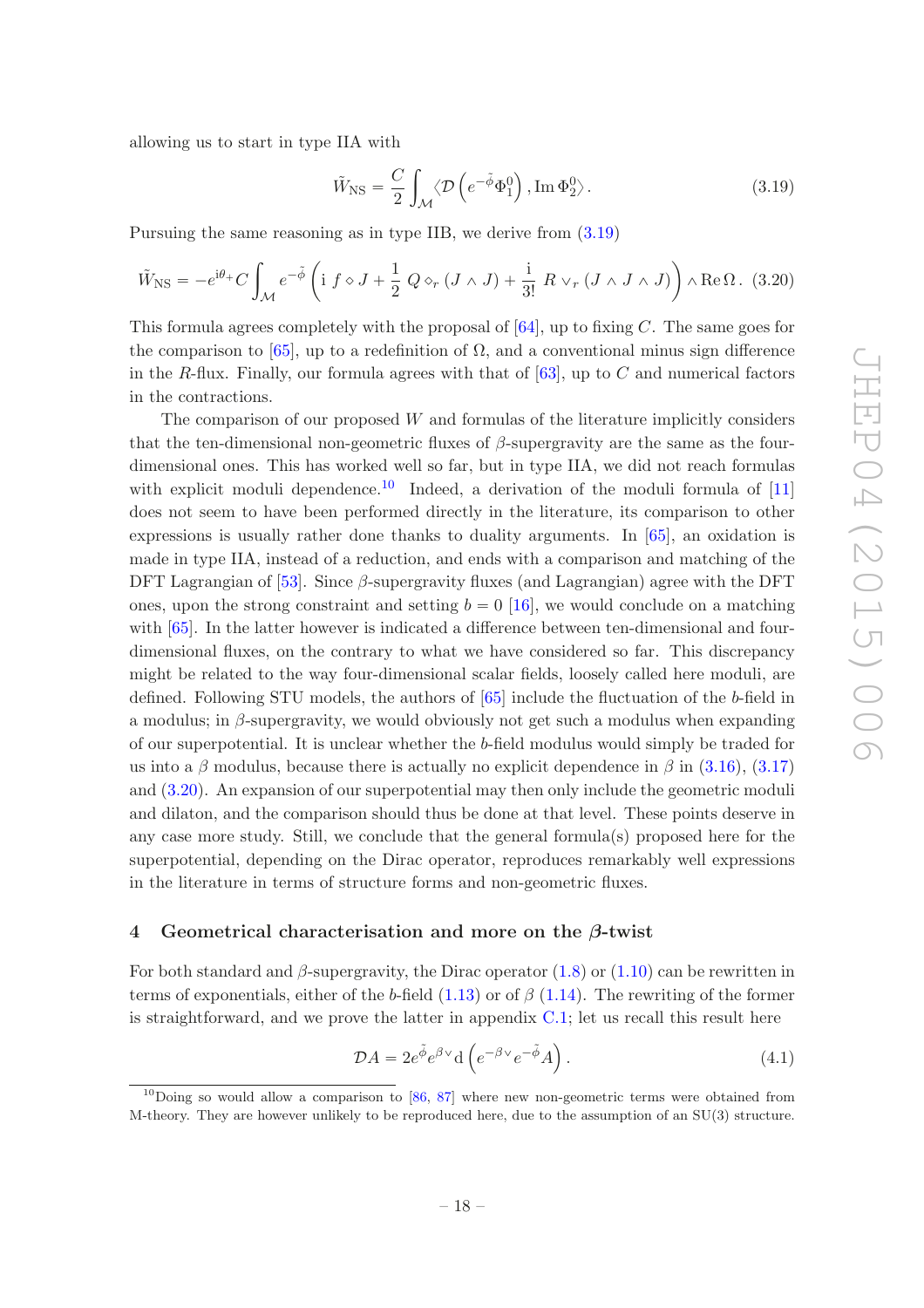As discussed in the Introduction, these exponentials can be viewed as twists on  $T\mathcal{M}\oplus T^*\mathcal{M}$ , already by looking at the generalized vielbein  $\mathcal E$  or  $\tilde{\mathcal E}$  [\(2.2\)](#page-6-3) corresponding to each theory. We discuss this point in more details in the following, and argue how this is crucially related to the geometrical characterisation of (SUSY) backgrounds of  $\beta$ -supergravity. We further elaborate on the consequences of this  $\beta$ -twist, for the RR sector, and in relation to intermediate and dynamical SU(2) structure solutions.

#### <span id="page-19-0"></span>4.1 Geometrical characterisation of the backgrounds

Conditions for preserving SUSY usually provide a geometrical characterisation of the manifold  $M$ , the prime example being the Calabi-Yau. As mentioned in the Introduction, the formulation in terms of GCG [\[28](#page-37-12), [29\]](#page-37-13) has provided such a characterisation in presence of background fluxes (see [\[27,](#page-37-11) [85\]](#page-40-9) for reviews). We analyse in this section the situation for  $\beta$ -supergravity. Let us first recall some terminology, and the results for standard supergravity. To each pure spinor  $\Phi$  (here of non-zero norm) corresponds a generalized complex structure (GCS). Having a pure spinor satisfying

<span id="page-19-2"></span>
$$
d\Phi = (v \lor +\xi \land)\Phi\,,\tag{4.2}
$$

for some  $(v + \xi) \in TM \oplus T^*M$  is equivalent to its GCS being integrable: M is then generalized complex. Furthermore, if  $\Phi$  is closed, M is a generalized Calabi-Yau (GCY). Finally, having a generalized Kähler manifold requires two distinct closed pure spinors. For standard supergravity, a SUSY Mink background with  $H = 0$  asks for M to be a GCY [\[26,](#page-37-10) [27](#page-37-11)]: the pure spinor  $e^{2A-\phi}\Phi_1$  in [\(1.3\)](#page-3-0) is closed for  $\mu = 0$  and  $H = 0$ . In absence of RR fluxes, with a constant warp factor, the second condition [\(1.4\)](#page-3-1) further constrains to a generalized Kähler manifold (reviews on this case can be found in [\[88](#page-40-12)[–90](#page-40-13)]). The GCY characterisation was proven useful, leading for instance to an extensive search for solutions on six-dimensional nilmanifolds, as those are all GCY [\[91](#page-40-14)]. In presence of a closed  $H$ -flux, the corresponding b-field induces a twist; a pure spinor closed under  $d - H \wedge$ , as in [\(1.3\)](#page-3-0) with  $\mu = 0$ , then characterises a twisted GCY. The twist by the b-field can be seen through the rewriting  $d - H \wedge = e^{b \wedge} de^{-b \wedge}$ , or in the off-diagonal block of the generalized vielbein  $\mathcal{E}$  [\(2.2\)](#page-6-3), as discussed in the Introduction. It twists the local  $T\mathcal{M} \oplus T^*\mathcal{M}$  into the, globally non-trivial, generalized tangent bundle  $E_T$ .

We now turn to  $\beta$ -supergravity and the pure spinors conditions [\(2.28\)](#page-12-1) and [\(2.29\)](#page-12-2), to study whether an analogous characterisation can be obtained.<sup>[11](#page-19-1)</sup> We focus on the Mink case ( $\mu = 0$ ) and the first condition [\(2.28\)](#page-12-1); the second one is expected to be corrected by a RR contribution. We thus look at  $(2.30)$ , written with the Dirac operator  $(4.1)$  as

$$
\mathcal{D}\Phi_1 = -4\left(\mathrm{d}A \wedge +\check{\nabla}A\vee\right)\Phi_1\,. \tag{4.3}
$$

This equation is analogous to the case of a  $(b$ -twisted) integrable GCS, as in  $(4.2)$ . As mentioned in section [2.3,](#page-11-0) whenever  $\nabla A = 0$ , the warp factor can be absorbed in the l.h.s., to get  $e^{2A}\Phi_1$  closed under  $\mathcal{D}$ , precisely as for standard supergravity. We now consider this case in more details, i.e.

<span id="page-19-3"></span>
$$
\mathcal{D}\Phi = 0. \tag{4.4}
$$

<span id="page-19-1"></span><sup>&</sup>lt;sup>11</sup>For an SU(3) structure, an alternative might be to study the conditions in terms of the SU(3) torsion classes, and compare them to the fluxes, as e.g. in [\[92\]](#page-40-15).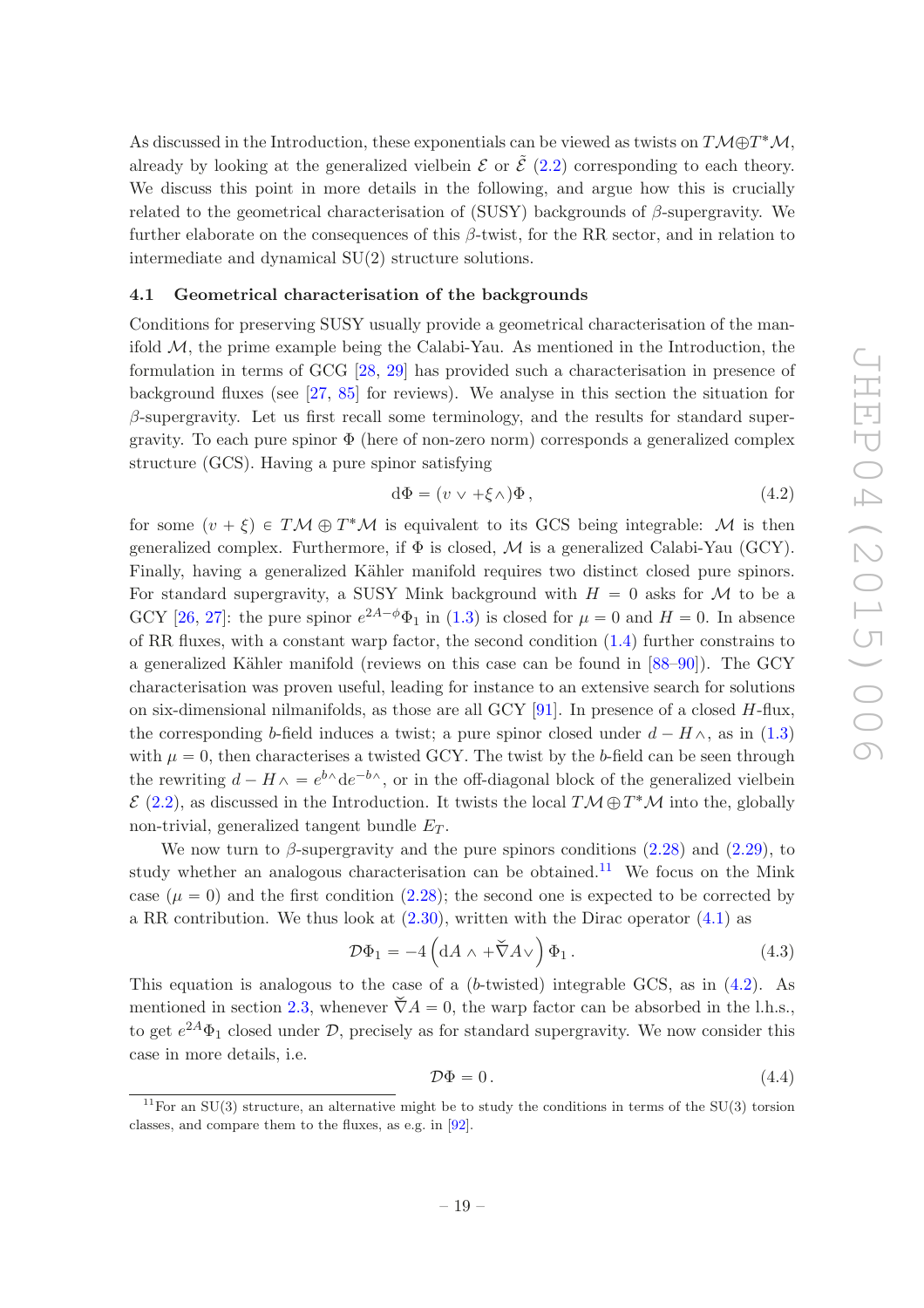This is the analogue to the b-twisted GCY condition. In the Dirac operator acting on the pure spinor, the standard  $e^{b\wedge}$  is here traded for  $e^{\beta\vee}$ , as given in [\(4.1\)](#page-18-4), precisely as the corresponding generalized vielbein  $\tilde{\mathcal{E}}$  [\(2.2\)](#page-6-3) now has  $\beta$  in the (other) off-diagonal component. This can also be understood when viewing these exponentials as  $O(d,d)$  elements acting in the spinorial representation on the spinors, with  $\Gamma^{\mathcal{A}}$  given by forms and contractions, while  $\mathcal E$  and  $\tilde{\mathcal E}$  are correspondingly O(d,d) matrices (see e.g. [\[45\]](#page-38-3)). It is thus natural in β-supergravity to talk of a twist by β, and to consider [\(4.4\)](#page-19-3) as a β-twisted GCY condition; for  $\beta = 0$ , we recover a GCY condition. If we can make sense of it, the geometrical characterisation of  $\mathcal M$  is then this  $\beta$ -twisted GCY. Furthermore, in absence of RR-fluxes and with a constant warp factor (the latter is automatic for a SUSY solution, from  $(2.21)$ , we get from  $(2.29)$  a second pure spinor closed under  $\mathcal{D}$ , analogously to a twisted generalized Kähler  $M$ .

Under the  $\beta$ -twist, the local  $T\mathcal{M} \oplus T^*\mathcal{M}$  should be globally described by a generalized cotangent bundle  $E_T^*$ , discussed in [\[16\]](#page-37-1) (see also [\[21](#page-37-6)]), and given by

$$
T\mathcal{M} \hookrightarrow E_{T^*}
$$
  
\n
$$
\downarrow
$$
  
\n
$$
T^*\mathcal{M}
$$
\n(4.5)

i.e. fibered reverse wise with respect to the standard  $E_T$ . Characterising precisely M in β-supergravity as a β-twisted GCY amounts to define properly this  $E_{T^*}$ . To do so, there should be global conditions and restrictions on the way  $\beta$  is patched, analogously to the cocycle conditions for the b-field and  $E_T$ , as discussed in the Introduction. In addition, for the bundle  $E_{T^*}$  to be physically relevant for  $\beta$ -supergravity, these patching transformations of  $\beta$  (and of the other fields) should be symmetries of the theory. This was studied in details in [\[16](#page-37-1), [17](#page-37-2)]: we found that in general, symmetries of  $\beta$ -supergravity are not suited to define  $E_{T^*}$ ; however, by considering restrictions or subcases, we showed that a symmetry enhancement could occur (as assuming isometries provides T-duality to string theory), providing new symmetries allowing to construct  $E_{T^*}$ . We determined in [\[17\]](#page-37-2) a class of backgrounds where this scenario is realised. Those admit  $n$  isometries generated by constant Killing vectors, i.e. all fields are independent of  $n$  coordinates. In this subcase, the transformation

<span id="page-20-0"></span> $\forall m, p, q, \beta^{pq} \to \beta^{pq} + \overline{\omega}^{pq}, \ \partial_m \overline{\omega}^{pq} = 0, \ \overline{\omega}^{pq} = 0$  for p or q not along the n isometries (4.6)

with  $\varpi$  antisymmetric, is a (manifest) symmetry of  $\beta$ -supergravity, that leaves the nongeometric fluxes invariant. It is called the  $\beta$ -transform, and is an element of the T-duality group  $O(n, n)$ . Backgrounds of β-supergravity where fields are patched using β-transforms and diffeomorphisms were shown to be globally well-defined and geometric [\[17\]](#page-37-2);  $E_{T^*}$  is then likely to be defined without obstruction. In addition, such backgrounds were shown to correspond in standard supergravity to non-geometric backgrounds, themselves T-dual to geometric ones. The latter admit by definition a standard  $E_T$  description, so the  $E_{T^*}$ discussed here can be viewed as an alternative and dual description of an existing  $E_T$ . It is traditionally considered that non-geometric backgrounds cannot be described by GCG and  $E_T$  (see e.g. [\[21,](#page-37-6) [25,](#page-37-9) [54](#page-38-8)] for obstructions), but the construction just mentioned now seems to provide a description within Generalized Geometry, understanding this formalism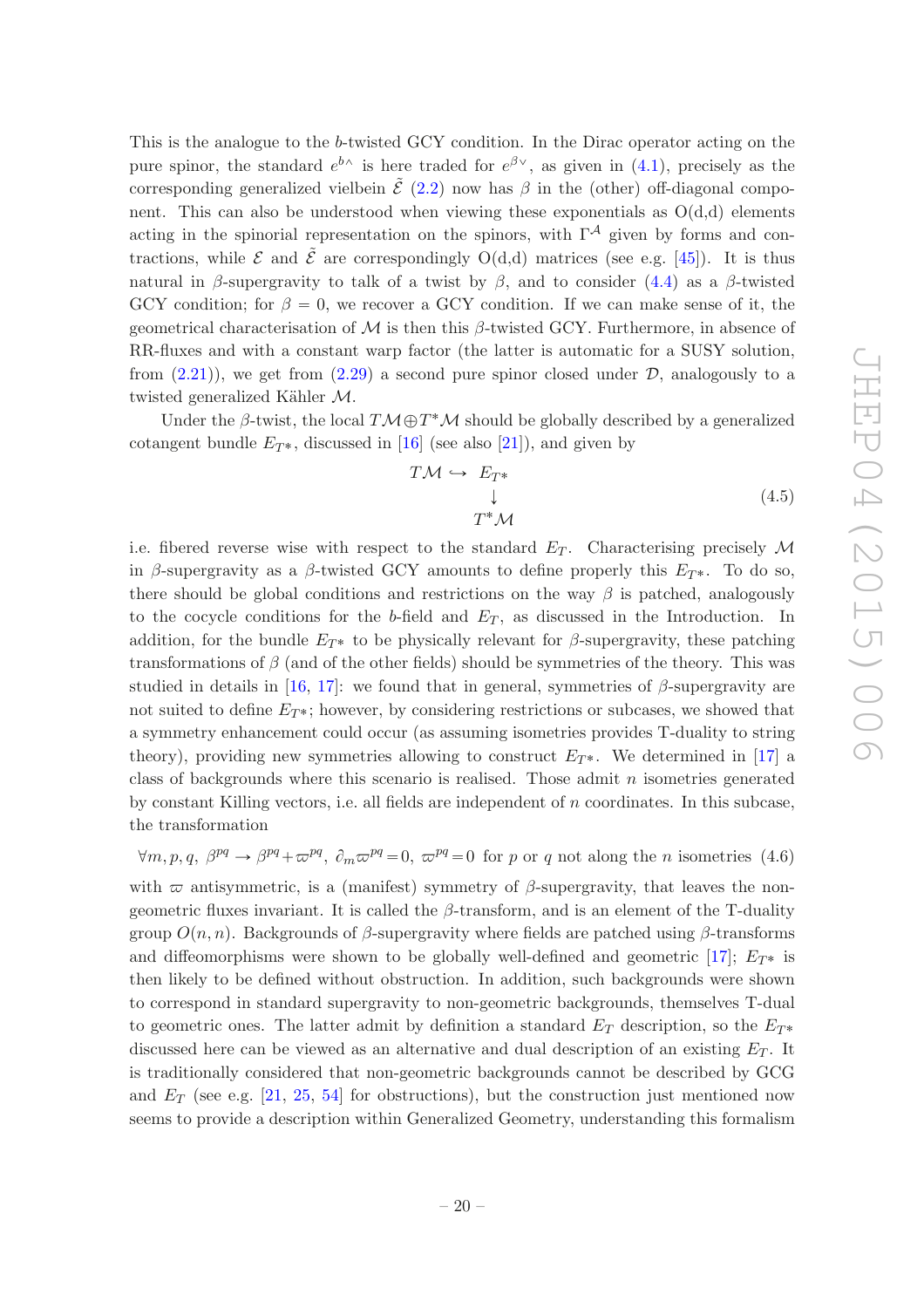in a slight extended sense though. An important remaining question is whether there are other cases than the one detailed above for which constructing  $E_{T^*}$  is possible; if so, the hope is that those other backgrounds would provide truly new physics [\[17\]](#page-37-2). We sketch in appendix [C.2](#page-35-0) an argument that concludes rather negatively on this question.

Let us finally go beyond the structures proposed so far to characterise the backgrounds, and mention other possibilities pointed out recently in the literature. To start with, bivectors enter in Poisson geometry: for instance,  $\beta$  defining a Poisson structure is equivalent to a vanishing R-flux.<sup>[12](#page-21-0)</sup> This could be an interesting subcase for  $\beta$ -supergravity. For Poisson structures in GCG, see references in [\[93](#page-40-16)]. A related object is the Schouten-Nijenhuis bracket, defined with a bivector  $\pi$ :  $[\pi, \cdot]_{\text{SN}}$ . A differential  $d_{\pi}$  acting on a vector can also be defined, as being equal to the bracket action (see e.g. [\[94](#page-40-17)]). The quantity  $[\pi, \pi]_{\rm SN}$  is given by the R-flux, with  $\pi$  instead  $\beta$ : its vanishing is thus equivalent to  $\pi$  defining a Poisson structure. It is also equivalent to  $(d_{\pi})^2 = 0$ , from the Jacobi identity. For  $\beta$ -supergravity, one may choose  $\pi = \beta$ , or stay more general and consider the two bivectors separately. For instance, if  $M$  admits a symplectic structure, it admits most of the time as well a Poisson structure (taking, when possible, the inverse of the symplectic form to be the Poisson bivector). In that case, one can have two bivectors: the Poisson  $\pi$  and the dynamical field  $\beta$ . This could provide more structures: for example, one could study whether the transformation  $\beta \to \beta + d_{\pi}V$ , with a vector V, is a symmetry of  $\beta$ -supergravity. Further structures have been indicated in the literature. Exponentials  $e^{\theta V}$  for a bivector  $\theta$ , similar to the exponential in  $(4.1)$ , enter in several mathematical contexts, in particular as  $\beta$ -transforms acting on forms. Dirac structures and related algebroids, or deformations of them, have been defined from such exponentials as well as  $b$ -transforms  $[95-97]$ .<sup>[13](#page-21-1)</sup> Lie and Courant algebroid structures involving a bivector were also introduced and studied in [\[94](#page-40-17), [98](#page-41-2)[–100](#page-41-3)]. There, a symmetry named  $\beta$ -diffeomorphism was considered. In a different though related construction [\[101\]](#page-41-4), a new bundle similar to our generalized cotangent bundle  $E_{T^*}$  was proposed; it defines a "Poisson-generalized geometry", where the patching is done via β-diffeomorphisms. Unfortunately, neither of these constructions seems to provide a geometrical description of β-supergravity. Indeed, β-diffeomorphisms are not a symmetry of the latter, if applied literally on  $\beta$ : a reason for this is that the field redefinition giving  $\beta$ from the standard supergravity g and b is in [\[94,](#page-40-17) [99](#page-41-5)] not the same as  $(2.1)$ . Furthermore, two distinct bivectors are considered in [\[101](#page-41-4)], one with vanishing R-flux: this does not apply to  $\beta$ -supergravity in full generality, but could be considered in a particular case, as discussed previously. One may still wonder whether  $E_{T^*}$  could be defined as an algebroid, and what bracket should be associated to it. It could be worth studying at first whether the Courant bracket (or a  $\beta$ -twist version of it) is preserved under  $\beta$ -transforms, in presence of isometries.

<span id="page-21-0"></span><sup>&</sup>lt;sup>12</sup>Let us make a side remark. The commutator of two  $\check{\nabla}$  on a vector V is given by the R-flux and the analogue for  $\check{\nabla}$  of the Riemann tensor, namely  $\check{\mathcal{R}}^{mn}{}_{p}^{q}$  [\[16](#page-37-1), [23\]](#page-37-7). Considering the square of  $\iota_m\check{\nabla}^m$  on an object  $V^p{}_{l_p}$  is then given by the R-flux and  $\mathcal{R}^{[mn}{}_{p}{}^{q]}$ , where the latter is actually related to  $\nabla_{p}R^{mnq}$ . Therefore, for a Poisson  $\beta$ , the operator  $\iota_m\tilde{\nabla}^m$  squares to zero on contractions, analogously to the exterior derivative d on forms. A corresponding cohomology could then be studied. Here though, this operator rather acts on forms.

<span id="page-21-1"></span> $13$ In [\[96](#page-41-6)], these structures are related to D-branes. Combining that work and our results could then lead to a calibration of SUSY branes with pure spinors, in  $\beta$ -supergravity.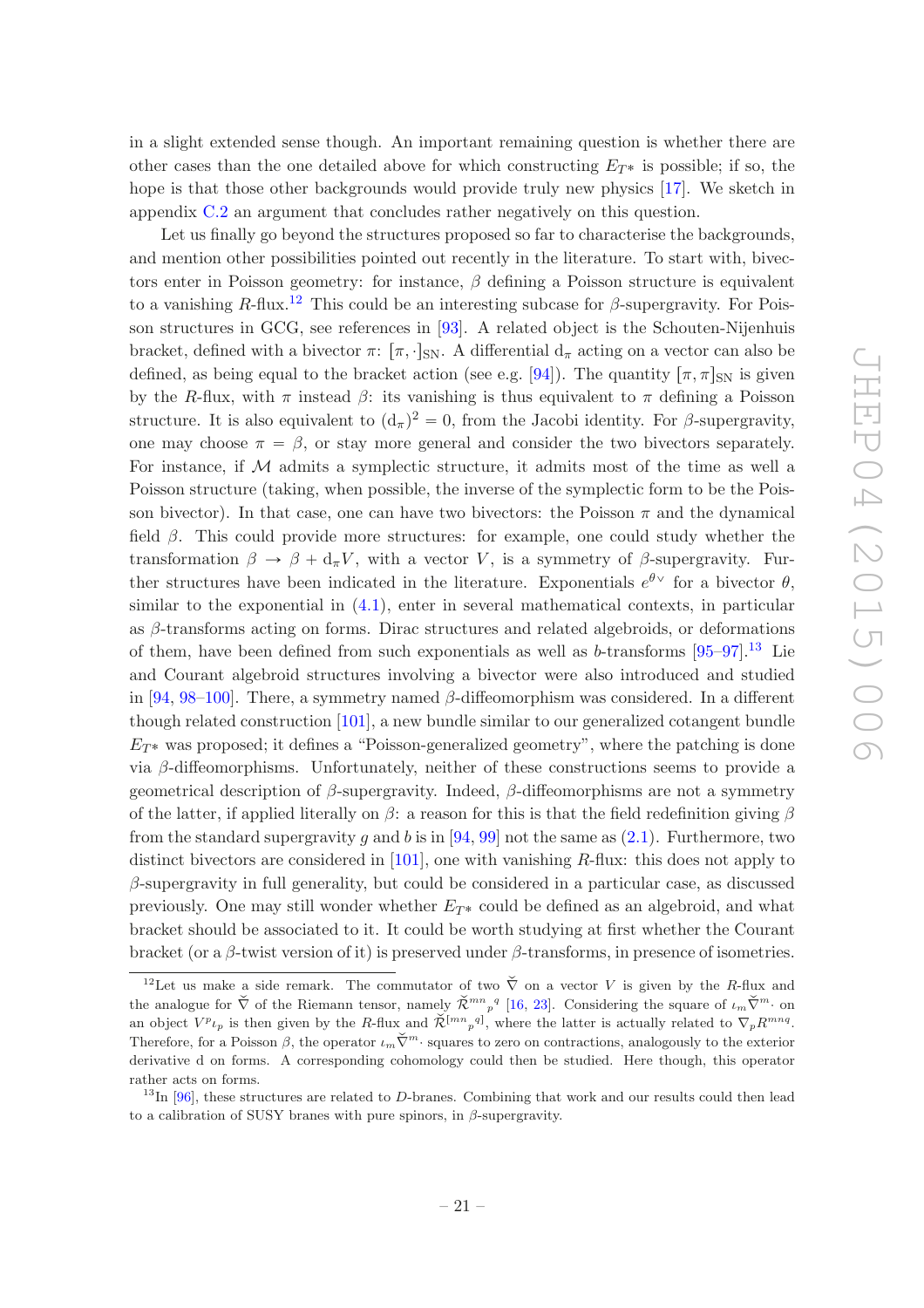#### <span id="page-22-0"></span>4.2 On Ramond-Ramond fluxes in  $\beta$ -supergravity

RR fluxes  $F_p$  of standard type II supergravities often appear through the polyform  $F =$  $\sum F_p$ . Forgetting about the Romans mass for simplicity, one has  $F = (d - H_\Lambda)C$ , where  $C$  is again a polyform, given by a sum of corresponding potentials. Both  $F$  and  $C$  are known to behave as  $O(d,d)$  spinors, see [\[17\]](#page-37-2) for a discussion and references on this point. This is consistent with  $d - H \wedge$  being a Dirac operator (the dilaton can be considered here constant): the spinor C acted on with the Dirac operator gives another spinor  $F$ . Related considerations appeared recently in  $[49, 51, 53]$  $[49, 51, 53]$  $[49, 51, 53]$  $[49, 51, 53]$  $[49, 51, 53]$ ; see in particular  $[49]$  for the spinorial representation. In β-supergravity, we have a different Dirac operator. Several candidates can then be thought of for the, so far not obtained, RR fluxes:

- A first possibility is simply  $e^{\beta V}d(e^{-\beta V}C)$ . This would essentially result in nongeometric NSNS fluxes contracting on standard RR potentials. These contractions may either lead to new types of RR fluxes, or rather complete fluxes of standard supergravity. In a supergravity theory containing both a b-field and a  $\beta$ , with a constraint among them, as discussed e.g. in [\[16](#page-37-1)], the Dirac operator would a priori depend on all NSNS fluxes, and applying it on C would lead to a completion of the standard RR fluxes, as in [\[65](#page-39-4)]. The above possibility  $e^{\beta V} d(e^{-\beta V}C)$  would then correspond to a subcase in this more general setting.
- Another possibility is to have a different kind of potentials, given by polyvectors in-stead of forms [\[16](#page-37-1)]. A sum of those denoted by  $\gamma$  could correspond to another  $O(d,d)$ spinor. The (sum of) RR fluxes would then be given by  $e^{\beta \vee} d(e^{-\beta \vee} \gamma)$ , which would certainly provide new types of fluxes. This proposal was sketched in [\[102](#page-41-7)] where the first terms of the expressions for these new fluxes were given from deformations. In [\[78\]](#page-40-2),  $\beta$  was introduced by picking the generalized vielbein  $\mathcal{E}$  [\(2.2\)](#page-6-3) instead of the standard  $\mathcal{E}$ ; the RR polyvector potentials just mentioned could appear similarly in a setting where the RR sector is captured by the generalized vielbein, i.e. exceptional generalized geometry or field theory. Choosing there a different generalized vielbein, or equivalently a different group generator in the representations decomposition, instead of the standard one of e.g. [\[103](#page-41-8), [104](#page-41-9)], could provide a derivation of the RR fluxes (see also [\[105,](#page-41-10) [106\]](#page-41-11)). The latter could then be compared to the above expression.

RR fluxes of  $\beta$ -supergravity may provide an uplift to some of the known four-dimensional RR non-geometric fluxes [\[63](#page-39-3), [107](#page-41-12), [108\]](#page-41-13). The former would then be new types of fluxes, which is in agreement with the expressions proposed above. Reproducing four-dimensional fluxes is however not the decisive criterion. Rather, the RR fluxes should ensure consistency of the  $\beta$ -supergravity theory, as in standard supergravity. One way to make them appear consistently would be through a field redefinition from the standard RR fields, similarly to the NSNS sector.<sup>[14](#page-22-1)</sup> It would be interesting to get the corresponding rewriting of the

<span id="page-22-1"></span><sup>&</sup>lt;sup>14</sup>In the world-sheet approach by Berkovits, named the pure spinor formalism, the standard RR fluxes enter explicitly, and appear again as an  $O(d,d)$  spinor. Changing that spinor, or that of the RR potentials, is one possibility mentioned above, and could correspond to a field redefinition. Note that the NSNS field redefinition [\(2.1\)](#page-6-2) is also straightforward on the world-sheet, since it involves precisely the combination  $q + b$ .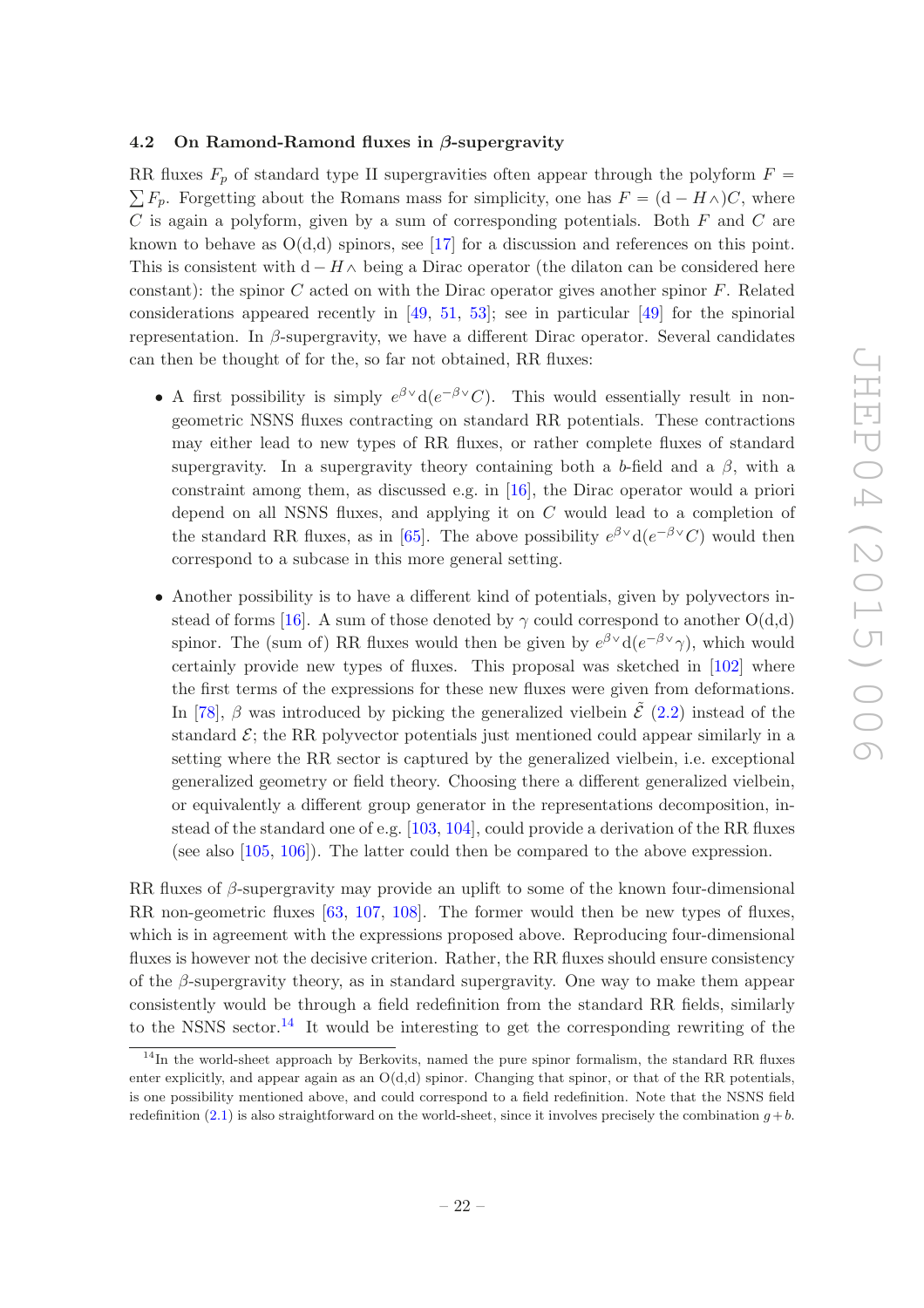action, and in particular of the standard topological terms involving the b-field. Another way is through supersymmetry; in particular RR fluxes are expected to contribute to the r.h.s. of [\(2.29\)](#page-12-2). If they are given in terms of polyvectors through the above  $\gamma$ , it is yet unclear how to obtain a polyform expression for them that would fit on the r.h.s. of [\(2.29\)](#page-12-2). The correct formulation of the pure spinors conditions may then not be in terms of forms, but rather with  $O(d,d)$  spinors and Cliff(d,d) Γ-matrices.

#### <span id="page-23-0"></span>4.3  $\beta$ -twist and intermediate or dynamical SU(2) structure solutions

When looking for solutions to the pure spinors conditions, it is convenient to distinguish the three cases of an  $SU(3)$ , orthogonal  $SU(2)$  or intermediate  $SU(2)$  structure, as discussed in section [3.1,](#page-14-0) each of them being described by a different pair of pure spinors. Those depend on parameters, namely the "moduli" (radii, complex structure moduli), the phase  $\theta_+$ , and for an intermediate SU(2) structure the angle between the internal spinors  $\eta_{+}^{1,2}$ . There are in addition the norms of the spinors, which are related in presence of an orientifold to the warp factor. For simplicity, the previous parameters are often set to constants when looking for solutions. It is however more interesting to get solutions with varying parameters. A first example are Frey-Graña solutions  $[109]$ : those admit an  $SU(3)$  structure and allow for the phase  $\theta_+$  to vary. More challenging are dynamical SU(2) structure solutions, for which the angle between the internal spinors varies. They can lead to genuinely  $SU(3) \times SU(3)$ structure solutions, that interpolate between different structures, for instance having an intermediate SU(2) structure at most points which becomes an SU(3) structure at some loci where the angle between the spinors vanishes. $15$  SUSY Mink solutions with intermediate  $SU(2)$  structure on a compact M have been found in [\[79,](#page-40-3) [113](#page-41-15)] (see also [\[78,](#page-40-2) [114\]](#page-42-0) for clearer formulations). No SUSY solution with such a structure is allowed on  $AdS<sub>4</sub>$  [\[115,](#page-42-1) 116. The differential conditions coming from  $\mathcal{N} = 1$  SUSY require M to have some geometric properties, and those differ for the two  $SU(2)$  structure cases; the geometry underlying intermediate  $SU(2)$  structure solutions has been characterised in [\[117\]](#page-42-3). For a Mink dynamical SU(2) structure, the SUSY conditions were given in terms of forms in [\[78\]](#page-40-2). It is notoriously difficult to get such a solution on a compact  $\mathcal M$  and none have been found so far. One reason is the coordinate dependence together with the compactness global constraint. Dynamical SU(2) structure solutions have been found as a non-geometric background [\[62](#page-39-2)] (see the related footnote [3\)](#page-5-2), or on non-compact spaces [\[118](#page-42-4)[–121\]](#page-42-5); they have been further studied in  $[122, 123]$  $[122, 123]$  $[122, 123]$ .<sup>[16](#page-23-2)</sup>

In section 3.5 of [\[78\]](#page-40-2), solutions with an intermediate SU(2) structure, denoted ( $\angle$ ), were related by a  $\beta$ -transform to solutions with an SU(3) structure, denoted (||). As discussed there, provided a set of conditions on the fields, in particular  $b_{(||)} = 0$ , one would have

<span id="page-23-3"></span>
$$
e^{-\beta \vee} e^{-\phi(||)} \Phi_{1,2(||)} = e^{-b_{(\angle)} \wedge} e^{-\phi_{(\angle)} \Phi_{1,2(\angle)}}.
$$
\n(4.7)

This was shown to hold for pairs of pure spinors on a torus, as well as for those of solutions found in [\[27](#page-37-11), [113](#page-41-15)] on a nilmanifold. In both cases, the angle between the internal spinors

e

<span id="page-23-1"></span><sup>15</sup>Such a situation can lead to type changing loci, discussed in [\[90](#page-40-13), [110](#page-41-16)[–112\]](#page-41-17) and references therein; for type change with  $\beta$ -transformations, see also [\[91](#page-40-14)].

<span id="page-23-2"></span><sup>&</sup>lt;sup>16</sup>Analogous considerations were made in M-theory compactified to three dimensions in [\[124,](#page-42-8) [125](#page-42-9)]; relations to  $D7$  gaugino-condensation are also mentioned there. In addition, a dynamical  $SU(3)$  structure solution on a seven-dimensional manifold in type IIA is mentioned in [\[126\]](#page-42-10).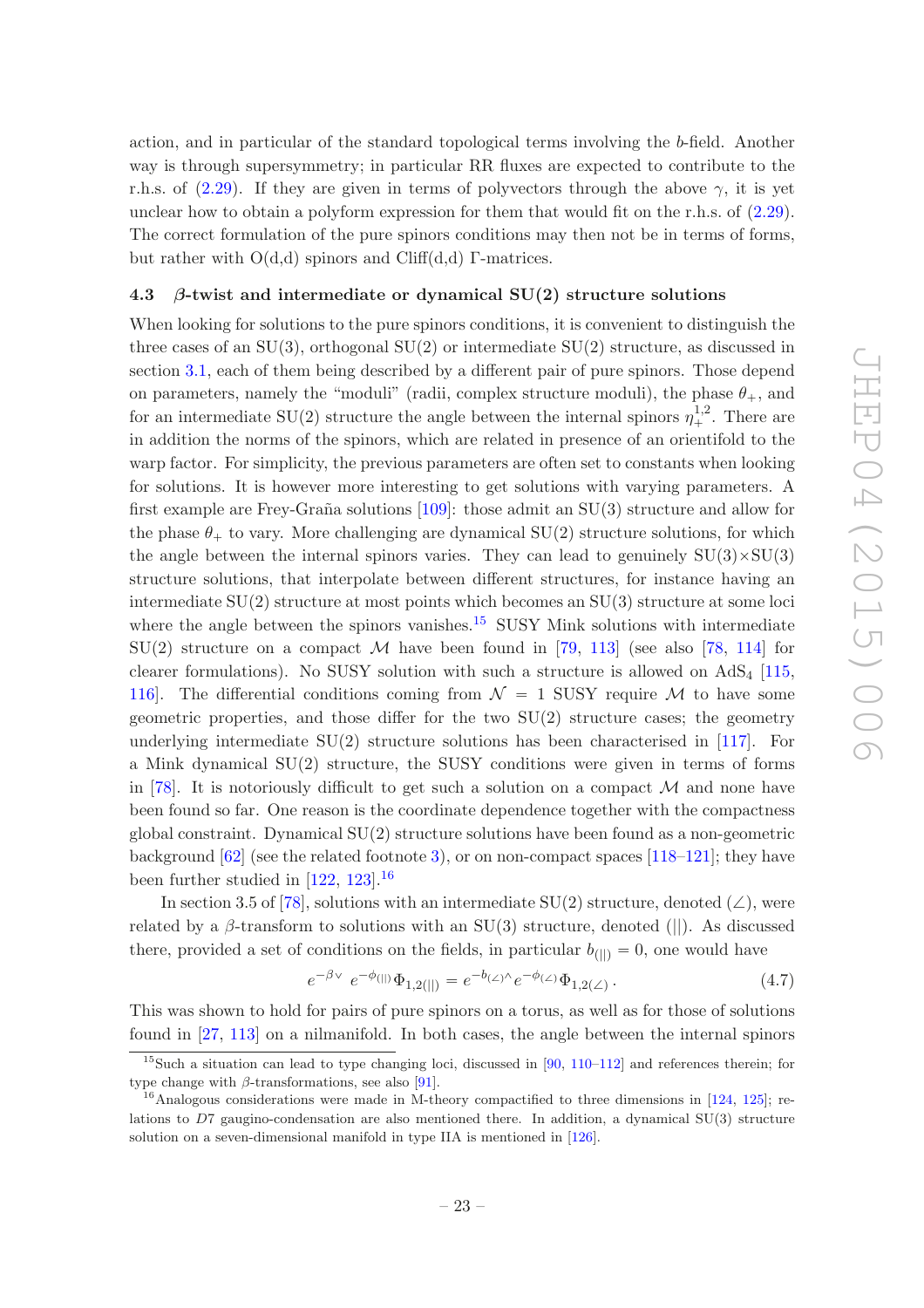of the  $(\angle)$  solution was, on the l.h.s. of [\(4.7\)](#page-23-3), encoded in β. Suppose now that the angle between the two spinors varies on the manifold. The (local) intermediate  $SU(2)$  structure is by definition rather a dynamical  $SU(2)$  structure. If the angle is still encoded in a  $\beta$  through the relation [\(4.7\)](#page-23-3), that  $\beta$  is also varying.<sup>[17](#page-24-1)</sup> The latter could then be interpreted as the field of β-supergravity, providing a new understanding of a dynamical  $SU(2)$  structure.<sup>[18](#page-24-2)</sup> Let us reformulate this idea more precisely.

We recall that the Dirac operator of both standard and  $\beta$ -supergravity can be written in terms of twists by b or  $\beta$ , as in [\(1.13\)](#page-4-2) and [\(4.1\)](#page-18-4). Consider now the exterior derivative d applied on both sides of the relation  $(4.7)$ , and set it equal to zero: the l.h.s. corresponds to a closed pure spinor (or say, solution) of  $\beta$ -supergravity, due to the  $\beta$  and [\(4.1\)](#page-18-4), while the r.h.s. is a solution of standard supergravity, due to the  $b$ -field and  $(1.13)$ . More precisely, suppose we have an SU(3) structure solution to the pure spinors conditions of β-supergravity on a manifold M. Assume at first its β to be constant. Then, if a relation  $(4.7)$  is established, it implies that M can admit as well an intermediate SU(2) structure SUSY solution of *standard* supergravity, because of  $b_{(\angle)}$  a priori non-zero. More interestingly, if  $\beta$  varies (more probable for non-zero non-geometric fluxes), one gets on the r.h.s. a dynamical SU(2) structure solution of standard supergravity. This would be an interesting way to generate and interpret such solutions. However, global aspects should be further studied. Compactness is not guaranteed in this process, global requirements on β in β-supergravity might differ from those on the angle in the dynamical  $SU(2)$  structure. Constraints due to orientifolds in standard supergravity should also be taken care of. It would still be interesting to study whether the dynamical SU(2) structure solutions mentioned above, namely [\[62](#page-39-2)] and [\[118](#page-42-4)[–121\]](#page-42-5), satisfy [\(4.7\)](#page-23-3) and verify this scenario. The reformulation of the last solutions in terms of  $\beta$ -supergravity could then provide new holographic interpretations, since they were studied in the AdS/CFT context.

#### <span id="page-24-0"></span>5 Outlook

Motivations for the work done in this paper and the results obtained have been presented in the Introduction. Various ideas and directions remain to be investigated: some have been discussed throughout the paper, in particular in section [4,](#page-18-0) and we mention here a few more. As described in sections [2.1](#page-6-1) and [2.2,](#page-8-0) a first result was to deduce, from the Generalized Geometry formalism and DFT, expressions for the fermionic SUSY variations in  $\beta$ -supergravity. It would be interesting to recover them from a (fermionic) SUSY completion of the bosonic NSNS Lagrangian at hand. A related question is whether the fermions of  $\beta$ -supergravity are obtained via a field redefinition from those of standard supergravity,

<span id="page-24-1"></span><sup>&</sup>lt;sup>17</sup>The relation [\(4.7\)](#page-23-3) was shown to hold in [\[119](#page-42-11)] where the r.h.s. was a dynamical SU(2) structure solution. The  $\beta$  was however constant and the dynamic was encoded in another function. More precisely, the r.h.s. was the Lunin-Maldacena (LM) background [\[127](#page-42-12)]. It is given by a (constant) β-transform, equivalent to a combination of two T-dualities and a rotation, applied to the sphere of the standard  $AdS_5 \times S^5$  back-ground [\[21,](#page-37-6) [118,](#page-42-4) [119\]](#page-42-11). LM is the gravity dual to the so-called  $\beta$ -deformation of  $\mathcal{N} = 4$  SYM, a marginal deformation of the theory that reduces the number of SUSY.

<span id="page-24-2"></span><sup>&</sup>lt;sup>18</sup>The non-abelian T-duality transformation described in [\[128\]](#page-42-13) looks analogous to  $(4.7)$ ; it would be interesting to compare the two, given our discussion and the result of [\[121\]](#page-42-5).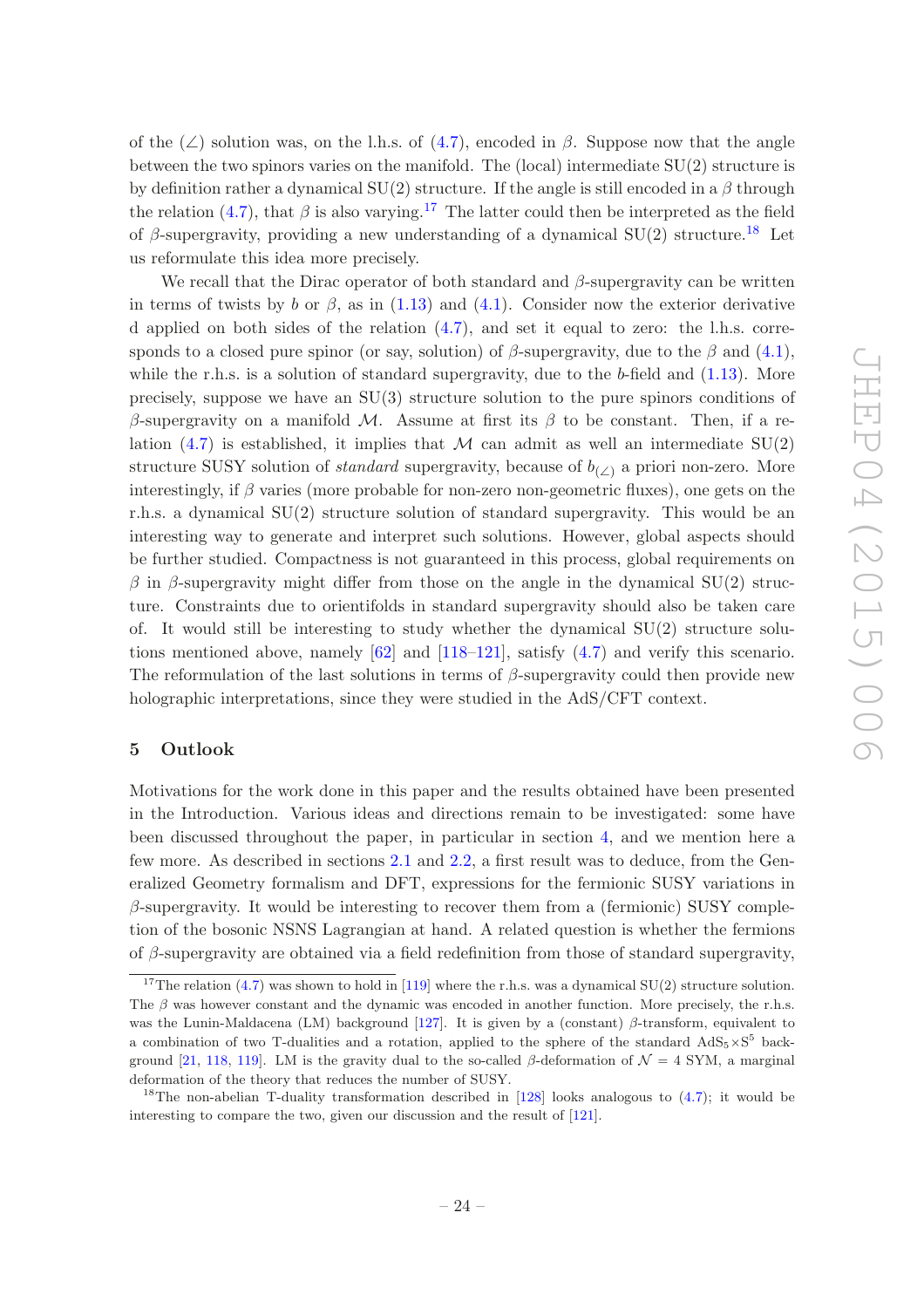or rather correspond to different states in the spinorial representations. A similar question can be asked for the Killing spinor equations. In  $[129]$ , an expression for the Q-flux, for us part of  $\beta$ -supergravity, is proposed in terms of spinors of standard supergravity in a nongeometric background. A relation between fermions of both theories would help clarifying this proposal.

An important object in this work is the Dirac operator  $D$ , that acts naturally on  $O(d,d)$  spinors. It appears in the pure spinors conditions, but also in the superpotential, in the RR fluxes, in the NSNS fluxes Bianchi identities (BI), and plays an important role in the geometrical characterisation of the backgrounds. It would be interesting to determine this operator in other theories, such as the heterotic string. For the latter, pure spinors conditions were derived in [\[45](#page-38-3)], in an  $\mathcal{N} = 1$  Mink vacuum. An object, that could correspond to  $D$ , was obtained. It contains dilaton derivatives, and the  $H$ -flux with a few contractions instead of wedges, similarly to the results of [\[130](#page-42-15)], and reminiscent of what we obtained here. Note that the equation involving the  $H$ -flux can also be written in terms of  $*H$ , or with the operator  $d^c = i(\overline{\partial}-\partial)$ . It would then be natural that the "S-dual" equation, i.e. the condition [\(1.4\)](#page-3-1) where RR fluxes enter with a Hodge star, could be written as well with  $d^c$ . This rewriting was obtained in [\[42\]](#page-38-1): it involves a generalization of  $d^c$  depending on a generalized complex structure  $\mathcal{J}_{\mathcal{A}}{}^{\mathcal{B}}$ . Reformulating this generalized operator in a Spin(d,d) language would be interesting (it could be given by  $\Gamma^{\mathcal{A}}\mathcal{J}_{\mathcal{A}}{}^{\mathcal{B}}D_{\mathcal{B}}$ ). This would provide to the second pure spinors condition a fully spinorial interpretation, while the first condition was already considered as a Dirac equation. This spinorial perspective could be helpful, for instance in dimensional reductions.

In standard supergravity, the pure spinors conditions have been used to various ends. For  $\mathcal{N} = 1$  Mink vacua without NS5-brane, these conditions, equivalent to preserving SUSY, were shown to imply, together with fluxes BI, that all equations of motion are satisfied [\[27](#page-37-11), [79](#page-40-3), [131](#page-42-16), [132](#page-42-17)]. This result is an important technical simplification when looking for vacua. It would be interesting to derive the analogous result in  $\beta$ -supergravity. This is expected to hold using Killing spinor equations instead of pure spinors conditions. Indeed, as for standard supergravity [\[25](#page-37-9), [70\]](#page-39-6), the  $\beta$ -supergravity equations of motion were written in terms of the  $Spin(9,1)\times Spin(1,9)$  derivatives acting on a spinor [\[17](#page-37-2)], using the BI. If these derivatives vanish, the equations of motion are satisfied; furthermore, this vanishing is precisely the Killing spinor equations, as explained in section [2.1,](#page-6-1) hence the result. Reaching the same conclusion from the pure spinors conditions would be interesting.<sup>[19](#page-25-0)</sup>

These conditions were also used for the calibration of SUSY D-branes, and similar results were obtained for NS5-branes (see  $[79]$  and references therein).<sup>[20](#page-25-1)</sup> Our results may then be of interest for  $5^2$ - or Q-branes, and further exotic branes. Mutually BPS intersecting NS-branes have been considered in [\[58](#page-39-8)]: those could be examples to test these ideas. Our work may help as well for the world-volume actions of NS-branes, discussed e.g. in [\[134](#page-43-0)[–137\]](#page-43-1).

<span id="page-25-0"></span><sup>&</sup>lt;sup>19</sup>A notion of generalized special holonomy, defined from extensions of the  $Spin(9,1)\times Spin(1,9)$  derivatives to EGG, is considered in [\[133](#page-43-2)] to characterise preserved SUSY. Expressing this notion directly in terms of our Dirac operator and  $Spin(d,d)\times\mathbb{R}^+$  derivative acting on the pure spinors would be interesting as well.

<span id="page-25-1"></span><sup>&</sup>lt;sup>20</sup>Strictly speaking though, NS5-branes cannot be described in GCG since the latter requires  $dH = 0$ . A related discussion can be found in [\[76](#page-40-0)].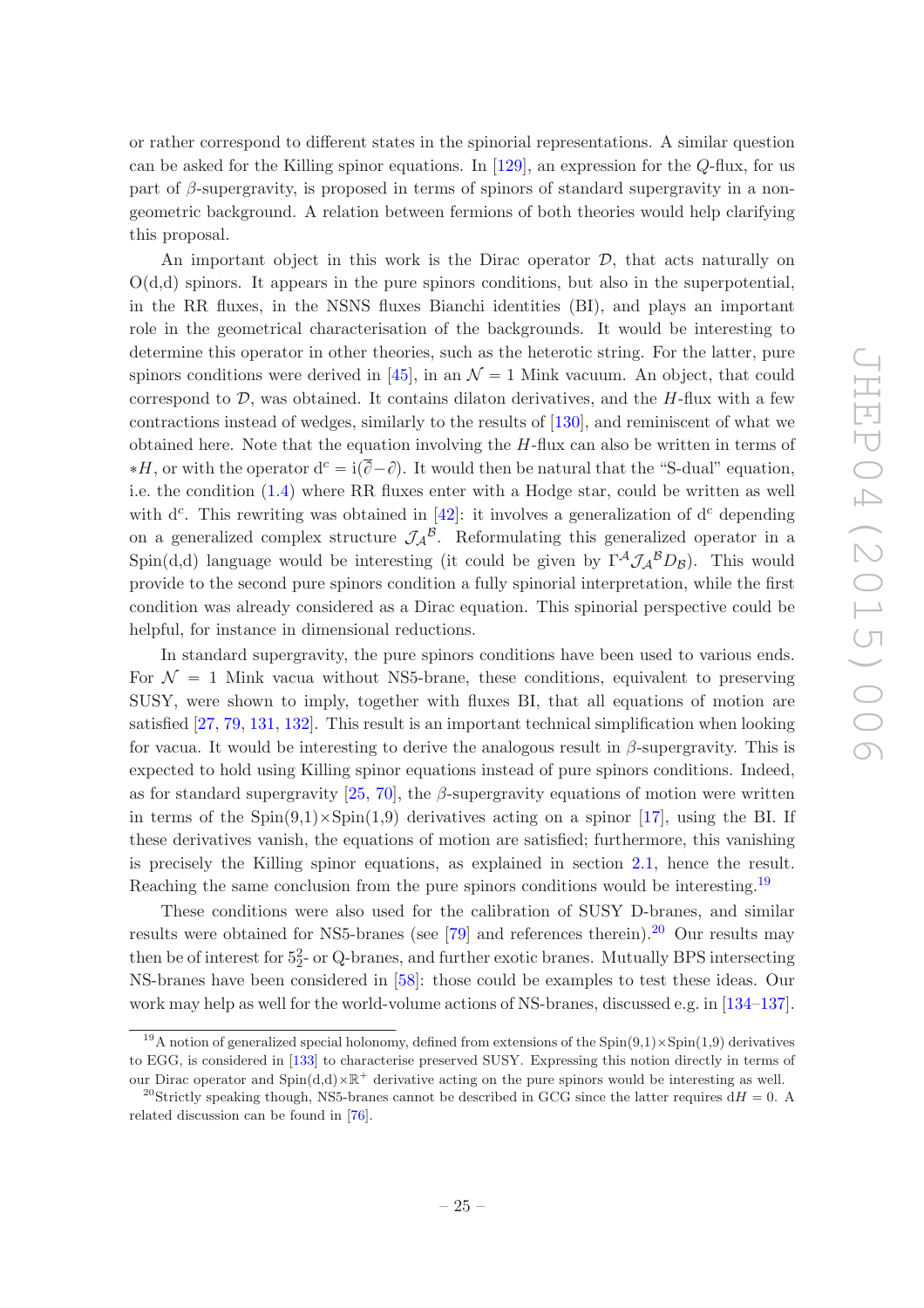#### Acknowledgments

We would like to thank G. Aldazabal, A. Deser, D. Lüst, R. Minasian, M. Petrini, H. Samtleben, and D. Tsimpis, for helpful discussions related to sections [4](#page-18-0) and [5.](#page-24-0) The work of D. A. is part of the Einstein Research Project "Gravitation and High Energy Physics", which is funded by the Einstein Foundation Berlin.

#### <span id="page-26-0"></span>A Conventions

In this paper, the ten-dimensional flat (tangent space) indices are denoted  $A \dots L$  and the curved ones are  $M \dots Z$ . The notation is analogous when compactifying, but we use Latin indices for the internal directions  $(a \dots$  for flat,  $m \dots$  for curved), and Greek indices for four-dimensional ones  $(\alpha \dots$  for flat,  $\mu \dots$  for curved). Finally, the index A runs over a 2d range for a d-dimensional space-time, and denotes the flat  $O(d,d)$  index. The formulas given below are written with six-dimensional indices but are actually valid in any dimension.

The vielbein  $\tilde{e}^a{}_m$  and its inverse  $\tilde{e}^n{}_b$ , associated to the metric  $\tilde{g}$  by  $\tilde{g}_{mn} = \tilde{e}^a{}_m \eta_{ab} \tilde{e}^b{}_n$ , allow to go from curved to flat indices. A  $p$ -form  $A$  is given by

$$
A = \frac{1}{p!} A_{m_1 \dots m_p} dx^{m_1} \wedge \dots \wedge dx^{m_p} = \frac{1}{p!} A_{a_1 \dots a_p} \tilde{e}^{a_1} \wedge \dots \wedge \tilde{e}^{a_p}.
$$
 (A.1)

The contraction of a vector  $V = V^m \partial_m = V^a \partial_a$  on A is defined by

$$
V \vee A = \frac{1}{(p-1)!} V^{m_1} A_{m_1...m_p} dx^{m_2} \wedge \dots \wedge dx^{m_p}.
$$
 (A.2)

It is also denoted by  $\iota_a = \tilde{e}^m a \iota_m$ , that satisfies the following commutation relations

$$
V \vee A = V^a{}_{a}A \,, \qquad \{\tilde{e}^a, \iota_b\} = \delta^a_b \,, \quad \{\iota_a, \iota_b\} = 0 \,, \tag{A.3}
$$

while a contraction on a scalar vanishes.

The spin connection coefficient  $\omega_b^a{}_c$  and the structure constant  $f^a{}_{bc}$  (or so-called geometric flux) are defined as

$$
\nabla_b(\partial_c) \equiv \omega_b{}^a{}_c \partial_a \,, \ \omega_b{}^a{}_c \equiv \tilde{e}^n{}_b \tilde{e}^a{}_m \left( \partial_n \tilde{e}^m{}_c + \tilde{e}^p{}_c \Gamma^m_{np} \right) = \tilde{e}^n{}_b \tilde{e}^a{}_m \nabla_n \tilde{e}^m{}_c \,, \tag{A.4}
$$

$$
f^{a}{}_{bc} = 2\tilde{e}^{a}{}_{m}\partial_{[b}\tilde{e}^{m}{}_{c]} = -2\tilde{e}^{m}{}_{[c}\partial_{b]}\tilde{e}^{a}{}_{m},\tag{A.5}
$$

and the covariant derivative in flat indices on a vector  $V$  is given by

<span id="page-26-1"></span>
$$
\nabla_a V^b = \partial_a V^b + \omega_a{}^b{}_c V^c \,. \tag{A.6}
$$

For the Levi-Civita connection, one has the relation [\(B.4\)](#page-27-4) between  $\omega$  and f. We also use the other covariant derivative  $\overline{\nabla}$  whose action on a vector V in flat indices is given by

$$
\check{\nabla}^a V^b = -\beta^{ac} \partial_c V^b + \check{\omega}^a{}_c{}^b V^c. \tag{A.7}
$$

Its spin connection  $\check{\omega}^a{}_c{}^b$  was denoted  $\omega_Q{}^{ab}$  in [\[16](#page-37-1), [17](#page-37-2)]; it has a definition analogous to [\(A.4\)](#page-26-1). It is related to the  $Q$ -flux in  $(B.6)$ , which is similar to  $(B.4)$ . We refer to those two papers for more on this covariant derivative  $\check{\nabla}$ . Its action on forms was shown to be given by

$$
\check{\nabla}^a \cdot \iota_a = -\beta^{ab} \partial_b \cdot \iota_a + \frac{1}{2} Q_a{}^{bc} \tilde{e}^a \wedge \iota_b \iota_c - Q_d{}^{dc} \iota_c, \tag{A.8}
$$

where the dot denotes the action only on the form coefficient in flat indices.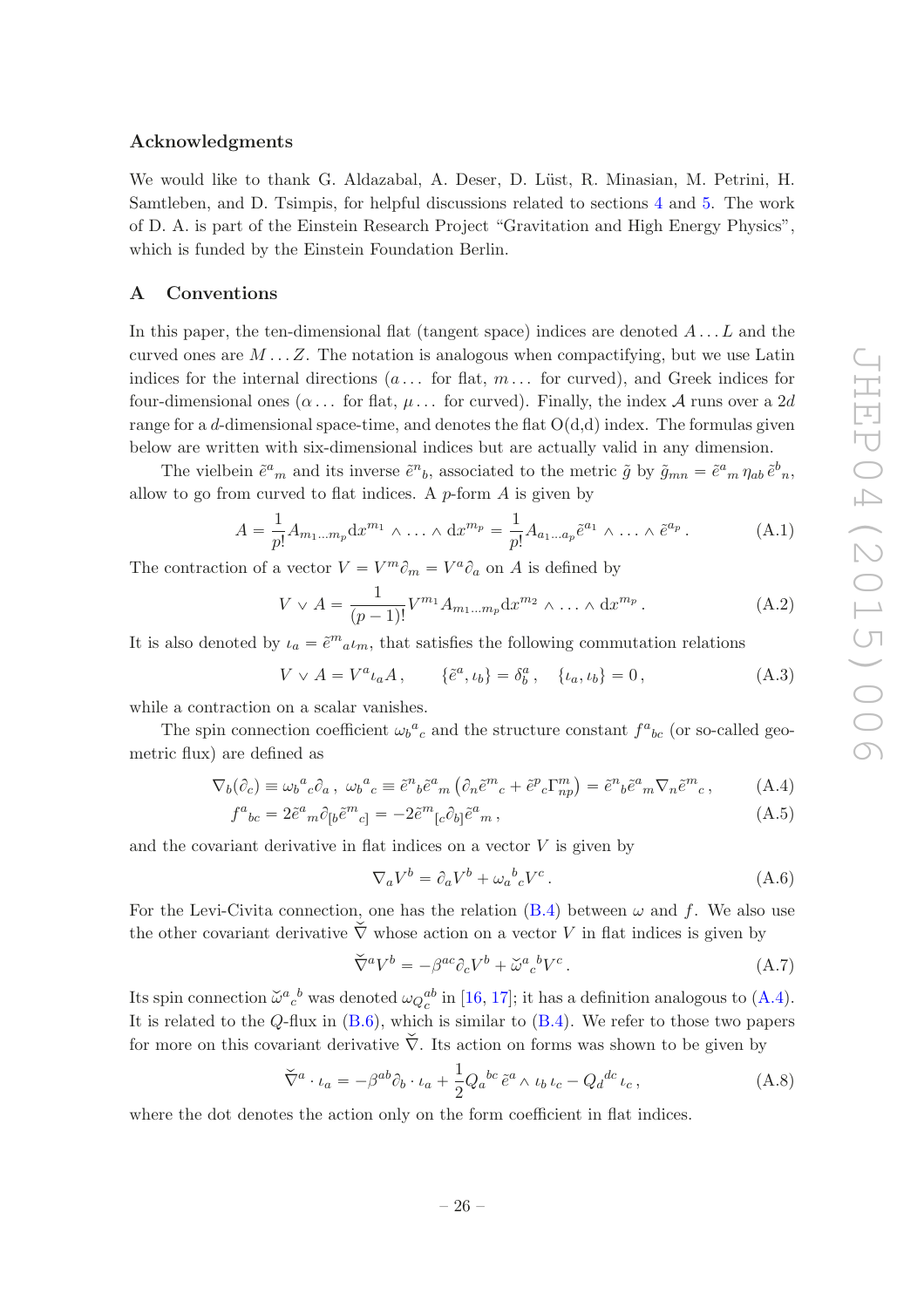Finally, we consider constant matrices  $\gamma^a$  in flat indices, satisfying the Clifford algebra and following related properties

<span id="page-27-2"></span>
$$
\left\{\gamma^{a},\gamma^{b}\right\} = 2\eta^{ab}, \qquad \left[\gamma^{a},\gamma^{b}\right] = 2\gamma^{ab}, \quad \text{where } \gamma^{a_{1}a_{2}...a_{p}} \equiv \gamma^{[a_{1}}\gamma^{a_{2}}\dots\gamma^{a_{p}]} , \qquad (A.9)
$$

$$
\gamma^{a}\gamma^{b} = \eta^{ab} + \gamma^{ab}, \qquad \gamma^{a}\gamma^{bc} = \gamma^{abc} + 2\eta^{a[b}\gamma^{c]} . \tag{A.10}
$$

#### <span id="page-27-1"></span><span id="page-27-0"></span>B Compactification and pure spinors conditions

#### B.1 Consequences of the compactification ansatz

From the compactification ansatz of the ten-dimensional fields given in section [2.2,](#page-8-0) we compute here the various components of the fluxes; we recall they are defined as

$$
f^{A}{}_{BC} = 2\tilde{e}^{A}{}_{M}\partial_{[B}\tilde{e}^{M}{}_{C]}, \quad Q_{A}{}^{BC} = \partial_{A}\beta^{BC} - 2\beta^{D[B}f^{C]}{}_{AD} , \quad R^{ABC} = 3\tilde{e}^{A}{}_{M}\tilde{e}^{B}{}_{N}\tilde{e}^{C}{}_{P}\beta^{Q[M}{}_{Q}\beta^{NP]}.
$$

We get

$$
f^{\alpha}{}_{\beta\gamma} = 2\tilde{e}^{\alpha}{}_{\mu}\partial_{\lbrack\beta}\tilde{e}^{\mu}{}_{\gamma\rbrack}, f^{a}{}_{bc} = 2\tilde{e}^{a}{}_{m}\partial_{\lbrack b}\tilde{e}^{m}{}_{c\rbrack}, f^{\alpha}{}_{b\gamma} = -\delta^{\alpha}_{\gamma}\partial_{b}A, f^{\alpha}{}_{\beta c} = \delta^{\alpha}_{\beta}\partial_{c}A, \quad (B.1)
$$
  

$$
f^{a}{}_{\beta\gamma} = f^{a}{}_{\beta c} = f^{a}{}_{b\gamma} = f^{\alpha}{}_{bc} = 0,
$$

$$
Q_a{}^{bc} = \partial_a \beta^{bc} - 2\beta^{d[b} f^{c]}{}_{ad}, \ Q_\alpha{}^{b\gamma} = -\delta^\gamma_\alpha \beta^{db} \partial_d A, \ Q_\alpha{}^{\beta c} = \delta^\beta_\alpha \beta^{dc} \partial_d A,
$$
  
\n
$$
Q_\alpha{}^{\beta \gamma} = Q_a{}^{\beta \gamma} = Q_a{}^{\beta c} = Q_a{}^{b\gamma} = Q_\alpha{}^{bc} = 0,
$$
\n(B.2)

$$
R^{abc} = 3\beta^{d[a}\nabla_d\beta^{bc]}
$$
, any other component of  $R^{ABC} = 0$ . (B.3)

From those we obtain the components of the two ten-dimensional spin connections (in flat indices)

$$
\omega_A{}^B{}_C \eta_{BD} = \frac{1}{2} \left( \eta_{BD} f^B{}_{AC} + \eta_{CE} f^E{}_{DA} + \eta_{AE} f^E{}_{DC} \right) , \qquad (B.4)
$$

<span id="page-27-4"></span>
$$
\omega_{\alpha}{}^{\beta}{}_{\gamma} \eta_{\beta\delta} = \frac{1}{2} \left( \eta_{\beta\delta} f^{\beta}{}_{\alpha\gamma} + \eta_{\gamma\epsilon} f^{\epsilon}{}_{\delta\alpha} + \eta_{\alpha\epsilon} f^{\epsilon}{}_{\delta\gamma} \right) , \tag{B.5}
$$

$$
\omega_a{}^b{}_c \eta_{bd} = \frac{1}{2} \left( \eta_{bd} f^b{}_{ac} + \eta_{ce} f^e{}_{da} + \eta_{ae} f^e{}_{dc} \right) ,
$$
  
\n
$$
\omega_\alpha{}^b{}_{\gamma} \eta_{bd} = -\eta_{\alpha\gamma} \partial_d A , \ \omega_\alpha{}^\beta{}_c \eta_{\beta\delta} = \eta_{\alpha\delta} \partial_c A ,
$$
  
\n
$$
\omega_\alpha{}^b{}_c = \omega_a{}^\beta{}_{\gamma} = \omega_a{}^b{}_{\gamma} = \omega_a{}^\beta{}_c = 0 ,
$$
  
\n
$$
\tilde{\omega}^A{}_B{}^D \eta_{DC} = \frac{1}{2} \left( \eta_{CD} Q_B{}^{AD} + \eta_{BD} Q_C{}^{DA} + \eta_{BD} \eta_{CE} \eta^{AF} Q_F{}^{DE} \right) ,
$$
 (B.6)

$$
\widetilde{\omega}^{a}{}_{b}{}^{d}\eta_{dc} = \frac{1}{2} \left( \eta_{cd} Q_{b}{}^{ad} + \eta_{bd} Q_{c}{}^{da} + \eta_{bd} \eta_{ce} \eta^{af} Q_{f}{}^{de} \right),
$$
\n
$$
\widetilde{\omega}^{\alpha}{}_{b}{}^{\delta}\eta_{\delta\gamma} = -\delta^{\alpha}_{\gamma} \eta_{bd} \beta^{ed} \partial_{e} A, \ \widetilde{\omega}^{\alpha}{}_{\beta}{}^{d}\eta_{dc} = \delta^{\alpha}_{\beta} \eta_{cd} \beta^{ed} \partial_{e} A,
$$
\n(B.7)

$$
\check{\omega}^{\alpha}{}_{\beta}{}^{\gamma} = \check{\omega}^{\alpha}{}_{b}{}^{c} = \check{\omega}^{a}{}_{b}{}^{\gamma} = \check{\omega}^{a}{}_{\beta}{}^{c} = \check{\omega}^{a}{}_{\beta}{}^{\gamma} = 0.
$$

As discussed in section [2.2,](#page-8-0) the ten-dimensional Γ-matrices satisfying the Clifford algebra  $\{\Gamma^A, \Gamma^B\} = 2\eta^{AB}$  are decomposed as follows

<span id="page-27-3"></span>
$$
\Gamma^{A} = \begin{cases} \Gamma^{\alpha} = \gamma^{\alpha} \otimes \mathbb{1}, & \alpha = 0, ..., 3 \\ \Gamma^{a} = \gamma_{(4)} \otimes \gamma^{a}, & a = 4, ..., 9 \end{cases}
$$
 (B.8)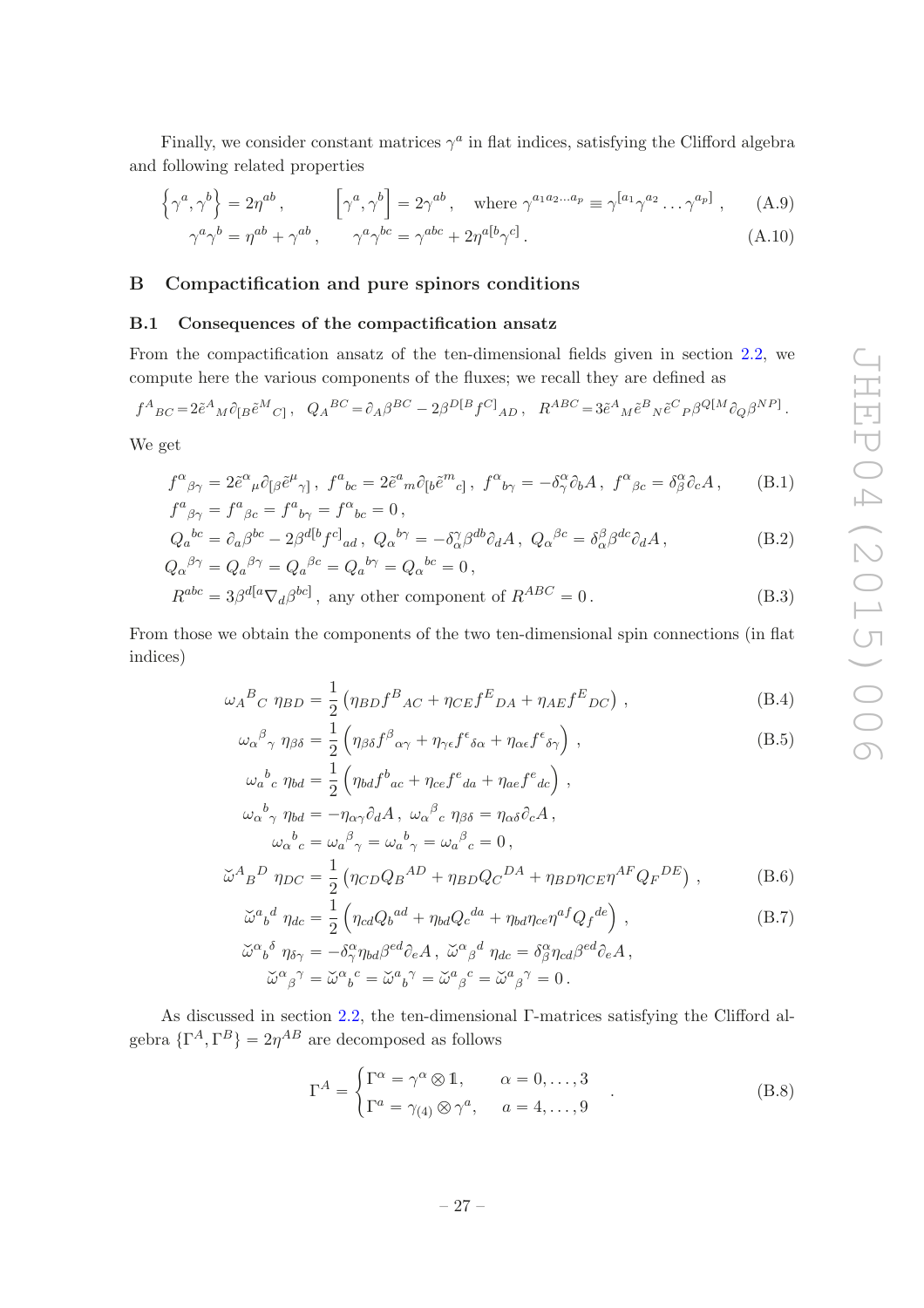The six-dimensional  $\gamma^a$  and four-dimensional  $\gamma^\alpha$  satisfy as well the Clifford algebra, and are constant. In addition, the  $\gamma^a$  are purely imaginary and Hermitian:  $\gamma^{a\dagger} = \gamma^a$ . The chirality operators are given by  $\gamma_{(6)} = -i\gamma^{4...9}$  and  $\gamma_{(4)} = i\gamma^{0...3}$ ; they square to the identity and anticommute with the other  $\gamma$ -matrices.  $\gamma_{(6)}$  is also Hermitian.

Given this decomposition, we compute the following combinations

$$
\Gamma^{\alpha\beta} = \gamma^{\alpha\beta} \otimes \mathbb{1}, \ \Gamma^{ab} = \mathbb{1} \otimes \gamma^{ab},
$$
\n
$$
\Gamma^{a\beta} = \frac{1}{2} \left( \left( \gamma_{(4)} \otimes \gamma^{a} \right) \left( \gamma^{\beta} \otimes \mathbb{1} \right) - \left( \gamma^{\beta} \otimes \mathbb{1} \right) \left( \gamma_{(4)} \otimes \gamma^{a} \right) \right) = -\gamma^{\beta} \gamma_{(4)} \otimes \gamma^{a}.
$$
\n(B.9)

Together with the above components of spin connections, this leads to the following components of the spinorial covariant derivatives

$$
\nabla_{A=a} = \mathbb{1} \otimes \nabla_a, \ \check{\nabla}^{A=a} = \mathbb{1} \otimes \check{\nabla}^a,
$$
\n(B.10)

$$
\nabla_{A=\alpha} = \nabla_{\alpha} \otimes 1 + \frac{1}{2} \omega_{\alpha}{}^{b} \gamma \eta_{bd} \Gamma^{d\gamma} = \nabla_{\alpha} \otimes 1 + \frac{1}{2} \eta_{\alpha\beta} \gamma^{\beta} \gamma_{(4)} \otimes \gamma^{d} \partial_{d} A , \qquad (B.11)
$$

$$
\check{\nabla}^{A=\alpha} = \frac{1}{2} \check{\omega}^{\alpha}{}_{c}{}^{\beta} \eta_{\beta \delta} \Gamma^{\delta c} = \frac{1}{2} \gamma^{\alpha} \gamma_{(4)} \otimes \gamma^{c} \eta_{cd} \beta^{de} \partial_{e} A . \tag{B.12}
$$

<span id="page-28-0"></span>These are used in the SUSY variations in section [2.2.](#page-8-0)

#### B.2 Reformulation of the supersymmetry conditions with pure spinors

We introduce in section [2.3](#page-11-0) the pure spinors  $\Phi_{+}$  in terms of which we want to reformulate the SUSY conditions  $(2.21)$ – $(2.23)$ . To do so, we will use the Clifford map  $(2.26)$ , and some of its properties that we first detail here, before starting the reformulation. For a  $k$ -form  $A_k$ , the Clifford map gives the following rules

$$
\gamma^a A_k = \left(\tilde{e}^a \wedge + \eta^{ab} t_b\right) A_k, \quad A_k \gamma^a = (-1)^k \left(\tilde{e}^a \wedge - \eta^{ab} t_b\right) A_k,\tag{B.13}
$$

that come from identities on  $\gamma$ -matrices, such as

$$
\left\{\gamma^b, \gamma^{a_1...a_k}\right\} = 2\gamma^{ba_1...a_k} \text{ for } k \text{ even}, \quad \left[\gamma^b, \gamma^{a_1...a_k}\right] = 2\gamma^{ba_1...a_k} \text{ for } k \text{ odd}. \tag{B.14}
$$

One subtlety in the Clifford map is due to the fact that the  $\tilde{e}^a$  are real while the  $\gamma^a$  are purely imaginary. This makes a difference when considering a complex conjugation on forms of odd degree: one has

<span id="page-28-1"></span>
$$
\eta_-^1 \otimes \eta_-^{2\dagger} = \overline{\Phi_+} = \overline{\Phi_+}, \quad \eta_-^1 \otimes \eta_+^{2\dagger} = \overline{\Phi_-} = -\overline{\Phi_-}, \tag{B.15}
$$

implying

$$
Re\left(\mu\overline{\Phi_{-}}\right) = i \underline{Im}(\overline{\mu}\Phi_{-}) . \tag{B.16}
$$

We now use these properties, as well as the hermitian conjugation of  $\gamma$ -matrices

$$
\gamma^{a\dagger} = \gamma^a, \left(\gamma^{ab}\right)^{\dagger} = -\gamma^{ab}, \left(\gamma^{abc}\right)^{\dagger} = -\gamma^{abc}, \tag{B.17}
$$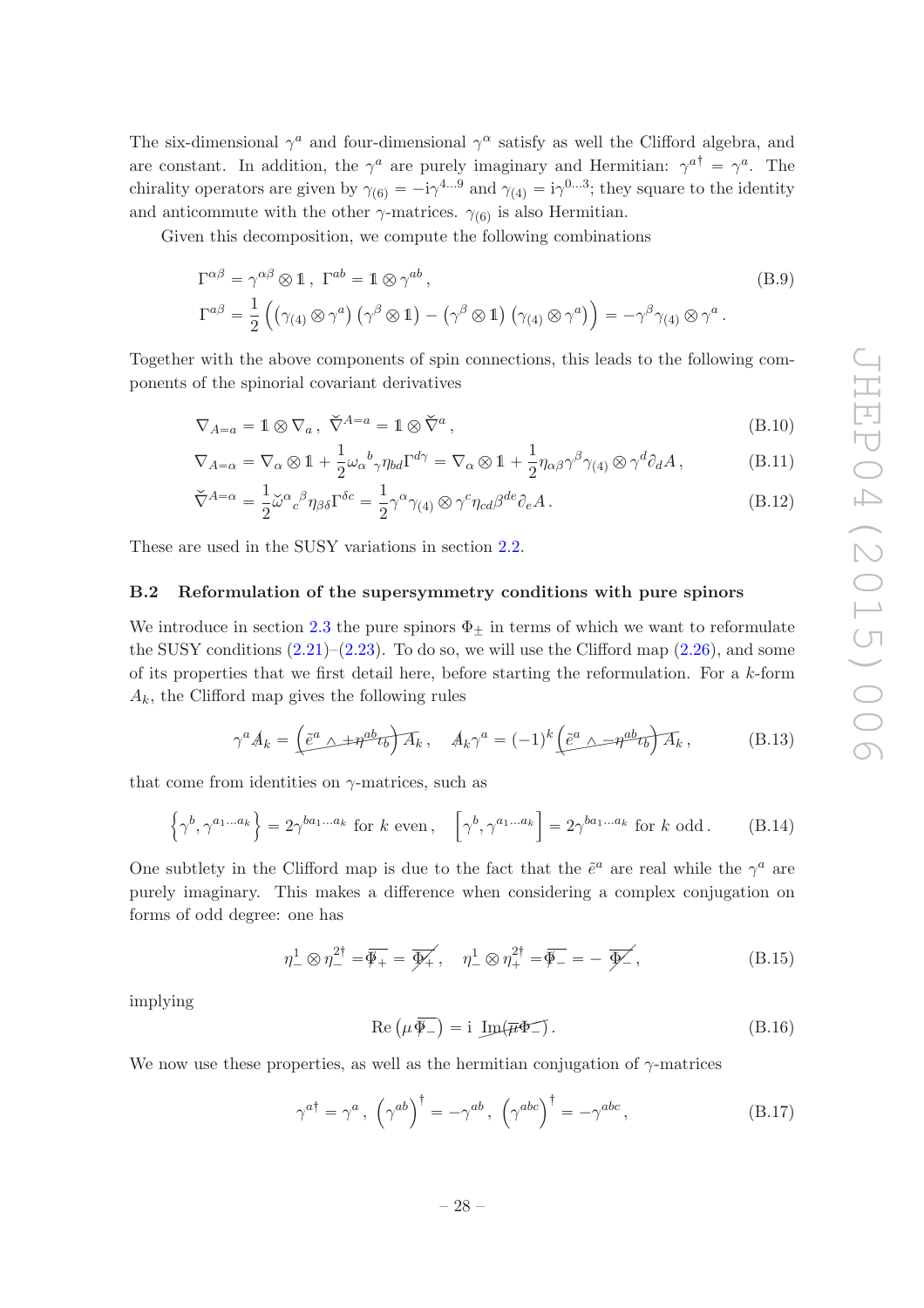to compute the exterior derivative on the pure spinors  $(2.27)$ . We also use the bispinor expressions, and the SUSY conditions [\(2.22\)](#page-11-4) and [\(2.23\)](#page-11-3) in type IIB. We obtain

<span id="page-29-1"></span>
$$
2\Phi_{+} = \{\gamma^{a}, \nabla_{a}\Phi_{+}\}\
$$
\n
$$
= \nabla\eta_{+}^{1} \otimes \eta_{+}^{2\dagger} + \gamma^{a}\eta_{+}^{1} \otimes (\nabla_{a}\eta_{+}^{2})^{\dagger} + \nabla_{a}\eta_{+}^{1} \otimes \eta_{+}^{2\dagger}\gamma^{a} + \eta_{+}^{1} \otimes (\nabla\eta_{+}^{2})^{\dagger}
$$
\n
$$
= \left(\left(\nabla - \frac{1}{4}R - \phi\left(2A - \tilde{\phi}\right) + \beta_{\partial}\left(2A + \tilde{\phi}\right) - \mathcal{T}\right)\eta_{+}^{1} - 2e^{-A}\mu\eta_{-}^{1}\right) \otimes \eta_{+}^{2\dagger}
$$
\n
$$
+ \gamma^{a}\eta_{+}^{1} \otimes \left(\eta_{ab}\nabla^{b}\eta_{+}^{2} + \frac{1}{8}\eta_{ad}\eta_{be}\eta_{cf}R^{def}\gamma^{bc}\eta_{+}^{2}\right)^{\dagger}
$$
\n
$$
+ \left(-\eta_{ab}\nabla^{b}\eta_{+}^{1} + \frac{1}{8}\eta_{ad}\eta_{be}\eta_{cf}R^{def}\gamma^{bc}\eta_{+}^{1}\right) \otimes \eta_{+}^{2\dagger}\gamma^{a}
$$
\n
$$
+ \eta_{+}^{1} \otimes \left(\left(-\nabla - \frac{1}{4}R - \phi\left(2A - \tilde{\phi}\right) - \beta_{\partial}\left(2A + \tilde{\phi}\right) + \mathcal{T}\right)\eta_{+}^{2} - 2e^{-A}\mu\eta_{-}^{2}\right)^{\dagger}
$$
\n
$$
= \nabla\eta_{+}^{1} \otimes \eta_{+}^{2\dagger} + \eta_{ab}\gamma^{a}\eta_{+}^{1} \otimes \left(\nabla^{b}\eta_{+}^{2}\right)^{\dagger} - \eta_{ab}\nabla^{b}\eta_{+}^{1} \otimes \eta_{+}^{2\dagger}\gamma^{a} - \eta_{+}^{1} \otimes \left(\nabla\eta_{+}^{2}\right)^{\dagger}
$$
\n
$$
- \frac{1}{4}R\eta_{+}^{1} \otimes \eta_{+}^{2\dagger} + \frac{1}{4}\eta_{+}^{1} \otimes \eta_{+}^{
$$

We rewrite the R-flux terms via the above rules: denoting  $\tilde{e}^a \wedge \pm \eta^{ab} \iota_b$  by  $\tilde{e} \pm \iota$ , we get

<span id="page-29-0"></span>
$$
-\frac{1}{4}\left[\mathring{R},\mathring{\Phi}_+\right] - \frac{1}{8}\eta_{ad}\gamma^a\tilde{\Phi}_+\gamma^{bc}\eta_{be}\eta_{cf}R^{def} + \frac{1}{8}\eta_{ad}\eta_{be}\eta_{cf}R^{def}\gamma^{bc}\Phi_+\gamma^a\tag{B.19}
$$

$$
= -\frac{1}{8}\eta_{ad}\eta_{be}\eta_{cf}R^{def}\left(\frac{1}{3}\left((\tilde{e}+\iota)^3 - (\tilde{e}-\iota)^3\right) + (\tilde{e}+\iota)(\tilde{e}-\iota)^2 - (\tilde{e}+\iota)^2(\tilde{e}-\iota)\right)^{abc}\Phi_+
$$

$$
= -\frac{1}{3}R^{abc}\iota_a\iota_b\iota_c\Phi_+,
$$

where the last two lines should be overall slashed.  $\tilde{e}$  and  $\iota$  with different indices anticommute, and the R-flux is antisymmetric, so maintaining the indices  $a, b, c$  fixed allows to commute  $\tilde{e}$  and  $\iota$  in the second line. With notations of the Introduction and appendix [A,](#page-26-0) we finally obtain

$$
2\Phi_{+}^{2} = \left[\gamma^{a}, \breve{\nabla}_{a} \Phi_{+}\right] - \left\{\delta\left(2A - \tilde{\phi}\right), \Phi_{+}\right\} + \left[\beta_{\partial}\left(2A + \tilde{\phi}\right) - \mathcal{T}, \Phi_{+}\right] - 2 \mathcal{B} \times \Phi_{+} - 4e^{-A} \text{ i } \underline{\text{Im}(\overline{\mu}\Phi_{-})} = 2\left(\breve{\nabla}^{a} \cdot \iota_{a} - \partial_{a}\left(2A - \tilde{\phi}\right)e^{a} \wedge + \left(\beta^{ab}\partial_{b}\left(2A + \tilde{\phi}\right) - \mathcal{T}^{a}\right)\iota_{a} - R \vee\right)\Phi_{+} - 4e^{-A} \text{ i } \underline{\text{Im}(\overline{\mu}\Phi_{-})},
$$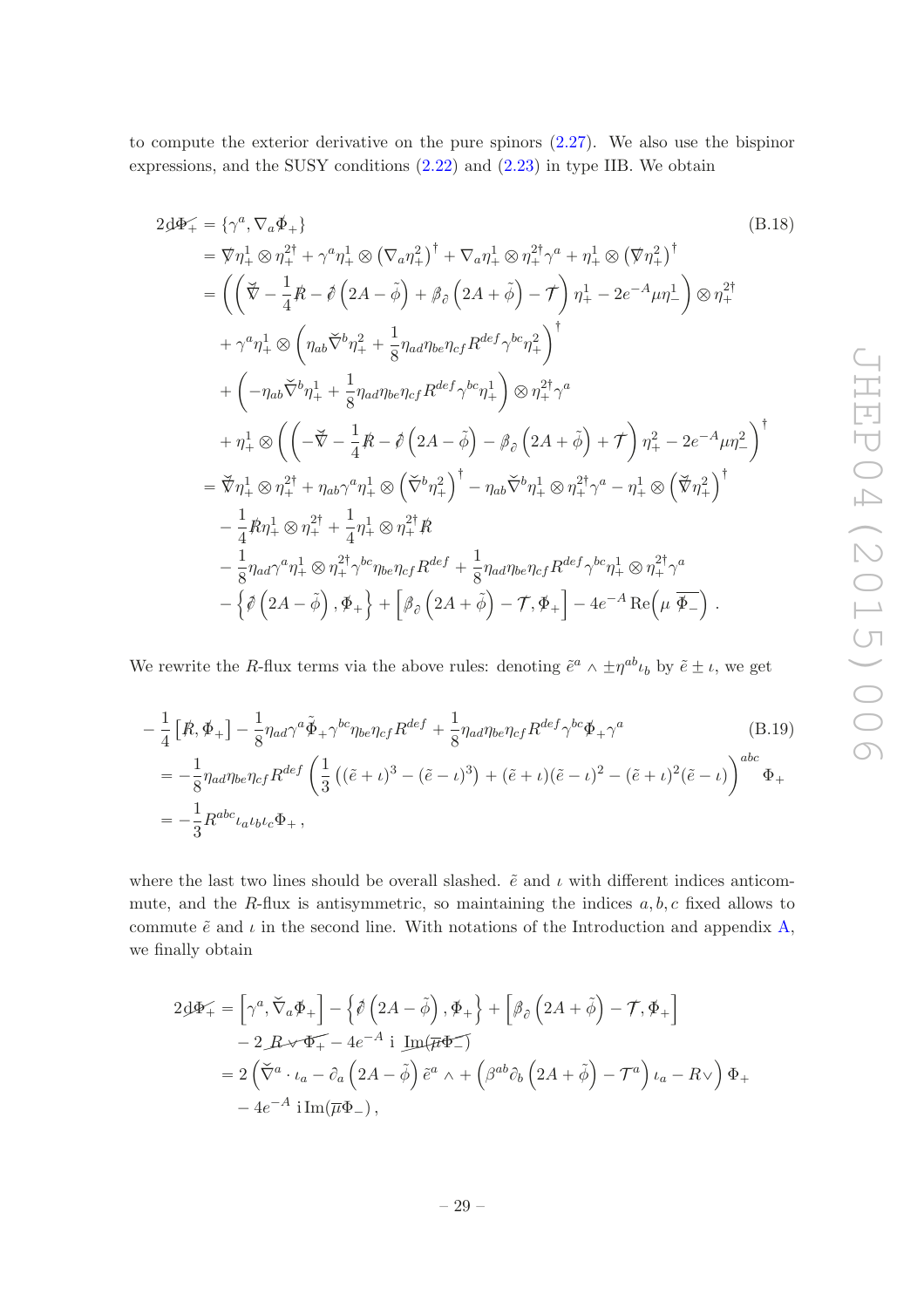where the last line should be overall slashed. We compute similarly

<span id="page-30-5"></span>
$$
2\Phi\mathcal{L} = [\gamma^a, \nabla_a \Phi_-\]
$$
\n
$$
= \nabla \eta_+^1 \otimes \eta_-^{2\dagger} + \gamma^a \eta_+^1 \otimes (\nabla_a \eta_-^2)^\dagger - \nabla_a \eta_+^1 \otimes \eta_-^{2\dagger} \gamma^a - \eta_+^1 \otimes (\nabla \eta_-^2)^\dagger
$$
\n
$$
= \left( \left( \vec{\nabla} - \frac{1}{4} \vec{R} - \vec{\phi} \left( 2\vec{A} - \tilde{\phi} \right) + \beta_\partial \left( 2\vec{A} + \tilde{\phi} \right) - \vec{\tau} \right) \eta_+^1 - 2e^{-\vec{A}} \mu \eta_-^1 \right) \otimes \eta_-^{2\dagger}
$$
\n
$$
+ \gamma^a \eta_+^1 \otimes \left( \eta_{ab} \vec{\nabla}^b \eta_-^2 + \frac{1}{8} \eta_{ad} \eta_{be} \eta_{cf} R^{def} \gamma^{bc} \eta_-^2 \right)^\dagger
$$
\n
$$
- \left( -\eta_{ab} \vec{\nabla}^b \eta_+^1 + \frac{1}{8} \eta_{ad} \eta_{be} \eta_{cf} R^{def} \gamma^{bc} \eta_+^1 \right) \otimes \eta_-^{2\dagger} \gamma^a
$$
\n
$$
- \eta_+^1 \otimes \left( \left( -\vec{\nabla} - \frac{1}{4} \vec{R} - \vec{\phi} \left( 2\vec{A} - \tilde{\phi} \right) - \beta_\partial \left( 2\vec{A} + \tilde{\phi} \right) + \vec{\tau} \right) \eta_-^2 + 2e^{-\vec{A}} \overline{\mu} \eta_+^2 \right)^\dagger
$$
\n
$$
= \left\{ \gamma^a, \vec{\nabla}_a \Phi_-\right\} - \frac{1}{8} \left( 2 \left\{ \vec{R}, \Phi_-\right\} + \eta_{ad} \gamma^a \Phi_-\gamma^{bc} \eta_{be} \eta_{cf} R^{def} + \eta_{ad} \eta_{be} \eta_{cf} R^{def} \gamma^{bc} \Phi_-\gamma^a \right) - \left[ \vec{\phi} \left( 2\vec{A} - \tilde{\phi} \right), \Phi_-\right] + \left\{ \
$$

and as above

<span id="page-30-0"></span>
$$
-\frac{1}{8}\left(2\left\{\mathring{R},\Phi_{-}\right\}+\eta_{ad}\gamma^{a}\Phi_{-}\gamma^{bc}\eta_{be}\eta_{cf}R^{def}+\eta_{ad}\eta_{be}\eta_{cf}R^{def}\gamma^{bc}\Phi_{-}\gamma^{a}\right) \qquad (B.21)
$$

$$
=-\frac{1}{8}\eta_{ad}\eta_{be}\eta_{cf}R^{def}\left(\frac{1}{3}\left((\tilde{e}+\iota)^{3}-(\tilde{e}-\iota)^{3}\right)+(\tilde{e}+\iota)(\tilde{e}-\iota)^{2}-(\tilde{e}+\iota)^{2}(\tilde{e}-\iota)\right)^{abc}\Phi_{-}
$$

$$
=-\frac{1}{3}R^{abc}\iota_{a}\iota_{b}\iota_{c}\Phi_{-},
$$

where the last two lines should be slashed, as well as the following resulting one  $2{\rm d}\Phi_- = 2\Big(\breve\nabla^a\cdot\iota_a - \partial_a\Big(2A-\tilde\phi\Big)\tilde e^a\wedge +\Big(\beta^{ab}\partial_b\Big(2A+\tilde\phi\Big)-{\cal T}^a\Big)\,\iota_a -R\vee\Big)\,\Phi_- -4e^{-A}\mu\,{\rm Re}\,(\Phi_+)\,.$ Using the Clifford map backwards, we finally get for type IIB two equations on forms

<span id="page-30-1"></span>
$$
e^{\tilde{\phi}} \left( d - \tilde{\nabla}^a \cdot \iota_a + \mathcal{T} \vee + R \vee \right) \left( e^{-\tilde{\phi}} \Phi_+ \right) + e^{-2A} \left( d + \tilde{\nabla}^a \cdot \iota_a \right) \left( e^{2A} \right) \Phi_+ = -2e^{-A} i \operatorname{Im}(\overline{\mu} \Phi_-) \tag{B.22}
$$

<span id="page-30-3"></span>
$$
e^{\tilde{\phi}} \left( d - \tilde{\nabla}^a \cdot \iota_a + \mathcal{T} \vee + R \vee \right) \left( e^{-\tilde{\phi}} \Phi_- \right) + e^{-2A} \left( d + \tilde{\nabla}^a \cdot \iota_a \right) \left( e^{2A} \right) \Phi_- = -2e^{-A} \mu \operatorname{Re}(\Phi_+). \tag{B.23}
$$

This calculation can be done as well in type IIA: the difference comes from the SUSY condi-tions [\(2.22\)](#page-11-4) and [\(2.23\)](#page-11-3) where one has to change the chirality of  $\eta^2$ . The above computation can be reproduced almost identically considering  $d\Phi_+$  in place of  $d\Phi_-$  and vice versa: this replaces  $\eta_{\pm}^2$  into one another, and the type IIA SUSY conditions can then be used, leading simply to an exchange of  $\Phi_+$  and  $\Phi_-$  in the computation. Doing so, commutators and anti-commutators get exchanged because of the even/odd degree change, but this goes through without issue; in particular we get eventually the same  $R$ -flux term, since  $(B.19)$ and [\(B.21\)](#page-30-0) give the same resulting action on the pure spinors. The only difference in the process may appear in the  $\mu$ -terms, because of [\(B.15\)](#page-28-1), and in the signs induced by the (anti)-commutators. In the end, we obtain in type IIA

$$
e^{\tilde{\phi}} \left( d - \tilde{\nabla}^a \cdot \iota_a + \mathcal{T} \vee + R \vee \right) \left( e^{-\tilde{\phi}} \Phi_- \right) + e^{-2A} \left( d + \tilde{\nabla}^a \cdot \iota_a \right) \left( e^{2A} \right) \Phi_- = 2e^{-A} i \operatorname{Im}(\overline{\mu} \Phi_+) \quad \text{(B.24)}
$$
  

$$
e^{\tilde{\phi}} \left( d - \tilde{\nabla}^a \cdot \iota_a + \mathcal{T} \vee + R \vee \right) \left( e^{-\tilde{\phi}} \Phi_- \right) + e^{-2A} \left( d + \tilde{\nabla}^a \cdot \iota_a \right) \left( e^{2A} \right) \Phi_- = 2e^{-A} i \operatorname{Im}(\overline{\mu} \Phi_+) \quad \text{(B.24)}
$$

<span id="page-30-4"></span><span id="page-30-2"></span>
$$
e^{\tilde{\phi}}\left(\mathbf{d}-\tilde{\nabla}^{a}\cdot\iota_{a}+\mathcal{T}\vee+R\vee\right)\left(e^{-\tilde{\phi}}\Phi_{+}\right)+e^{-2A}\left(\mathbf{d}+\tilde{\nabla}^{a}\cdot\iota_{a}\right)\left(e^{2A}\right)\Phi_{+}=2e^{-A}\mu\text{ Re}(\Phi_{-}).\tag{B.25}
$$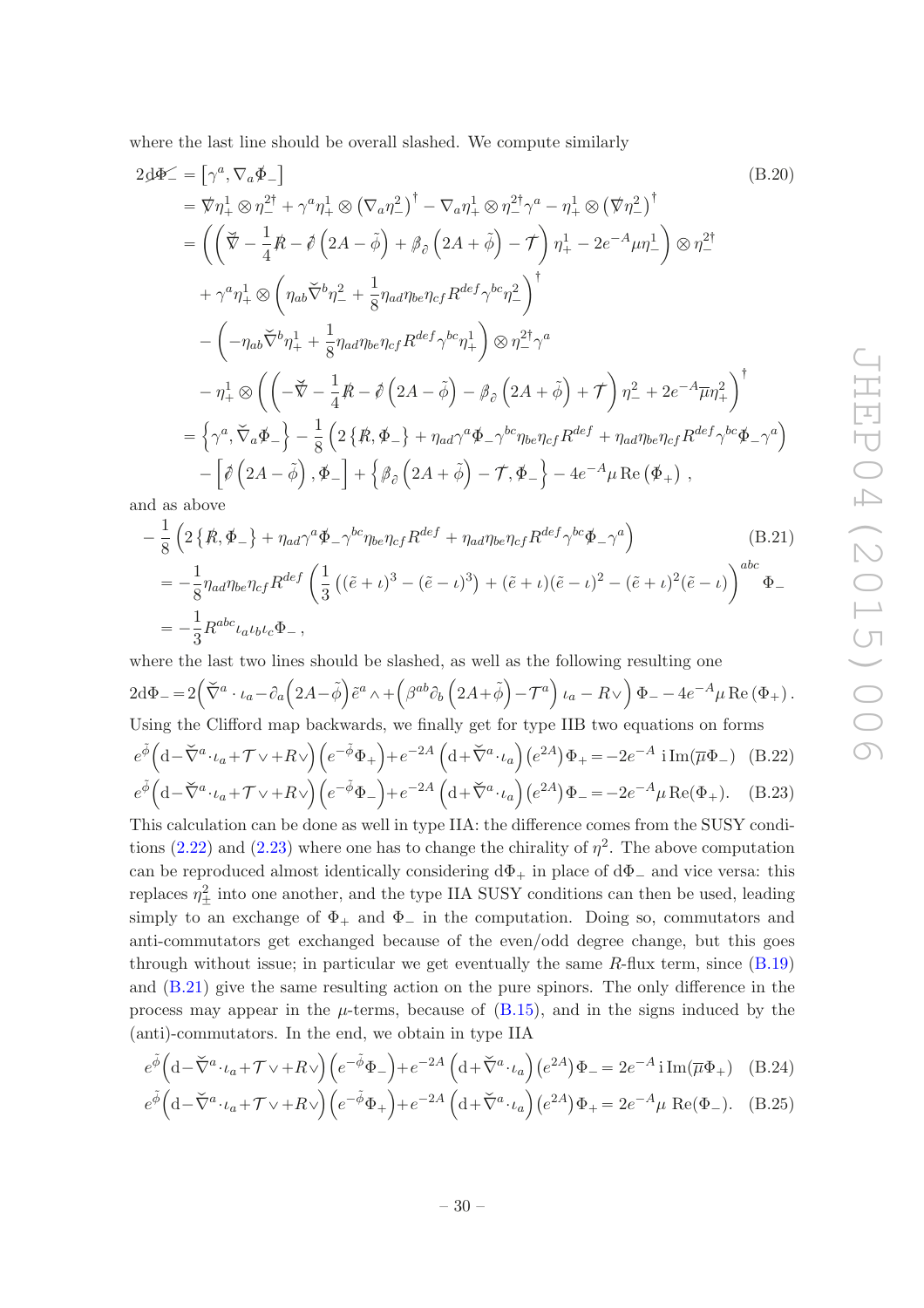The above computation should in principle be completed by RR contributions, that we do not have here; we would still like to obtain the result as if they were present. We thus follow closely the analogous computation done for standard supergravity with RR fluxes in [\[27](#page-37-11)] (the result is even specified there not to hold without RR), and we perform an additional step, which in absence of RR may not look required. It involves the SUSY condition [\(2.21\)](#page-11-2), that has not been used so far. From that condition in type IIB, we obtain

$$
0 = \eta_-^1 \otimes \left(\mu \eta_-^2 + e^A \left(\partial A - \beta_\partial A\right) \eta_+^2\right)^{\dagger *} = \mu \overline{\Phi_-} - e^A \overline{\Phi_+} \left(\partial A - \beta_\partial A\right) \tag{B.26}
$$

$$
0 = \left(\mu \eta_-^1 + e^A \left(\partial A + \beta_\partial A\right) \eta_+^1\right)^* \otimes \eta_-^{2\dagger} = \overline{\mu} \Phi_- - e^A \left(\partial A + \beta_\partial A\right) \overline{\Phi_+}\,,\tag{B.27}
$$

from which we deduce

<span id="page-31-3"></span><span id="page-31-1"></span>
$$
0 = 2 \operatorname{Re}(\overline{\mu}\phi_{-}) - e^{A} \left\{ \partial A, \overline{\phi_{+}} \right\} - e^{A} \left[ \beta_{\partial} A, \overline{\phi_{+}} \right]
$$
(B.28)

$$
\longleftrightarrow 0 = e^{-A} \operatorname{i} \operatorname{Im}(\overline{\mu} \Phi_{-}) - e^{-A} \left( d - \overline{\nabla}^{a} \cdot \iota_{a} \right) \left( e^{A} \right) \overline{\Phi_{+}}.
$$
 (B.29)

We subtract this quantity on the r.h.s. of  $(B.22)$  and get

$$
e^{\tilde{\phi}} \left( \mathrm{d} - \check{\nabla}^a \cdot \iota_a + \mathcal{T} \vee + R \vee \right) \left( e^{-\tilde{\phi}} \Phi_+ \right) + e^{-2A} \left( \mathrm{d} + \check{\nabla}^a \cdot \iota_a \right) \left( e^{2A} \right) \Phi_+ \tag{B.30}
$$

$$
= -3e^{-A} \mathrm{i} \operatorname{Im}(\overline{\mu} \Phi_-) + e^{-A} \left( \mathrm{d} - \check{\nabla}^a \cdot \iota_a \right) \left( e^A \right) \overline{\Phi_+}.
$$

In type IIA, we proceed similarly with the SUSY condition  $(2.21)$ 

$$
0 = \eta_-^1 \otimes \left(\mu \eta_+^2 + e^A \left(\partial A - \beta_\partial A\right) \eta_-^2\right)^{\dagger *} = \mu \overline{\Phi_+} - e^A \overline{\Phi_-} \left(\partial A - \beta_\partial A\right) \tag{B.31}
$$

$$
0 = \left(\mu \eta_-^1 + e^A \left(\hat{\rho} A + \beta_\partial A\right) \eta_+^1\right)^* \otimes \eta_+^{2\dagger} = \overline{\mu} \Phi_+ - e^A \left(\hat{\rho} A + \beta_\partial A\right) \overline{\Phi_-},\tag{B.32}
$$

to get

<span id="page-31-2"></span>
$$
0 = 2 \operatorname{i} \operatorname{Im}(\overline{\mu} \Phi_+) - e^A \left[ \partial A, \overline{\Phi_-} \right] - e^A \left\{ \beta_\partial A, \overline{\Phi_-} \right\} \tag{B.33}
$$

$$
\longleftrightarrow 0 = e^{-A} \operatorname{i} \operatorname{Im}(\overline{\mu} \Phi_{+}) + e^{-A} \left( d - \breve{\nabla}^{a} \cdot \iota_{a} \right) \left( e^{A} \right) \overline{\Phi_{-}}.
$$
 (B.34)

We add this quantity to the r.h.s. of  $(B.24)$  to obtain

$$
e^{\tilde{\phi}} \left( d - \tilde{\nabla}^a \cdot \iota_a + \mathcal{T} \vee + R \vee \right) \left( e^{-\tilde{\phi}} \Phi_- \right) + e^{-2A} \left( d + \tilde{\nabla}^a \cdot \iota_a \right) \left( e^{2A} \right) \Phi_-
$$
\n
$$
= 3e^{-A} i \operatorname{Im}(\overline{\mu} \Phi_+) + e^{-A} \left( d - \tilde{\nabla}^a \cdot \iota_a \right) \left( e^A \right) \overline{\Phi_-}.
$$
\n(B.35)

There is a priori no RR contribution to the other pure spinor condition, so we do not modify [\(B.23\)](#page-30-3) or [\(B.25\)](#page-30-4). Our final pure spinors conditions are then given by [\(B.23\)](#page-30-3) and [\(B.30\)](#page-31-1) in type IIB, and  $(B.25)$  and  $(B.35)$  in type IIA, as summarized in  $(2.28)$  and  $(2.29)$ .

#### <span id="page-31-0"></span>B.3 On the sufficiency of the pure spinors conditions

In section [2.3](#page-11-0) and appendix [B.2,](#page-28-0) we have derived the pure spinors conditions [\(2.28\)](#page-12-1) and  $(2.29)$  using the SUSY conditions  $(2.21)$ ,  $(2.22)$  and  $(2.23)$ ; in other words, we have shown that [\(2.28\)](#page-12-1) and [\(2.29\)](#page-12-2) are necessary for the backgrounds of interest to preserve SUSY.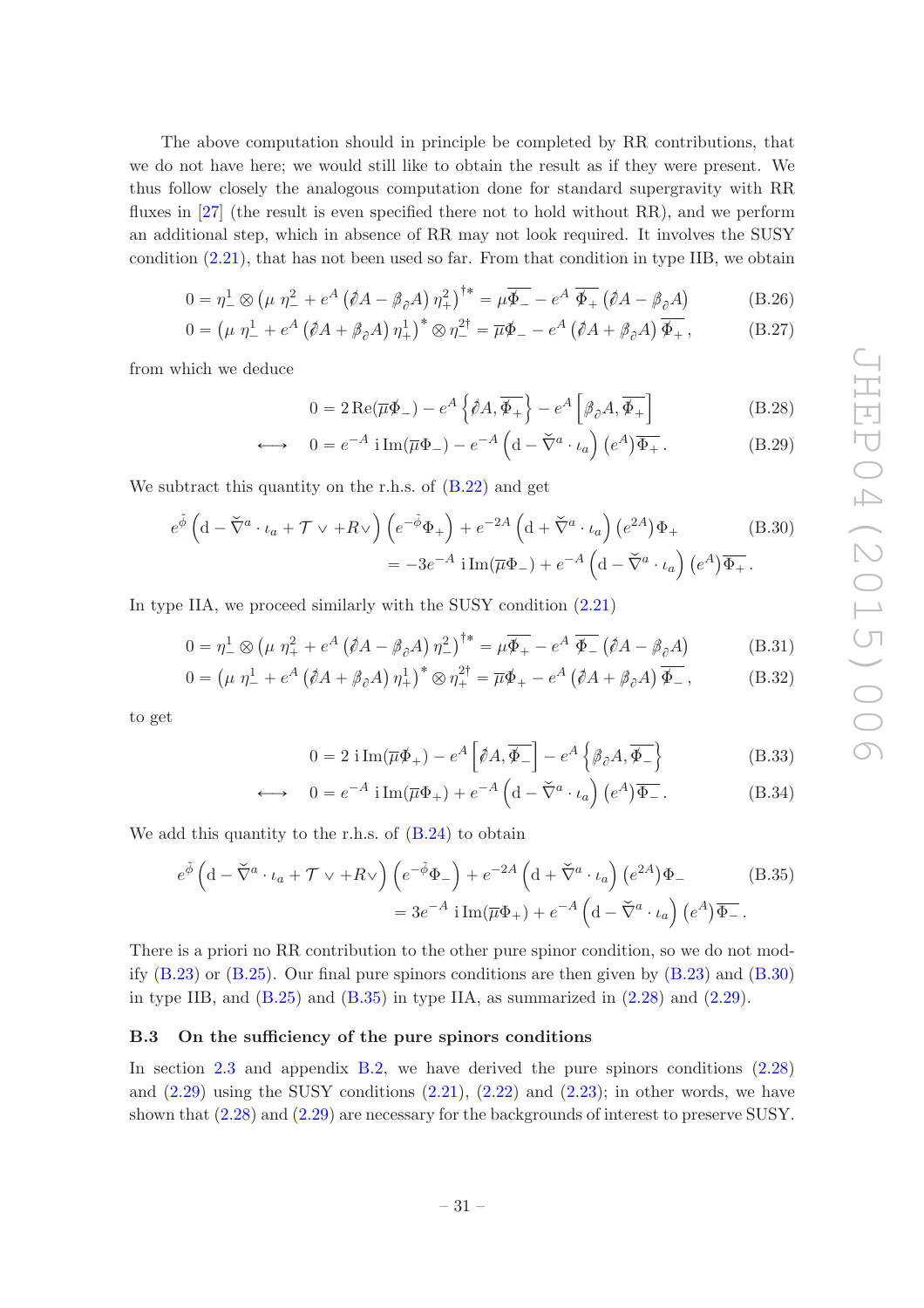We study here whether these two conditions are also sufficient. Following [\[27](#page-37-11)], this amounts to considering a generic expansion of  $\nabla_a \eta_+^i$  and of further quantities appearing in [\(2.21\)](#page-11-2), [\(2.22\)](#page-11-4) and [\(2.23\)](#page-11-3) on a complete basis of six-dimensional spinors. One then checks whether the coefficients in these expansions are determined by the pure spinors conditions to be those of the SUSY conditions. It will turn out not to be the case, implying that the conditions [\(2.28\)](#page-12-1) and [\(2.29\)](#page-12-2) are not sufficient. We argue that this is due to the absence of RR fluxes.

We start by expanding the following combinations on a complete basis of spinors  $\{\eta^{1,2},\eta^{1,2},\eta^{1,2}\}$  $\gamma^a \eta^{1,2}, \gamma_{(6)} \eta^{1,2}$ . Taking chiralities into account, we get in type IIB

$$
\left(\gamma^{a}\left(\nabla_{a} \mp \eta_{ad}\widetilde{\nabla}^{d}\right) + \frac{1}{24}\eta_{ad}\eta_{be}\eta_{cf}R^{def}\gamma^{abc}\right)\eta_{+}^{1,2} = \left(T^{1,2} + iU^{1,2}\gamma_{(6)}\right)\eta_{-}^{1,2} + V_{a}^{1,2}\gamma^{a}\eta_{+}^{1,2} \tag{B.36}
$$
\n
$$
\left(\nabla_{a} \pm \eta_{ad}\widetilde{\nabla}^{d} - \frac{1}{8}\eta_{ad}\eta_{be}\eta_{cf}R^{def}\gamma^{bc}\right)\eta_{+}^{1,2} = \left(P_{a}^{1,2} + iQ_{a}^{1,2}\gamma_{(6)}\right)\eta_{+}^{1,2} + iS_{ad}^{1,2}\gamma^{d}\eta_{-}^{1,2},
$$

where the coefficients  $V_a^{1,2}$ ,  $P_a^{1,2}$  and  $Q_a^{1,2}$  must be real. A more generic situation would be to consider only  $\nabla$  on the internal spinors. However [\(2.28\)](#page-12-1) and [\(2.29\)](#page-12-2) impose without ambiguity these particular combinations of  $\nabla$ ,  $\check{\nabla}$  and R-flux to act on the spinors, so there is actually no restriction here. From these generic expansions, we compute the exterior derivative of the pure spinors as in  $(B.18)$  and  $(B.20)$ 

<span id="page-32-1"></span>
$$
2d\Phi_{+} = \{\gamma^{a}, \nabla_{a}\Phi_{+}\}\
$$
\n(B.37)  
\n
$$
= \nabla \eta_{+}^{1} \otimes \eta_{+}^{2\dagger} + \gamma^{a} \eta_{+}^{1} \otimes (\nabla_{a} \eta_{+}^{2})^{\dagger} + \nabla_{a} \eta_{+}^{1} \otimes \eta_{+}^{2\dagger} \gamma^{a} + \eta_{+}^{1} \otimes (\nabla \eta_{+}^{2})^{\dagger}
$$
\n
$$
= \left( \left( \check{\nabla} - \frac{1}{4} \hat{R} + V^{1} \right) \eta_{+}^{1} + \left( T^{1} + iU^{1} \gamma_{(6)} \right) \eta_{-}^{1} \right) \otimes \eta_{+}^{2\dagger}
$$
\n
$$
+ \gamma^{a} \eta_{+}^{1} \otimes \left( \eta_{ab} \check{\nabla}^{b} \eta_{+}^{2} + \frac{1}{8} \eta_{ad} \eta_{bc} \eta_{cf} R^{def} \gamma^{bc} \eta_{+}^{2} + \left( P_{a}^{2} + i Q_{a}^{2} \gamma_{(6)} \right) \eta_{+}^{2} + i S_{ad}^{2} \gamma^{d} \eta_{-}^{2} \right)^{\dagger}
$$
\n
$$
+ \left( -\eta_{ab} \check{\nabla}^{b} \eta_{+}^{1} + \frac{1}{8} \eta_{ad} \eta_{bc} \eta_{cf} R^{def} \gamma^{bc} \eta_{+}^{1} + \left( P_{a}^{1} + i Q_{a}^{1} \gamma_{(6)} \right) \eta_{+}^{1} + i S_{ad}^{1} \gamma^{d} \eta_{-}^{1} \right) \otimes \eta_{+}^{2\dagger} \gamma^{a}
$$
\n
$$
+ \eta_{+}^{1} \otimes \left( \left( -\check{\nabla} - \frac{1}{4} \hat{R} + V^{2} \right) \eta_{+}^{2} + \left( T^{2} + i U^{2} \gamma_{(6)} \right) \eta_{-}^{2} \right)^{\dagger}
$$
\n
$$
= \left[ \gamma^{a}, \check{\nabla}_{a} \Phi_{+} \right] - 2 R \cdot \nabla_{+}
$$
\n
$$
+ \gamma^{a} \Phi_{+} \left( P_{
$$

<span id="page-32-0"></span>
$$
= \sqrt{\eta_+ \otimes \eta_- + \gamma \eta_+ \otimes (\sqrt{a_1} \eta_-) - \sqrt{a_1} \eta_+ \otimes (\sqrt{a_1} \eta_-)}= \left( \left( \vec{\nabla} - \frac{1}{4} \vec{R} + \vec{V}^1 \right) \eta_+^1 + \left( T^1 + i U^1 \gamma_{(6)} \right) \eta_-^1 \right) \otimes \eta_-^{2\dagger} + \gamma^a \eta_+^1 \otimes \left( \eta_{ab} \vec{\nabla}^b \eta_-^2 + \frac{1}{8} \eta_{ad} \eta_{be} \eta_{cf} R^{def} \gamma^{bc} \eta_-^2 + \left( P_a^2 + i Q_a^2 \gamma_{(6)} \right) \eta_-^2 + i \overline{S_{ad}^2} \gamma^d \eta_+^2 \right)^\dagger - \left( - \eta_{ab} \vec{\nabla}^b \eta_+^1 + \frac{1}{8} \eta_{ad} \eta_{be} \eta_{cf} R^{def} \gamma^{bc} \eta_+^1 + \left( P_a^1 + i Q_a^1 \gamma_{(6)} \right) \eta_+^1 + i S_{ad}^1 \gamma^d \eta_-^1 \right) \otimes \eta_-^{2\dagger} \gamma^a
$$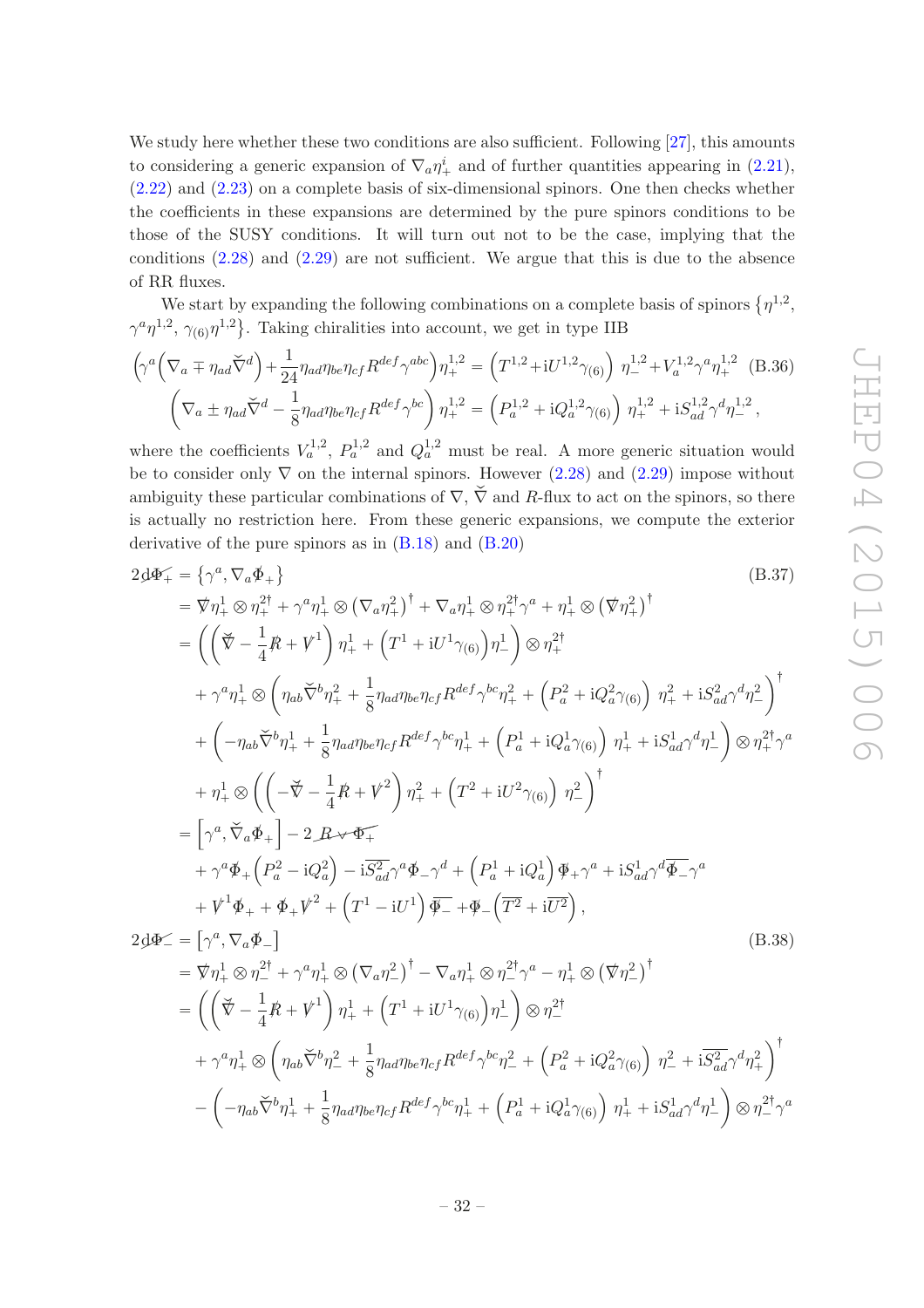$$
-\eta_{+}^{1} \otimes \left( \left( -\vec{\nabla} - \frac{1}{4} \vec{R} + V^{2} \right) \eta_{-}^{2} - \left( \overline{T^{2}} + i \overline{U^{2}} \gamma_{(6)} \right) \eta_{+}^{2} \right)^{\dagger}
$$
  
2 $\oint \mathcal{L} = \left\{ \gamma^{a}, \vec{\nabla}_{a} \vec{\Phi}_{-} \right\} - 2 \mathcal{L} \vec{\nabla} \vec{\Phi}_{-}$   

$$
+ \gamma^{a} \vec{\Phi}_{-} \left( P_{a}^{2} + i Q_{a}^{2} \right) - i S_{ad}^{2} \gamma^{a} \vec{\Phi}_{+} \gamma^{d} - \left( P_{a}^{1} + i Q_{a}^{1} \right) \vec{\Phi}_{-} \gamma^{a} - i S_{ad}^{1} \gamma^{d} \vec{\Phi}_{+} \gamma^{a}
$$
  

$$
+ V^{1} \vec{\Phi}_{-} - \vec{\Phi}_{-} V^{2} + \left( T^{1} - i U^{1} \right) \vec{\Phi}_{+} + \vec{\Phi}_{+} \left( T^{2} - i U^{2} \right).
$$

We then use the Clifford map on these equations. We first compare the result from  $(8.38)$ to [\(2.28\)](#page-12-1) and deduce

<span id="page-33-0"></span>
$$
S_{ad}^1 = S_{ad}^2 = 0, \ Q_a^1 = Q_a^2 = 0
$$
\n
$$
P_a^2 + V_a^1 = -\partial_a \left(2A - \tilde{\phi}\right) + \eta_{ab} \left(\beta^{bd}\partial_d \left(2A + \tilde{\phi}\right) - \mathcal{T}^b\right)
$$
\n
$$
P_a^1 + V_a^2 = -\partial_a \left(2A - \tilde{\phi}\right) - \eta_{ab} \left(\beta^{bd}\partial_d \left(2A + \tilde{\phi}\right) - \mathcal{T}^b\right)
$$
\n
$$
T^1 - iU^1 = T^2 - iU^2 = -2e^{-A}\mu.
$$
\n(B.39)

Fixing this way the coefficients reproduces [\(2.22\)](#page-11-4) and [\(2.23\)](#page-11-3), provided one sets  $P_a^1 = P_a^2 = 0$ ; we will come back to that point. We turn to  $(B.37)$ : comparing it to  $(2.29)$ , taking into account the identifications [\(B.39\)](#page-33-0), one obtains precisely [\(B.29\)](#page-31-3) as a constraint. The latter should allow to reproduce the remaining SUSY condition [\(2.21\)](#page-11-2). To verify this, we introduce a generic expansion of the following quantity

$$
\partial_a A \gamma^a \eta_+^{1,2} = \gamma^a \left( R_a^{1,2} + i W_a^{1,2} \gamma_{(6)} \right) \eta_+^{1,2} - X^{1,2} \eta_-^{1,2}, \tag{B.40}
$$

where  $R_a^{1,2}$  and  $W_a^{1,2}$  are real. Then, we consider the sum

$$
0 = \eta_{-}^{1} \otimes \left(X^{2} \eta_{-}^{2} + \partial_{a} A \gamma^{a} \eta_{+}^{2} - \gamma^{a} \left(R_{a}^{2} + i W_{a}^{2} \gamma_{(6)}\right) \eta_{+}^{2}\right)^{\dagger*} + \left(X^{1} \eta_{-}^{1} + \partial_{a} A \gamma^{a} \eta_{+}^{1} - \gamma^{a} \left(R_{a}^{1} + i W_{a}^{1} \gamma_{(6)}\right) \eta_{+}^{1}\right)^{*} \otimes \eta_{-}^{2\dagger} = -\left\{\partial A, \overline{\Phi_{+}}\right\} + \left(R_{a}^{2} + i W_{a}^{2}\right) \overline{\Phi_{+}} \gamma^{a} + \left(R_{a}^{1} - i W_{a}^{1}\right) \gamma^{a} \overline{\Phi_{+}} + \overline{\Phi_{-}} X^{2} + \Phi_{-} \overline{X^{1}}.
$$
\n(B.41)

Using the Clifford map on the last equation, and comparing the result to the obtained constraint [\(B.29\)](#page-31-3), we get

$$
W_a^1 = W_a^2 = 0, \ R_a^1 = -R_a^2 = -\beta^{ab}\partial_b A, \ X^1 = X^2 = \mu e^{-A}. \tag{B.42}
$$

This reproduces precisely the SUSY condition [\(2.21\)](#page-11-2).

To conclude, the SUSY conditions  $(2.21)$ ,  $(2.22)$  and  $(2.23)$  are reproduced starting from the pure spinors conditions [\(2.28\)](#page-12-1) and [\(2.29\)](#page-12-2) in type IIB, provided one fixes  $P_a^1$  =  $P_a^2 = 0$ . The ambiguity or freedom in the  $P_a^{1,2}$  is in our opinion related to the absence of RR fluxes: those would otherwise bring more constraints. The  $P_a^{1,2}$  could also be related to the norms of the internal spinors, so far not needed. These norms are fixed in [\[27](#page-37-11)] thanks to the RR contributions; this may explain the ambiguity we get here. We conclude that the pure spinors conditions [\(2.28\)](#page-12-1) and [\(2.29\)](#page-12-2) are not sufficient, but the remaining ambiguity should be fixed by considering the RR sector. We expect the same situation in type IIA.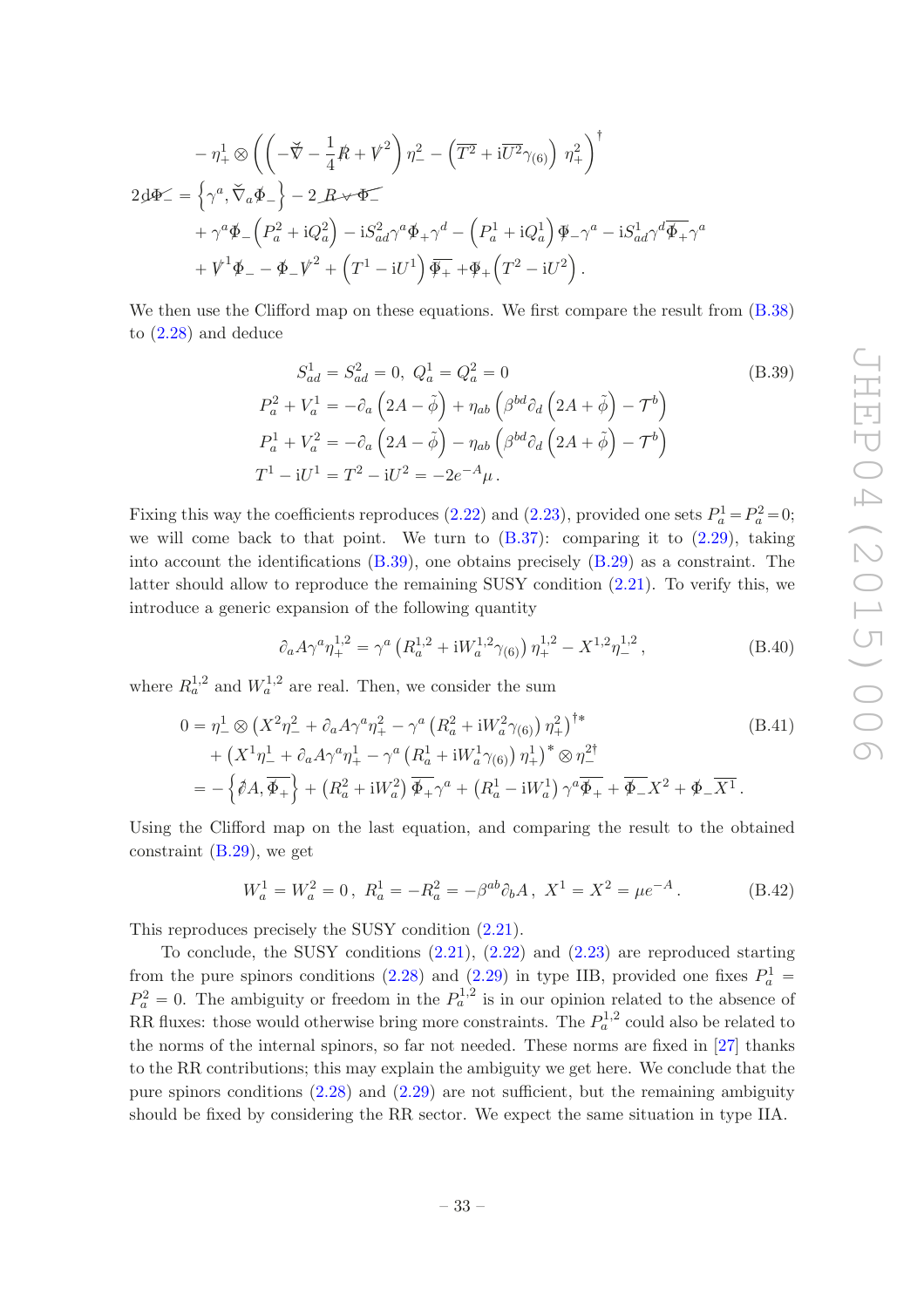#### <span id="page-34-1"></span><span id="page-34-0"></span>C The Dirac operator and the  $\beta$ -twist

#### C.1 Rewriting of the Dirac operator

In this appendix we prove that the Dirac operator of  $\beta$ -supergravity [\(1.10\)](#page-4-0) or [\(1.11\)](#page-4-4) can be rewritten as [\(1.14\)](#page-4-1), also given in [\(4.1\)](#page-18-4). As explained in the Introduction and section [4,](#page-18-0) the analogy with the twist by the b-field can lead to guessing this rewriting, as being the expression for a generalized derivative with non-geometric fluxes. For instance,  $\beta$ transforms acting in a spinorial representation as an exponential on pure spinors, as well as shifts on a background  $Q$ -flux, are mentioned in  $[2]$ . However, this common guess has never been proven: a first difficulty is to compute this operator [\(4.1\)](#page-18-4) where wedges and contractions mix, another one is the interpretation of such an operator at ten dimensions which was lacking before the introduction of  $\beta$ -supergravity. Let us prove here this rewriting of the Dirac operator. To do so, we will first compute  $(4.1)$  in curved indices and then rewrite it in flat indices to match it with [\(1.11\)](#page-4-4).

Contractions are anticommuting (see appendix [A](#page-26-0) for conventions), but  $\beta$  contains an even number of them and is therefore commuting with itself. Powers of it are then naturally defined, and the exponential  $e^{\beta v}$  is defined by the serie. Standard properties are thus satisfied, namely  $e^{\beta \vee} e^{-\beta \vee} = 1$  and  $\partial_m e^{\beta \vee} = e^{\beta \vee} \partial_m \beta \vee$ . We deduce for a p-form A

$$
e^{\beta \vee} d(e^{-\beta \vee} A) = e^{\beta \vee} dx^m \wedge e^{-\beta \vee} (-\partial_m(\beta \vee) A + \partial_m A) . \tag{C.1}
$$

Using the commutation relations of a one-form and a contraction, one can further verify

$$
\forall n \geq 1, \qquad dx^m \wedge (\beta \vee)^n = n(\beta \vee)^{n-1} \beta^{mr} \iota_r + (\beta \vee)^n dx^m \wedge \tag{C.2}
$$

$$
\Rightarrow dx^m \wedge e^{-\beta \vee} = e^{-\beta \vee} dx^m \wedge -e^{-\beta \vee} \beta^{mr} \iota_r, \qquad (C.3)
$$

from which we finally deduce

<span id="page-34-2"></span>
$$
e^{\beta \vee} d(e^{-\beta \vee} A) = dA - (dx^m \wedge \partial_m(\beta \vee)A + \beta^{mr} \iota_r \partial_m A) + \beta^{mr} \iota_r \partial_m(\beta \vee) A. \tag{C.4}
$$

The last term is proportional to the R-flux, thanks to the anticommuting properties of the contractions. We now rewrite the above expression with flat indices. Using

$$
Q_c{}^{ab} = \tilde{e}^q{}_c \tilde{e}^a{}_m \tilde{e}^b{}_n \left( \partial_q \beta^{mn} + 2 \tilde{e}^d{}_q \beta^{r[m} \partial_r \tilde{e}^n]_d \right) , \qquad (C.5)
$$

we obtain

$$
e^{\beta \vee} d(e^{-\beta \vee} A) = dA - \beta^{ab} \iota_b \partial_a \cdot A - \frac{1}{2} Q_a{}^{bc} \tilde{e}^a \wedge \iota_b \iota_c A + R \vee A
$$
\n
$$
- \frac{1}{(p-1)!} \beta^{ab} \iota_b \tilde{e}^m{}_c \partial_a (\tilde{e}^{a_1}{}_m) A_{a_1 \dots a_p} \tilde{e}^c \wedge \tilde{e}^{a_2} \dots \tilde{e}^{a_p} + \beta^{db} \tilde{e}^c{}_m \partial_d (\tilde{e}^m{}_a) \tilde{e}^a \wedge \iota_b \iota_c A,
$$
\n(C.6)

where the dot stands for acting only on the form coefficient in flat indices. Thanks to the definition of  $f^a{}_{bc}$ , of a contraction, and the commutation relations, one can show

$$
-\frac{1}{(p-1)!}\beta^{ab}\iota_b\tilde{e}^m{}_c\partial_a(\tilde{e}^{a_1}{}_m)A_{a_1\ldots a_p}\tilde{e}^c\wedge\tilde{e}^{a_2}\ldots\tilde{e}^{a_p}
$$
\n
$$
=\frac{1}{2}\beta^{ab}f^c{}_{ab}\iota_c A + \beta^{ab}\tilde{e}^m{}_c\partial_a(\tilde{e}^{a_1}{}_m)\tilde{e}^c\wedge\iota_b\iota_{a_1}A\,,
$$
\n(C.7)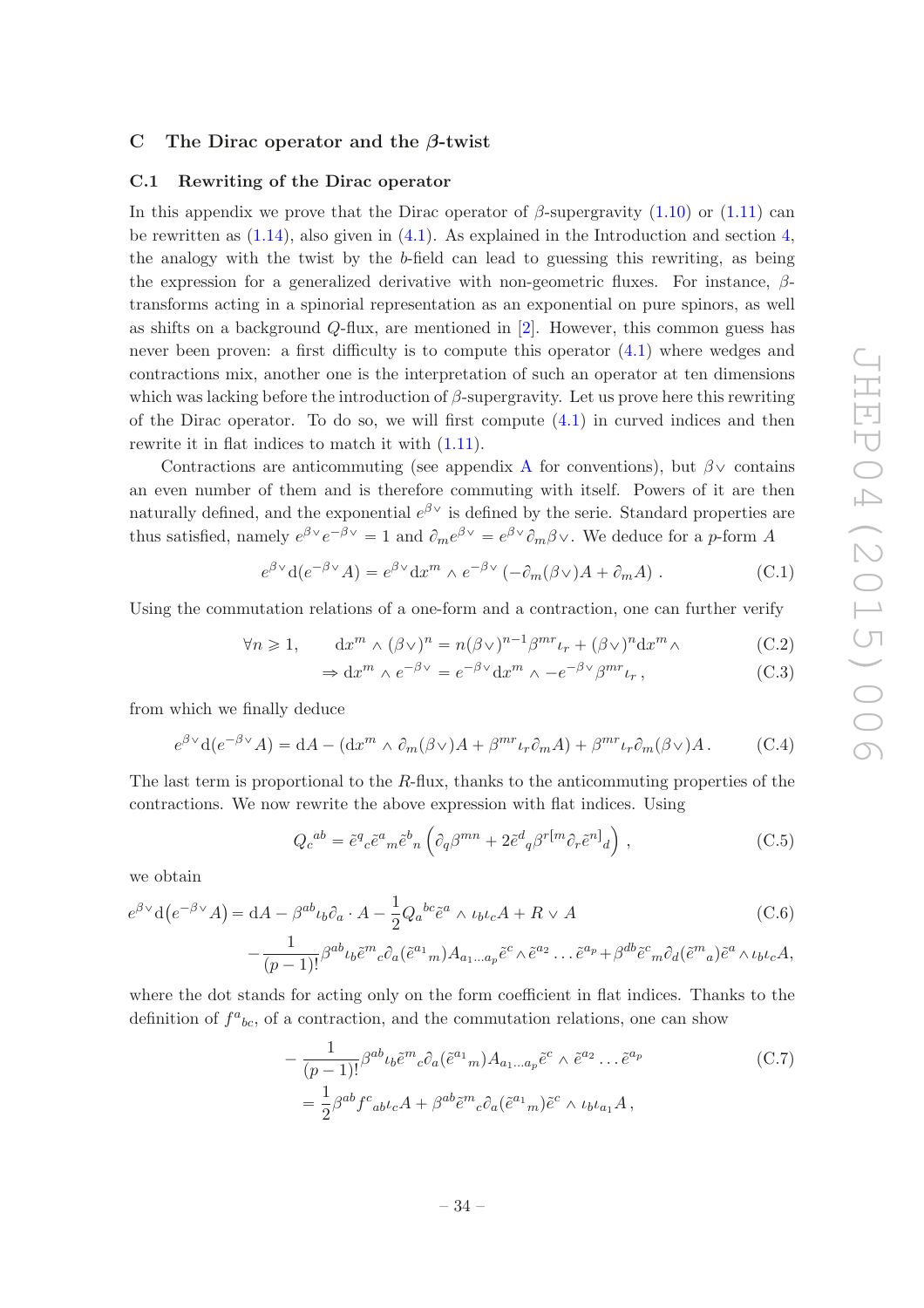from which we deduce

$$
e^{\beta \vee} d(e^{-\beta \vee} A) = \left( d - \beta^{ab} \iota_b \partial_a \cdot -\frac{1}{2} Q_a{}^{bc} \tilde{e}^a \wedge \iota_b \iota_c + R \vee \frac{1}{2} \beta^{ab} f^c{}_{ab} \iota_c \right) A. \tag{C.8}
$$

Rescaling A, one gets further

$$
e^{\tilde{\phi}}e^{\beta \vee}d\left(e^{-\beta \vee}e^{-\tilde{\phi}}A\right)
$$
\n
$$
= \left(d - \beta^{ab}\iota_b\partial_a \cdot -\frac{1}{2}Q_a{}^{bc}\tilde{e}^a \wedge \iota_b\iota_c + R \vee + \frac{1}{2}\beta^{ab}f^c{}_{ab}\iota_c - \partial_a\tilde{\phi}\tilde{e}^a \wedge + \beta^{ab}\partial_a\tilde{\phi}\iota_b\right)A.
$$
\n(C.9)

This can be verified to be the same as one half of the Dirac operator  $(1.11)$ , recalling  $(2.9)$ . This proves [\(4.1\)](#page-18-4).

#### <span id="page-35-0"></span>C.2 Invariance of the Dirac operator

We described in section [4.1](#page-19-0) a class of geometric backgrounds of  $\beta$ -supergravity, determined in [\[17](#page-37-2)], with well-defined global aspects. We further argued that it should be possible for them to construct  $E_{T^*}$ . Obtaining similar results beyond this subcase looks however unlikely, as we now argue. Inspired by standard supergravity and the role played by b-field gauge transformations for  $E_T$ , it seems a natural requirement to ask for the invariance of the Dirac operator [\(4.1\)](#page-18-4) when patching the fields. Let us determine accordingly the allowed transformations of β. A transformation that admits an infinitesimal form can be written as the shift (assumed antisymmetric)

<span id="page-35-1"></span>
$$
\delta\beta^{pq} = \varpi^{pq} \,. \tag{C.10}
$$

In addition, we consider that it only acts on  $\beta$ , and not for instance on the derivatives, so we do not include diffeomorphisms here. We use for the Dirac operator  $D$  the simple expression in curved indices [\(C.4\)](#page-34-2) (we neglect the dilaton that does not play a role here). For  $D$  to stay invariant under  $(C.10)$ , one should have for any form  $A$ 

$$
- (\mathrm{d}x^m \wedge \partial_m(\varpi \vee)A + \varpi^{mr} \iota_r \partial_m A) + \delta \left( \beta^{mr} \iota_r \partial_m(\beta \vee) \right) A = 0. \tag{C.11}
$$

This polyform equation should vanish degree by degree, so the last term vanishes independently of the first two. Since this should hold for any form  $A$ , we can first consider constant ones, implying

<span id="page-35-2"></span>
$$
dx^{m} \wedge \partial_{m}(\varpi \vee)A = 0 \quad \forall A \text{ constant}
$$
\n(C.12)

$$
\Leftrightarrow \forall m, \ \partial_m(\varpi^{pq})\iota_p\iota_q A = 0 \qquad \forall A \text{ constant}
$$
\n(C.13)

$$
\Leftrightarrow \forall m, p, q, \ \partial_m(\varpi^{pq}) = 0. \tag{C.14}
$$

We deduce that for any form A

<span id="page-35-3"></span>
$$
\varpi^{mr}\iota_r \partial_m A = 0 \Leftrightarrow \forall r, \ \varpi^{rm} \partial_m X = 0, \tag{C.15}
$$

where X stands for any tensor component. For example, the components of the metric can be used into the components of some form A, so  $\varpi^{rm}\partial_m$  should vanish on them. Conditions  $(C.14)$  and  $(C.15)$  imply

$$
\delta\left(\beta^{mr}\iota_r\partial_m(\beta\vee)\right) = 0\,,\tag{C.16}
$$

so these two conditions are also sufficient to verify the invariance of D.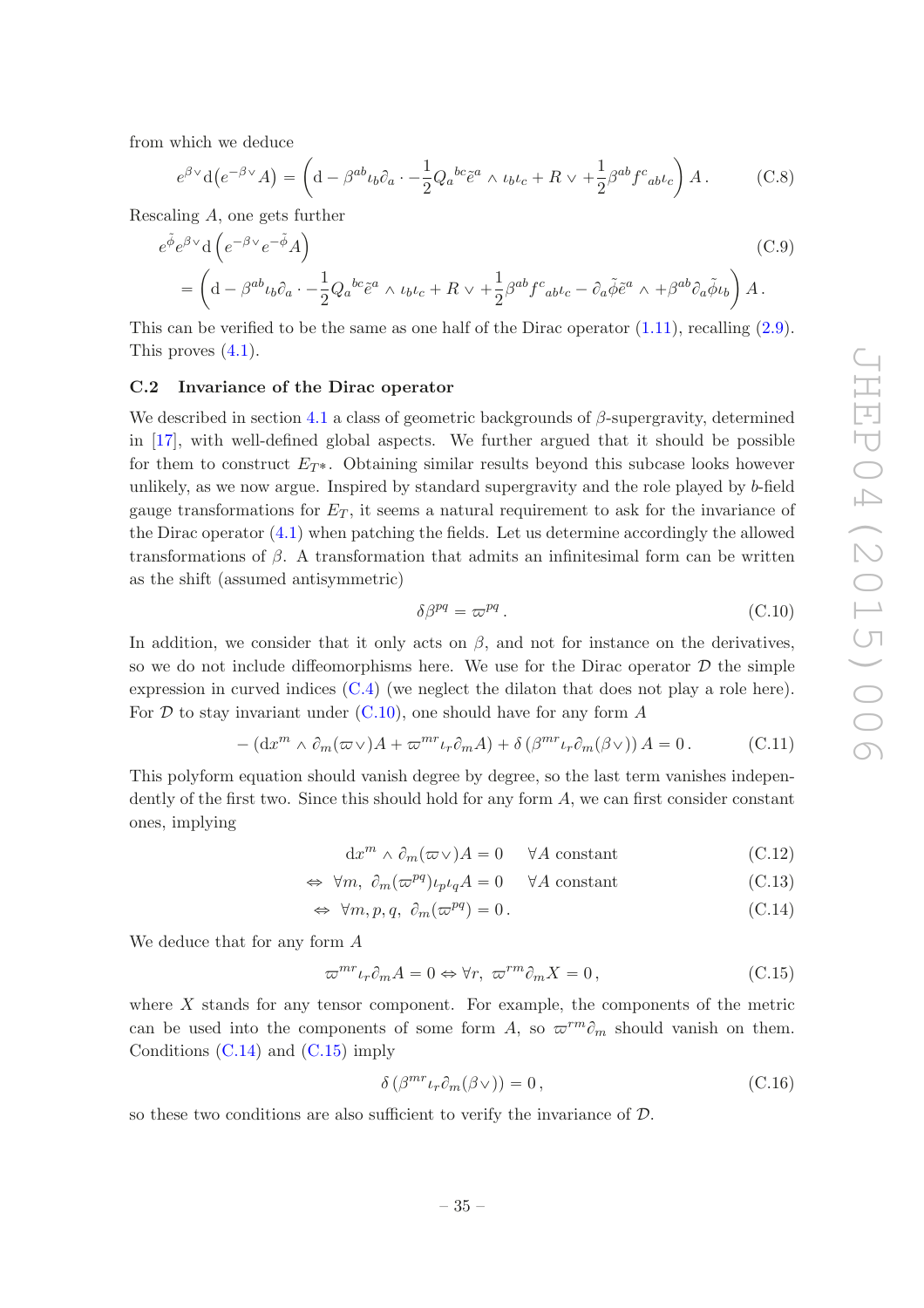The requirement can be refined by asking the invariance of  $D$  not on any form  $A$ , but for forms whose components are built from physical tensors and fields (e.g. the pure spinors). In addition, asking for the presence of n isometries allows to solve the condition  $(C.15)$ by having  $\varpi^{pq}$  possibly non-zero only along the isometries (see also [\[17\]](#page-37-2) for a relation between [\(C.15\)](#page-35-3) and isometries). The transformation [\(C.10\)](#page-35-1) then boils down to the  $\beta$ transform [\(4.6\)](#page-20-0), bringing us back to the subcase mentioned above. Going beyond seems however difficult: for instance, allowing for a priori any linear coordinate dependence in X implies  $\varpi = 0$ .

Open Access. This article is distributed under the terms of the Creative Commons Attribution License [\(CC-BY 4.0\)](http://creativecommons.org/licenses/by/4.0/), which permits any use, distribution and reproduction in any medium, provided the original author(s) and source are credited.

#### References

- <span id="page-36-0"></span>[1] J. Shelton, W. Taylor and B. Wecht, Generalized Flux Vacua, JHEP 02 [\(2007\) 095](http://dx.doi.org/10.1088/1126-6708/2007/02/095) [[hep-th/0607015](http://arxiv.org/abs/hep-th/0607015)] [IN[SPIRE](http://inspirehep.net/search?p=find+EPRINT+hep-th/0607015)].
- <span id="page-36-6"></span>[2] A. Micu, E. Palti and G. Tasinato, Towards Minkowski Vacua in Type II String  $Computations, JHEP$  03 [\(2007\) 104](http://dx.doi.org/10.1088/1126-6708/2007/03/104) [[hep-th/0701173](http://arxiv.org/abs/hep-th/0701173)] [IN[SPIRE](http://inspirehep.net/search?p=find+EPRINT+hep-th/0701173)].
- [3] E. Palti, Low Energy Supersymmetry from Non-Geometry, JHEP 10 [\(2007\) 011](http://dx.doi.org/10.1088/1126-6708/2007/10/011) [[arXiv:0707.1595](http://arxiv.org/abs/0707.1595)] [IN[SPIRE](http://inspirehep.net/search?p=find+EPRINT+arXiv:0707.1595)].
- [4] B. de Carlos, A. Guarino and J.M. Moreno, Complete classification of Minkowski vacua in generalised flux models, JHEP  $02$  [\(2010\) 076](http://dx.doi.org/10.1007/JHEP02(2010)076)  $\text{arXiv:}0911.2876$  [IN[SPIRE](http://inspirehep.net/search?p=find+EPRINT+arXiv:0911.2876)].
- [5] U. Danielsson and G. Dibitetto, On the distribution of stable de Sitter vacua, JHEP 03 [\(2013\) 018](http://dx.doi.org/10.1007/JHEP03(2013)018) [[arXiv:1212.4984](http://arxiv.org/abs/1212.4984)] [IN[SPIRE](http://inspirehep.net/search?p=find+EPRINT+arXiv:1212.4984)].
- [6] J. Blåbäck, U. Danielsson and G. Dibitetto, Fully stable dS vacua from generalised fluxes, JHEP 08 [\(2013\) 054](http://dx.doi.org/10.1007/JHEP08(2013)054) [[arXiv:1301.7073](http://arxiv.org/abs/1301.7073)] [IN[SPIRE](http://inspirehep.net/search?p=find+EPRINT+arXiv:1301.7073)].
- [7] C. Damian, L.R. Díaz-Barrón, O. Loaiza-Brito and M. Sabido, Slow-Roll Inflation in Non-geometric Flux Compactification, JHEP 06 [\(2013\) 109](http://dx.doi.org/10.1007/JHEP06(2013)109) [[arXiv:1302.0529](http://arxiv.org/abs/1302.0529)] [IN[SPIRE](http://inspirehep.net/search?p=find+EPRINT+arXiv:1302.0529)].
- [8] C. Damian and O. Loaiza-Brito, More stable de Sitter vacua from S-dual nongeometric fluxes, Phys. Rev. D 88 [\(2013\) 046008](http://dx.doi.org/10.1103/PhysRevD.88.046008)  $arXiv:1304.0792$  [IN[SPIRE](http://inspirehep.net/search?p=find+EPRINT+arXiv:1304.0792)].
- [9] G. Dall'Agata and G. Inverso, de Sitter vacua in  $N = 8$  supergravity and slow-roll conditions, *Phys. Lett.* **B 718** [\(2013\) 1132](http://dx.doi.org/10.1016/j.physletb.2012.11.062) [[arXiv:1211.3414](http://arxiv.org/abs/1211.3414)] [IN[SPIRE](http://inspirehep.net/search?p=find+EPRINT+arXiv:1211.3414)].
- <span id="page-36-1"></span>[10] F. Catino, C.A. Scrucca and P. Smyth, Simple metastable de Sitter vacua in  $N = 2$  gauged  $supergravity$ , JHEP 04 [\(2013\) 056](http://dx.doi.org/10.1007/JHEP04(2013)056)  $\left[$ [arXiv:1302.1754](http://arxiv.org/abs/1302.1754) $\right]$   $\left[$ IN[SPIRE](http://inspirehep.net/search?p=find+EPRINT+arXiv:1302.1754) $\right]$ .
- <span id="page-36-2"></span>[11] J. Shelton, W. Taylor and B. Wecht, Nongeometric flux compactifications, JHEP 10 [\(2005\) 085](http://dx.doi.org/10.1088/1126-6708/2005/10/085) [[hep-th/0508133](http://arxiv.org/abs/hep-th/0508133)] [IN[SPIRE](http://inspirehep.net/search?p=find+EPRINT+hep-th/0508133)].
- <span id="page-36-4"></span>[12] A. Dabholkar and C. Hull, *Duality twists, orbifolds and fluxes, JHEP* **09** [\(2003\) 054](http://dx.doi.org/10.1088/1126-6708/2003/09/054) [[hep-th/0210209](http://arxiv.org/abs/hep-th/0210209)] [IN[SPIRE](http://inspirehep.net/search?p=find+EPRINT+hep-th/0210209)].
- <span id="page-36-3"></span>[13] A. Dabholkar and C. Hull, *Generalised T-duality and non-geometric backgrounds*, JHEP 05 [\(2006\) 009](http://dx.doi.org/10.1088/1126-6708/2006/05/009) [[hep-th/0512005](http://arxiv.org/abs/hep-th/0512005)] [IN[SPIRE](http://inspirehep.net/search?p=find+EPRINT+hep-th/0512005)].
- <span id="page-36-5"></span>[14] S. Hellerman, J. McGreevy and B. Williams, Geometric constructions of nongeometric string theories, JHEP  $01$  [\(2004\) 024](http://dx.doi.org/10.1088/1126-6708/2004/01/024) [[hep-th/0208174](http://arxiv.org/abs/hep-th/0208174)] [IN[SPIRE](http://inspirehep.net/search?p=find+EPRINT+hep-th/0208174)].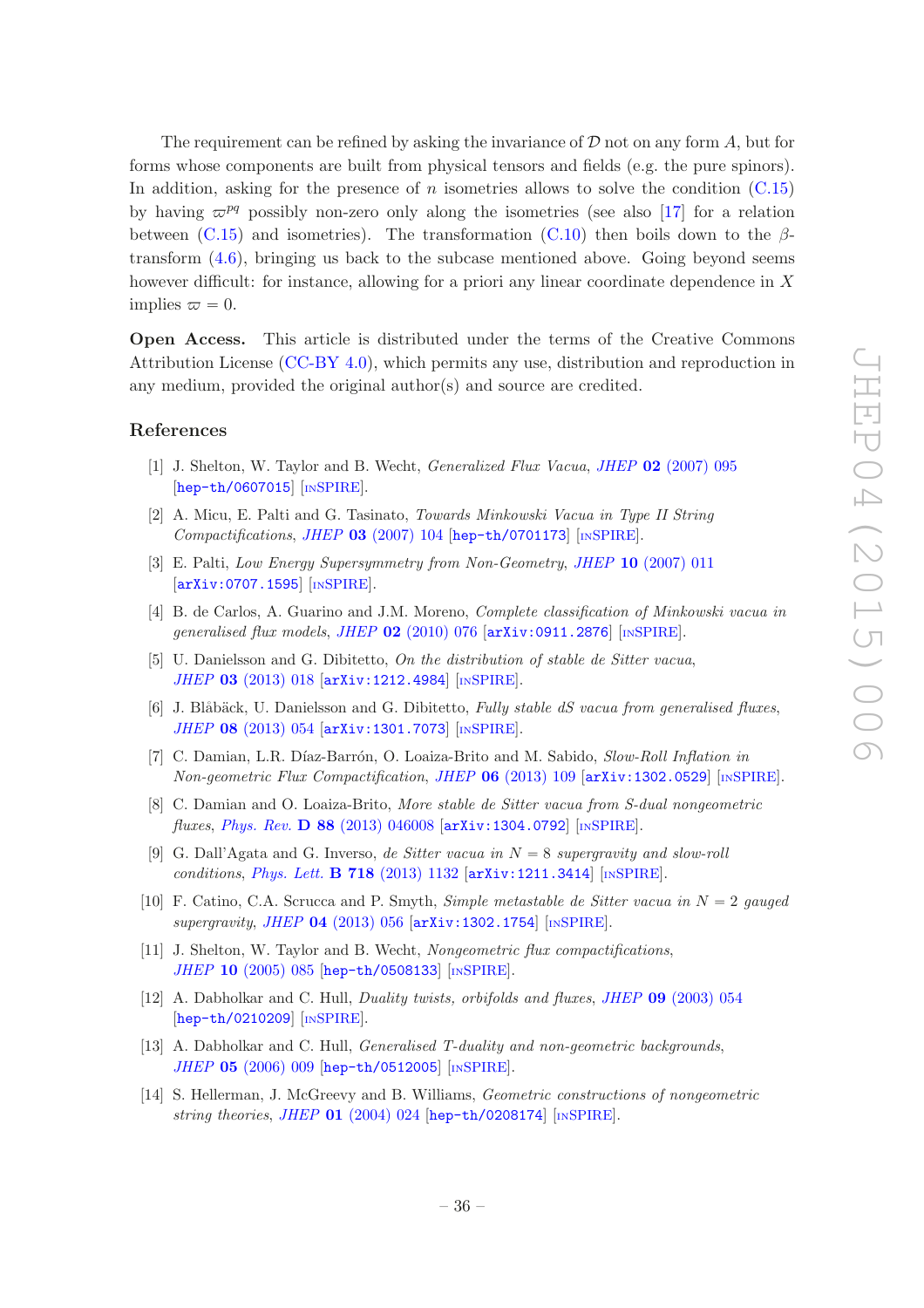- <span id="page-37-0"></span>[15] A. Flournoy, B. Wecht and B. Williams, Constructing nongeometric vacua in string theory, [Nucl. Phys.](http://dx.doi.org/10.1016/j.nuclphysb.2004.11.005) B 706 (2005) 127 [[hep-th/0404217](http://arxiv.org/abs/hep-th/0404217)] [IN[SPIRE](http://inspirehep.net/search?p=find+EPRINT+hep-th/0404217)].
- <span id="page-37-1"></span>[16] D. Andriot and A. Betz,  $\beta$ -supergravity: a ten-dimensional theory with non-geometric fluxes and its geometric framework, JHEP 12 [\(2013\) 083](http://dx.doi.org/10.1007/JHEP12(2013)083) [[arXiv:1306.4381](http://arxiv.org/abs/1306.4381)] [IN[SPIRE](http://inspirehep.net/search?p=find+EPRINT+arXiv:1306.4381)].
- <span id="page-37-2"></span>[17] D. Andriot and A. Betz, NS-branes, source corrected Bianchi identities and more on backgrounds with non-geometric fluxes, JHEP  $07$  [\(2014\) 059](http://dx.doi.org/10.1007/JHEP07(2014)059)  $\left[$ [arXiv:1402.5972](http://arxiv.org/abs/1402.5972) $\right]$  [IN[SPIRE](http://inspirehep.net/search?p=find+EPRINT+arXiv:1402.5972)].
- <span id="page-37-3"></span>[18] B. Wecht, Lectures on Nongeometric Flux Compactifications, [Class. Quant. Grav.](http://dx.doi.org/10.1088/0264-9381/24/21/S03) 24 (2007) S773 [[arXiv:0708.3984](http://arxiv.org/abs/0708.3984)] [IN[SPIRE](http://inspirehep.net/search?p=find+EPRINT+arXiv:0708.3984)].
- <span id="page-37-5"></span>[19] D. Andriot, M. Larfors, D. Lüst and P. Patalong, A ten-dimensional action for non-geometric fluxes, JHEP  $09$  [\(2011\) 134](http://dx.doi.org/10.1007/JHEP09(2011)134)  $\text{arXiv:1106.4015}$  $\text{arXiv:1106.4015}$  $\text{arXiv:1106.4015}$  [IN[SPIRE](http://inspirehep.net/search?p=find+EPRINT+arXiv:1106.4015)].
- <span id="page-37-4"></span>[20] D. Andriot, Non-geometric fluxes versus (non)-geometry, [arXiv:1303.0251](http://arxiv.org/abs/1303.0251) [IN[SPIRE](http://inspirehep.net/search?p=find+EPRINT+arXiv:1303.0251)].
- <span id="page-37-6"></span>[21] M. Graña, R. Minasian, M. Petrini and D. Waldram, T-duality, Generalized Geometry and  $Non-Geometric$  Backgrounds, JHEP 04 [\(2009\) 075](http://dx.doi.org/10.1088/1126-6708/2009/04/075)  $\left[$ [arXiv:0807.4527](http://arxiv.org/abs/0807.4527) $\right]$  [IN[SPIRE](http://inspirehep.net/search?p=find+EPRINT+arXiv:0807.4527)].
- [22] G. Aldazabal, W. Baron, D. Marqués and C. Núñez, The effective action of Double Field Theory, JHEP 11 [\(2011\) 052](http://dx.doi.org/10.1007/JHEP11(2011)052) [Erratum ibid. 11 (2011) 109] [[arXiv:1109.0290](http://arxiv.org/abs/1109.0290)] [IN[SPIRE](http://inspirehep.net/search?p=find+EPRINT+arXiv:1109.0290)].
- <span id="page-37-7"></span>[23] D. Andriot, O. Hohm, M. Larfors, D. Lüst and P. Patalong, Non-Geometric Fluxes in Supergravity and Double Field Theory, [Fortsch. Phys.](http://dx.doi.org/10.1002/prop.201200085) 60 (2012) 1150 [[arXiv:1204.1979](http://arxiv.org/abs/1204.1979)] [IN[SPIRE](http://inspirehep.net/search?p=find+EPRINT+arXiv:1204.1979)].
- <span id="page-37-8"></span>[24] D. Andriot, O. Hohm, M. Larfors, D. Lüst and P. Patalong, A geometric action for non-geometric fluxes, [Phys. Rev. Lett.](http://dx.doi.org/10.1103/PhysRevLett.108.261602) 108 (2012) 261602 [[arXiv:1202.3060](http://arxiv.org/abs/1202.3060)] [IN[SPIRE](http://inspirehep.net/search?p=find+EPRINT+arXiv:1202.3060)].
- <span id="page-37-9"></span>[25] A. Coimbra, C. Strickland-Constable and D. Waldram, Supergravity as Generalised Geometry I: Type II Theories, JHEP  $11$  [\(2011\) 091](http://dx.doi.org/10.1007/JHEP11(2011)091)  $\left[$ [arXiv:1107.1733](http://arxiv.org/abs/1107.1733) $\right]$   $\left[$ IN[SPIRE](http://inspirehep.net/search?p=find+EPRINT+arXiv:1107.1733) $\right]$ .
- <span id="page-37-10"></span>[26] M. Graña, R. Minasian, M. Petrini and A. Tomasiello, *Generalized structures of*  $N = 1$ vacua, JHEP 11 [\(2005\) 020](http://dx.doi.org/10.1088/1126-6708/2005/11/020) [[hep-th/0505212](http://arxiv.org/abs/hep-th/0505212)] [IN[SPIRE](http://inspirehep.net/search?p=find+EPRINT+hep-th/0505212)].
- <span id="page-37-11"></span>[27] M. Graña, R. Minasian, M. Petrini and A. Tomasiello, A scan for new  $N = 1$  vacua on twisted tori, JHEP  $05$  [\(2007\) 031](http://dx.doi.org/10.1088/1126-6708/2007/05/031) [[hep-th/0609124](http://arxiv.org/abs/hep-th/0609124)] [IN[SPIRE](http://inspirehep.net/search?p=find+EPRINT+hep-th/0609124)].
- <span id="page-37-12"></span>[28] N. Hitchin, Generalized Calabi-Yau manifolds, [Quart. J. Math. Oxford Ser.](http://dx.doi.org/10.1093/qjmath/54.3.281) 54 (2003) 281 [[math/0209099](http://arxiv.org/abs/math/0209099)] [IN[SPIRE](http://inspirehep.net/search?p=find+EPRINT+math/0209099)].
- <span id="page-37-13"></span>[29] M. Gualtieri, *Generalized complex geometry*, [math/0401221](http://arxiv.org/abs/math/0401221) [IN[SPIRE](http://inspirehep.net/search?p=find+EPRINT+math/0401221)].
- <span id="page-37-14"></span>[30] D. Prins and D. Tsimpis, Generalized complex geometry of pure backgrounds in 10 and 11 dimensions, [Class. Quant. Grav.](http://dx.doi.org/10.1088/0264-9381/32/7/075004) 32 (2015) 075004 [[arXiv:1409.2870](http://arxiv.org/abs/1409.2870)] [IN[SPIRE](http://inspirehep.net/search?p=find+EPRINT+arXiv:1409.2870)].
- [31] A. Tomasiello, *Generalized structures of ten-dimensional supersymmetric solutions*, JHEP 03 [\(2012\) 073](http://dx.doi.org/10.1007/JHEP03(2012)073) [[arXiv:1109.2603](http://arxiv.org/abs/1109.2603)] [IN[SPIRE](http://inspirehep.net/search?p=find+EPRINT+arXiv:1109.2603)].
- [32] D. Prins and D. Tsimpis,  $IIB$  supergravity on manifolds with  $SU(4)$  structure and generalized geometry, JHEP  $07$  [\(2013\) 180](http://dx.doi.org/10.1007/JHEP07(2013)180)  $\left[$ [arXiv:1306.2543](http://arxiv.org/abs/1306.2543) $\right]$   $\left[$ IN[SPIRE](http://inspirehep.net/search?p=find+EPRINT+arXiv:1306.2543) $\right]$ .
- [33] D. Rosa, *Generalized geometry of two-dimensional vacua, JHEP* **07** [\(2014\) 111](http://dx.doi.org/10.1007/JHEP07(2014)111) [[arXiv:1310.6357](http://arxiv.org/abs/1310.6357)] [IN[SPIRE](http://inspirehep.net/search?p=find+EPRINT+arXiv:1310.6357)].
- [34] D. Prins and D. Tsimpis, Type IIA supergravity and M-theory on manifolds with  $SU(4)$ structure, Phys. Rev. D 89 [\(2014\) 064030](http://dx.doi.org/10.1103/PhysRevD.89.064030) [[arXiv:1312.1692](http://arxiv.org/abs/1312.1692)] [IN[SPIRE](http://inspirehep.net/search?p=find+EPRINT+arXiv:1312.1692)].
- [35] P. Smyth and S. Vaula, *Domain wall flow equations and*  $SU(3) \times SU(3)$  *structure*  $compactifications, Nucl. Phys.$  $compactifications, Nucl. Phys.$  **B** 828 (2010) 102  $\overline{arXiv:0905.1334}$  $\overline{arXiv:0905.1334}$  $\overline{arXiv:0905.1334}$  [IN[SPIRE](http://inspirehep.net/search?p=find+EPRINT+arXiv:0905.1334)].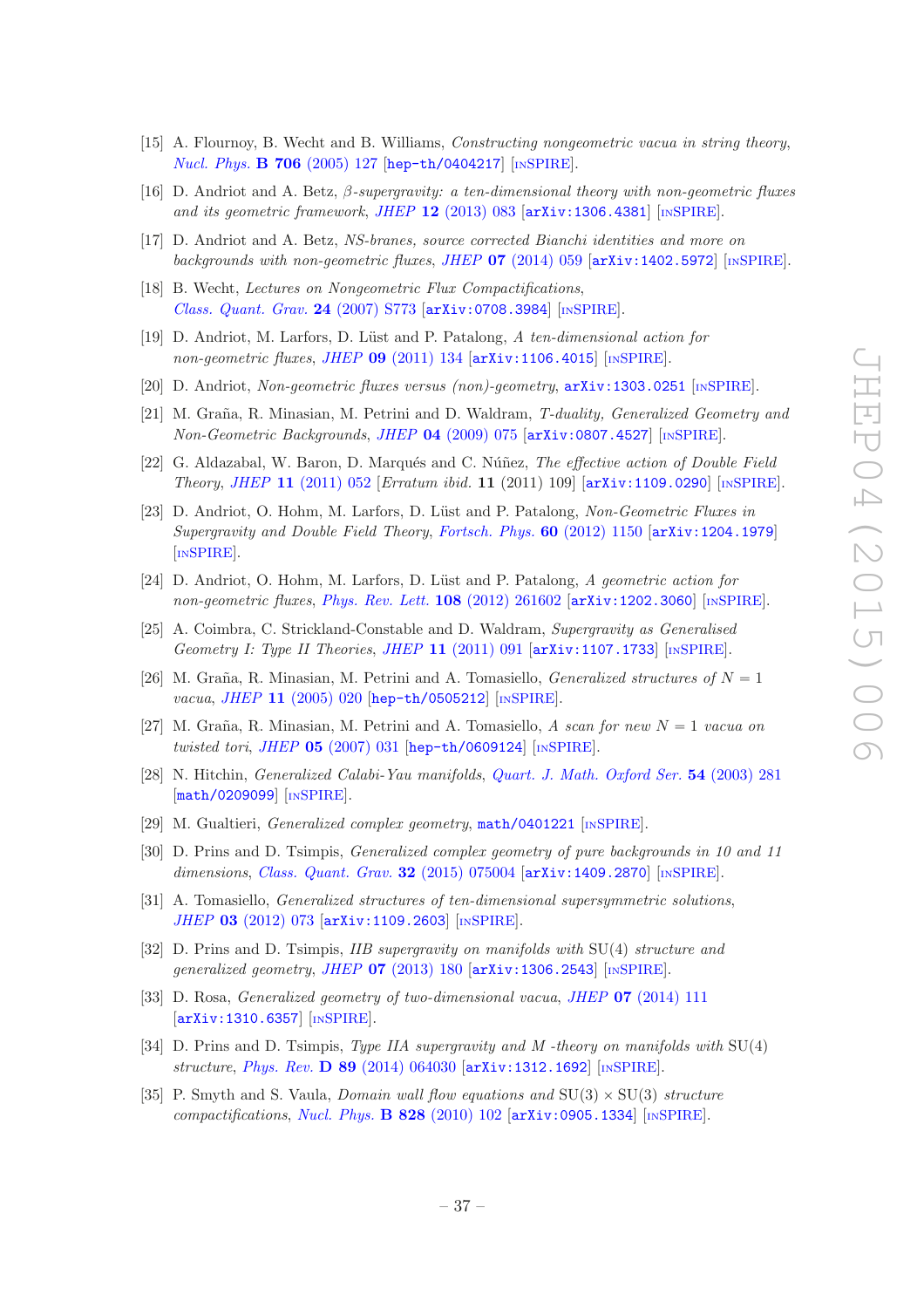- [36] M. Haack, D. Lüst, L. Martucci and A. Tomasiello, *Domain walls from ten dimensions*, JHEP 10 [\(2009\) 089](http://dx.doi.org/10.1088/1126-6708/2009/10/089) [[arXiv:0905.1582](http://arxiv.org/abs/0905.1582)] [IN[SPIRE](http://inspirehep.net/search?p=find+EPRINT+arXiv:0905.1582)].
- [37] M. Gabella, D. Martelli, A. Passias and J. Sparks,  $\mathcal{N}=2$  supersymmetric AdS<sub>4</sub> solutions of M-theory, [Commun. Math. Phys.](http://dx.doi.org/10.1007/s00220-013-1865-0) 325 (2014) 487 [[arXiv:1207.3082](http://arxiv.org/abs/1207.3082)] [IN[SPIRE](http://inspirehep.net/search?p=find+EPRINT+arXiv:1207.3082)].
- [38] M. Gabella, J.P. Gauntlett, E. Palti, J. Sparks and D. Waldram,  $AdS_5$  Solutions of Type IIB Supergravity and Generalized Complex Geometry, [Commun. Math. Phys.](http://dx.doi.org/10.1007/s00220-010-1083-y) 299 (2010) 365 [[arXiv:0906.4109](http://arxiv.org/abs/0906.4109)] [IN[SPIRE](http://inspirehep.net/search?p=find+EPRINT+arXiv:0906.4109)].
- [39] D. Lüst, P. Patalong and D. Tsimpis, *Generalized geometry, calibrations and* supersymmetry in diverse dimensions, JHEP  $01$  [\(2011\) 063](http://dx.doi.org/10.1007/JHEP01(2011)063)  $\ar{xiv:1010.5789}$  [IN[SPIRE](http://inspirehep.net/search?p=find+EPRINT+arXiv:1010.5789)].
- [40] F. Apruzzi, M. Fazzi, A. Passias, D. Rosa and A. Tomasiello,  $AdS_6$  solutions of type-II  $supergravity$ , JHEP 11 [\(2014\) 099](http://dx.doi.org/10.1007/JHEP11(2014)099)  $\left[$ [arXiv:1406.0852](http://arxiv.org/abs/1406.0852) $\right]$   $\left[$ In[SPIRE](http://inspirehep.net/search?p=find+EPRINT+arXiv:1406.0852) $\right]$ .
- <span id="page-38-0"></span>[41] F. Apruzzi, M. Fazzi, D. Rosa and A. Tomasiello, All AdS<sub>7</sub> solutions of type-II supergravity, JHEP 04 [\(2014\) 064](http://dx.doi.org/10.1007/JHEP04(2014)064) [[arXiv:1309.2949](http://arxiv.org/abs/1309.2949)] [IN[SPIRE](http://inspirehep.net/search?p=find+EPRINT+arXiv:1309.2949)].
- <span id="page-38-1"></span>[42] A. Tomasiello, Reformulating supersymmetry with a generalized Dolbeault operator, JHEP 02 [\(2008\) 010](http://dx.doi.org/10.1088/1126-6708/2008/02/010) [[arXiv:0704.2613](http://arxiv.org/abs/0704.2613)] [IN[SPIRE](http://inspirehep.net/search?p=find+EPRINT+arXiv:0704.2613)].
- [43] D. Rosa and A. Tomasiello, Pure spinor equations to lift gauged supergravity, JHEP 01 [\(2014\) 176](http://dx.doi.org/10.1007/JHEP01(2014)176) [[arXiv:1305.5255](http://arxiv.org/abs/1305.5255)] [IN[SPIRE](http://inspirehep.net/search?p=find+EPRINT+arXiv:1305.5255)].
- <span id="page-38-2"></span>[44] S. Giusto, L. Martucci, M. Petrini and R. Russo, 6D microstate geometries from 10D structures, [Nucl. Phys.](http://dx.doi.org/10.1016/j.nuclphysb.2013.08.018) B 876 (2013) 509 [[arXiv:1306.1745](http://arxiv.org/abs/1306.1745)] [IN[SPIRE](http://inspirehep.net/search?p=find+EPRINT+arXiv:1306.1745)].
- <span id="page-38-3"></span>[45] D. Andriot, R. Minasian and M. Petrini, Flux backgrounds from Twists, JHEP 12 [\(2009\) 028](http://dx.doi.org/10.1088/1126-6708/2009/12/028) [[arXiv:0903.0633](http://arxiv.org/abs/0903.0633)] [IN[SPIRE](http://inspirehep.net/search?p=find+EPRINT+arXiv:0903.0633)].
- <span id="page-38-4"></span>[46] M. Graña, J. Louis, A. Sim and D. Waldram,  $E_{7(7)}$  formulation of  $N = 2$  backgrounds, JHEP 07 [\(2009\) 104](http://dx.doi.org/10.1088/1126-6708/2009/07/104) [[arXiv:0904.2333](http://arxiv.org/abs/0904.2333)] [IN[SPIRE](http://inspirehep.net/search?p=find+EPRINT+arXiv:0904.2333)].
- [47] M. Graña and F. Orsi,  $N = 1$  vacua in Exceptional Generalized Geometry, JHEP 08 [\(2011\) 109](http://dx.doi.org/10.1007/JHEP08(2011)109) [[arXiv:1105.4855](http://arxiv.org/abs/1105.4855)] [IN[SPIRE](http://inspirehep.net/search?p=find+EPRINT+arXiv:1105.4855)].
- <span id="page-38-5"></span>[48] M. Graña and F. Orsi,  $N=2$  vacua in Generalized Geometry, JHEP 11 [\(2012\) 052](http://dx.doi.org/10.1007/JHEP11(2012)052) [[arXiv:1207.3004](http://arxiv.org/abs/1207.3004)] [IN[SPIRE](http://inspirehep.net/search?p=find+EPRINT+arXiv:1207.3004)].
- <span id="page-38-6"></span>[49] O. Hohm, S.K. Kwak and B. Zwiebach, Double Field Theory of Type II Strings, JHEP 09 [\(2011\) 013](http://dx.doi.org/10.1007/JHEP09(2011)013) [[arXiv:1107.0008](http://arxiv.org/abs/1107.0008)] [IN[SPIRE](http://inspirehep.net/search?p=find+EPRINT+arXiv:1107.0008)].
- [50] I. Jeon, K. Lee and J.-H. Park, Incorporation of fermions into double field theory, JHEP 11 [\(2011\) 025](http://dx.doi.org/10.1007/JHEP11(2011)025) [[arXiv:1109.2035](http://arxiv.org/abs/1109.2035)] [IN[SPIRE](http://inspirehep.net/search?p=find+EPRINT+arXiv:1109.2035)].
- <span id="page-38-10"></span>[51] I. Jeon, K. Lee and J.-H. Park, Ramond-Ramond Cohomology and O(D,D) T-duality, JHEP 09 [\(2012\) 079](http://dx.doi.org/10.1007/JHEP09(2012)079) [[arXiv:1206.3478](http://arxiv.org/abs/1206.3478)] [IN[SPIRE](http://inspirehep.net/search?p=find+EPRINT+arXiv:1206.3478)].
- <span id="page-38-9"></span>[52] I. Jeon, K. Lee, J.-H. Park and Y. Suh, Stringy Unification of Type IIA and IIB Supergravities under  $N = 2$  D = 10 Supersymmetric Double Field Theory, [Phys. Lett.](http://dx.doi.org/10.1016/j.physletb.2013.05.016) **B 723** (2013) 245 [[arXiv:1210.5078](http://arxiv.org/abs/1210.5078)] [IN[SPIRE](http://inspirehep.net/search?p=find+EPRINT+arXiv:1210.5078)].
- <span id="page-38-7"></span>[53] D. Geissbuhler, D. Marqués, C. Núñez and V. Penas, Exploring Double Field Theory, JHEP 06 [\(2013\) 101](http://dx.doi.org/10.1007/JHEP06(2013)101) [[arXiv:1304.1472](http://arxiv.org/abs/1304.1472)] [IN[SPIRE](http://inspirehep.net/search?p=find+EPRINT+arXiv:1304.1472)].
- <span id="page-38-8"></span>[54] D.M. Belov, C.M. Hull and R. Minasian, T-duality, gerbes and loop spaces, [arXiv:0710.5151](http://arxiv.org/abs/0710.5151) [IN[SPIRE](http://inspirehep.net/search?p=find+EPRINT+arXiv:0710.5151)].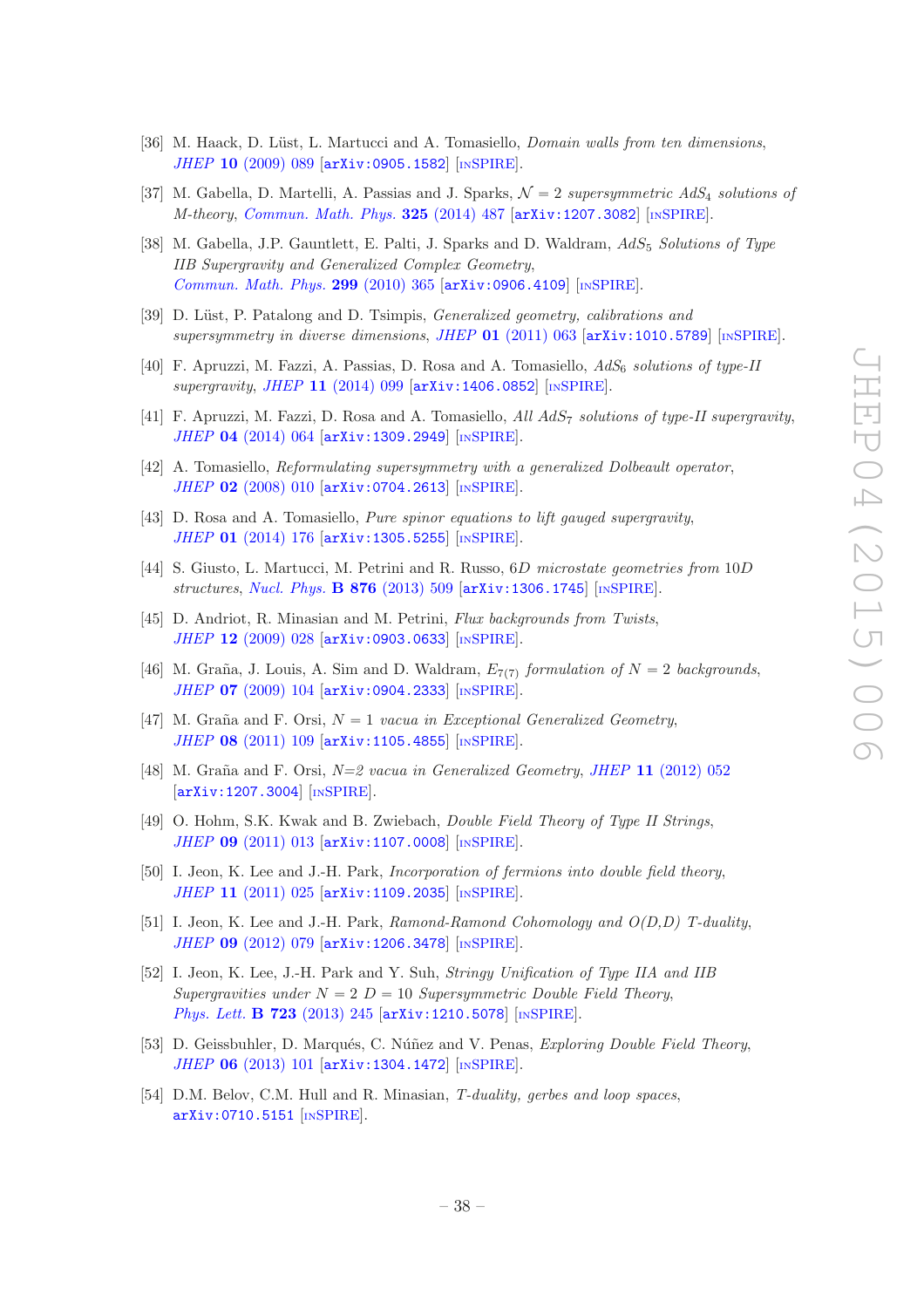- <span id="page-39-0"></span>[55] J. de Boer and M. Shigemori, Exotic branes and non-geometric backgrounds, [Phys. Rev. Lett.](http://dx.doi.org/10.1103/PhysRevLett.104.251603) 104 (2010) 251603 [[arXiv:1004.2521](http://arxiv.org/abs/1004.2521)] [IN[SPIRE](http://inspirehep.net/search?p=find+EPRINT+arXiv:1004.2521)].
- [56] E.A. Bergshoeff, T. Ortin and F. Riccioni, Defect Branes, [Nucl. Phys.](http://dx.doi.org/10.1016/j.nuclphysb.2011.10.037) B 856 (2012) 210 [[arXiv:1109.4484](http://arxiv.org/abs/1109.4484)] [IN[SPIRE](http://inspirehep.net/search?p=find+EPRINT+arXiv:1109.4484)].
- [57] J. de Boer and M. Shigemori, Exotic Branes in String Theory, [Phys. Rept.](http://dx.doi.org/10.1016/j.physrep.2013.07.003) 532 (2013) 65 [[arXiv:1209.6056](http://arxiv.org/abs/1209.6056)] [IN[SPIRE](http://inspirehep.net/search?p=find+EPRINT+arXiv:1209.6056)].
- <span id="page-39-8"></span>[58] F. Hassler and D. Lüst, Non-commutative/non-associative IIA (IIB) Q- and R-branes and their intersections, JHEP  $07$  [\(2013\) 048](http://dx.doi.org/10.1007/JHEP07(2013)048)  $\left[$ [arXiv:1303.1413](http://arxiv.org/abs/1303.1413) $\right]$   $\left[$ IN[SPIRE](http://inspirehep.net/search?p=find+EPRINT+arXiv:1303.1413) $\right]$ .
- [59] T. Kimura, *Defect*  $(p,q)$  Five-branes, [Nucl. Phys.](http://dx.doi.org/10.1016/j.nuclphysb.2015.01.023) **B 893** (2015) 1 [[arXiv:1410.8403](http://arxiv.org/abs/1410.8403)] [IN[SPIRE](http://inspirehep.net/search?p=find+EPRINT+arXiv:1410.8403)].
- [60] T. Okada and Y. Sakatani, Defect branes as Alice strings, [arXiv:1411.1043](http://arxiv.org/abs/1411.1043) [IN[SPIRE](http://inspirehep.net/search?p=find+EPRINT+arXiv:1411.1043)].
- <span id="page-39-1"></span>[61] T. Kimura, S. Sasaki and M. Yata, *Hyper-Kähler with Torsion, T-duality and Defect*  $(p,q)$ Five-branes,  $arXiv:1411.3457$  [IN[SPIRE](http://inspirehep.net/search?p=find+EPRINT+arXiv:1411.3457)].
- <span id="page-39-2"></span>[62] J. McOrist, D.R. Morrison and S. Sethi, Geometries, Non-Geometries and Fluxes, Adv. Theor. Math. Phys. 14 (2010) [[arXiv:1004.5447](http://arxiv.org/abs/1004.5447)] [IN[SPIRE](http://inspirehep.net/search?p=find+EPRINT+arXiv:1004.5447)].
- <span id="page-39-3"></span>[63] G. Aldazabal, P.G. Cámara, A. Font and L.E. Ibáñez, More dual fluxes and moduli fixing, JHEP 05 [\(2006\) 070](http://dx.doi.org/10.1088/1126-6708/2006/05/070) [[hep-th/0602089](http://arxiv.org/abs/hep-th/0602089)] [IN[SPIRE](http://inspirehep.net/search?p=find+EPRINT+hep-th/0602089)].
- <span id="page-39-7"></span>[64] M. Ihl, D. Robbins and T. Wrase, *Toroidal orientifolds in IIA with general NS-NS fluxes*, JHEP 08 [\(2007\) 043](http://dx.doi.org/10.1088/1126-6708/2007/08/043) [[arXiv:0705.3410](http://arxiv.org/abs/0705.3410)] [IN[SPIRE](http://inspirehep.net/search?p=find+EPRINT+arXiv:0705.3410)].
- <span id="page-39-4"></span>[65] R. Blumenhagen, X. Gao, D. Herschmann and P. Shukla, Dimensional Oxidation of Non-geometric Fluxes in Type II Orientifolds, JHEP 10 [\(2013\) 201](http://dx.doi.org/10.1007/JHEP10(2013)201) [[arXiv:1306.2761](http://arxiv.org/abs/1306.2761)] [IN[SPIRE](http://inspirehep.net/search?p=find+EPRINT+arXiv:1306.2761)].
- <span id="page-39-5"></span>[66] W. Siegel, Two vierbein formalism for string inspired axionic gravity, Phys. Rev. D 47 [\(1993\) 5453](http://dx.doi.org/10.1103/PhysRevD.47.5453) [[hep-th/9302036](http://arxiv.org/abs/hep-th/9302036)] [IN[SPIRE](http://inspirehep.net/search?p=find+EPRINT+hep-th/9302036)].
- [67] W. Siegel, Superspace duality in low-energy superstrings, Phys. Rev. D 48 [\(1993\) 2826](http://dx.doi.org/10.1103/PhysRevD.48.2826) [[hep-th/9305073](http://arxiv.org/abs/hep-th/9305073)] [IN[SPIRE](http://inspirehep.net/search?p=find+EPRINT+hep-th/9305073)].
- [68] O. Hohm and S.K. Kwak, Frame-like Geometry of Double Field Theory, J. Phys. A 44 [\(2011\) 085404](http://dx.doi.org/10.1088/1751-8113/44/8/085404) [[arXiv:1011.4101](http://arxiv.org/abs/1011.4101)] [IN[SPIRE](http://inspirehep.net/search?p=find+EPRINT+arXiv:1011.4101)].
- [69] I. Jeon, K. Lee and J.-H. Park, Stringy differential geometry, beyond Riemann, Phys. Rev. D 84 [\(2011\) 044022](http://dx.doi.org/10.1103/PhysRevD.84.044022) [[arXiv:1105.6294](http://arxiv.org/abs/1105.6294)] [IN[SPIRE](http://inspirehep.net/search?p=find+EPRINT+arXiv:1105.6294)].
- <span id="page-39-6"></span>[70] O. Hohm and S.K. Kwak,  $N = 1$  Supersymmetric Double Field Theory, JHEP 03 [\(2012\) 080](http://dx.doi.org/10.1007/JHEP03(2012)080) [[arXiv:1111.7293](http://arxiv.org/abs/1111.7293)] [IN[SPIRE](http://inspirehep.net/search?p=find+EPRINT+arXiv:1111.7293)].
- [71] I. Jeon, K. Lee and J.-H. Park, Supersymmetric Double Field Theory: Stringy Reformulation of Supergravity, Phys. Rev. D 85 [\(2012\) 081501](http://dx.doi.org/10.1103/PhysRevD.86.089903) [Erratum ibid. D 86 (2012) 089903] [[arXiv:1112.0069](http://arxiv.org/abs/1112.0069)] [IN[SPIRE](http://inspirehep.net/search?p=find+EPRINT+arXiv:1112.0069)].
- [72] B. de Wit and H. Nicolai,  $d = 11$  Supergravity With Local SU(8) Invariance, [Nucl. Phys.](http://dx.doi.org/10.1016/0550-3213(86)90290-7) **B 274** (1986) 363 [IN[SPIRE](http://inspirehep.net/search?p=find+J+Nucl.Phys.,B274,363)].
- [73] A. Coimbra, C. Strickland-Constable and D. Waldram, Supergravity as Generalised Geometry II:  $E_{d(d)} \times \mathbb{R}^+$  and M-theory, JHEP 03 [\(2014\) 019](http://dx.doi.org/10.1007/JHEP03(2014)019) [[arXiv:1212.1586](http://arxiv.org/abs/1212.1586)] [IN[SPIRE](http://inspirehep.net/search?p=find+EPRINT+arXiv:1212.1586)].
- [74] D.S. Berman and K. Lee, Supersymmetry for Gauged Double Field Theory and Generalised Scherk-Schwarz Reductions, [Nucl. Phys.](http://dx.doi.org/10.1016/j.nuclphysb.2014.02.015) B 881 (2014) 369 [[arXiv:1305.2747](http://arxiv.org/abs/1305.2747)] [IN[SPIRE](http://inspirehep.net/search?p=find+EPRINT+arXiv:1305.2747)].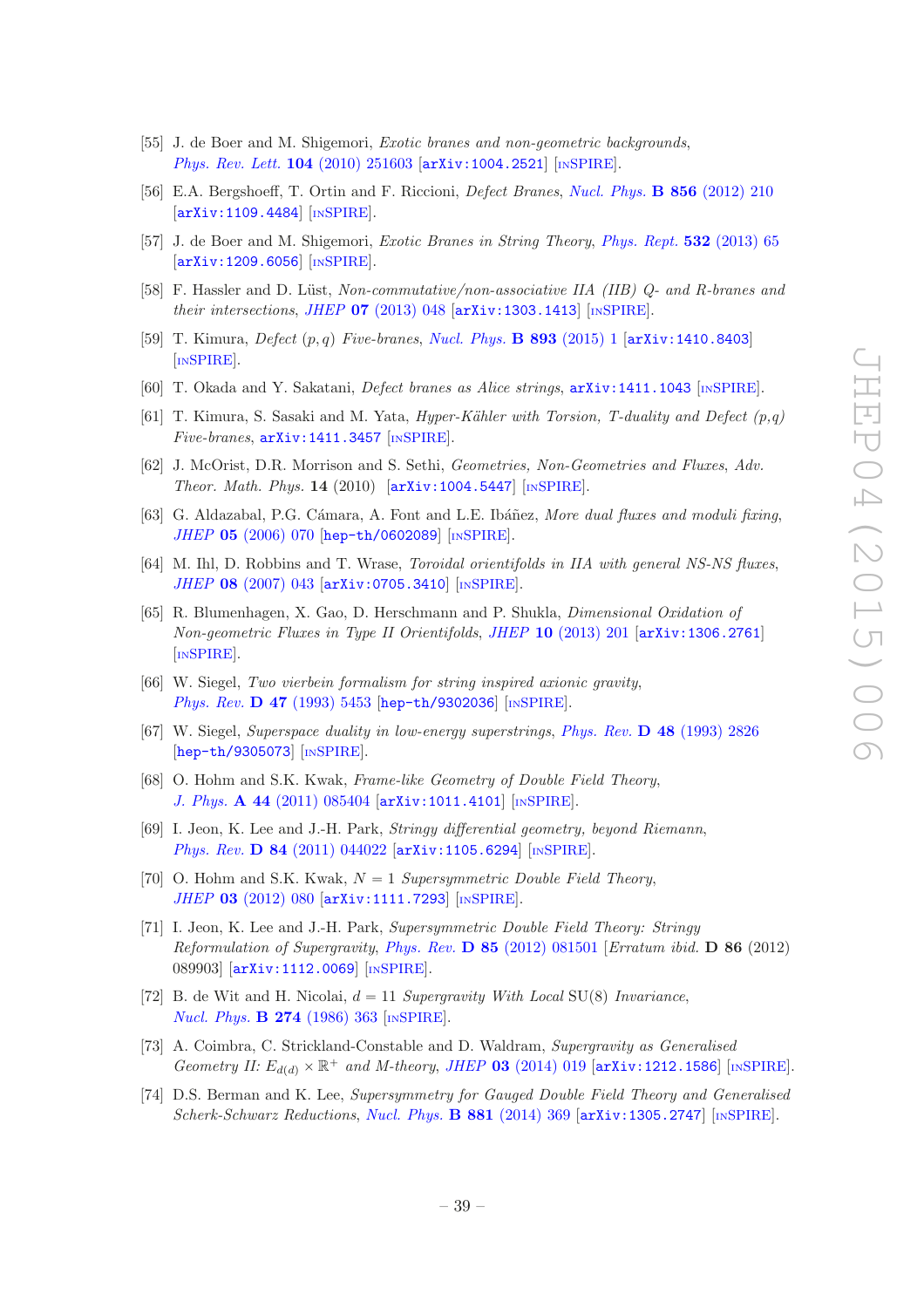- [75] H. Godazgar, M. Godazgar, O. Hohm, H. Nicolai and H. Samtleben, Supersymmetric  $E_{7(7)}$ Exceptional Field Theory, JHEP 09 [\(2014\) 044](http://dx.doi.org/10.1007/JHEP09(2014)044) [[arXiv:1406.3235](http://arxiv.org/abs/1406.3235)] [IN[SPIRE](http://inspirehep.net/search?p=find+EPRINT+arXiv:1406.3235)].
- <span id="page-40-0"></span>[76] A. Coimbra, R. Minasian, H. Triendl and D. Waldram, Generalised geometry for string corrections, JHEP 11 [\(2014\) 160](http://dx.doi.org/10.1007/JHEP11(2014)160) [[arXiv:1407.7542](http://arxiv.org/abs/1407.7542)] [IN[SPIRE](http://inspirehep.net/search?p=find+EPRINT+arXiv:1407.7542)].
- <span id="page-40-1"></span>[77] P. Koerber and L. Martucci, From ten to four and back again: How to generalize the geometry, JHEP 08 [\(2007\) 059](http://dx.doi.org/10.1088/1126-6708/2007/08/059) [[arXiv:0707.1038](http://arxiv.org/abs/0707.1038)] [IN[SPIRE](http://inspirehep.net/search?p=find+EPRINT+arXiv:0707.1038)].
- <span id="page-40-2"></span>[78] D. Andriot, String theory flux vacua on twisted tori and Generalized Complex Geometry, Ph.D. Thesis, Université Pierre et Marie Curie, Paris, France (2010) [IN[SPIRE](http://inspirehep.net/record/1278958)].
- <span id="page-40-3"></span>[79] P. Koerber and D. Tsimpis, Supersymmetric sources, integrability and generalized-structure compactifications, JHEP 08 [\(2007\) 082](http://dx.doi.org/10.1088/1126-6708/2007/08/082) [[arXiv:0706.1244](http://arxiv.org/abs/0706.1244)] [IN[SPIRE](http://inspirehep.net/search?p=find+EPRINT+arXiv:0706.1244)].
- <span id="page-40-4"></span>[80] M. Graña, J. Louis and D. Waldram, *Hitchin functionals in*  $N = 2$  supergravity, JHEP 01 [\(2006\) 008](http://dx.doi.org/10.1088/1126-6708/2006/01/008) [[hep-th/0505264](http://arxiv.org/abs/hep-th/0505264)] [IN[SPIRE](http://inspirehep.net/search?p=find+EPRINT+hep-th/0505264)].
- <span id="page-40-5"></span>[81] I. Benmachiche and T.W. Grimm, *Generalized*  $N = 1$  orientifold compactifications and the Hitchin functionals, [Nucl. Phys.](http://dx.doi.org/10.1016/j.nuclphysb.2006.05.003) **B 748** (2006) 200 [[hep-th/0602241](http://arxiv.org/abs/hep-th/0602241)] [IN[SPIRE](http://inspirehep.net/search?p=find+EPRINT+hep-th/0602241)].
- <span id="page-40-6"></span>[82] G. Villadoro and F. Zwirner,  $N = 1$  effective potential from dual type-IIA D6/O6 orientifolds with general fluxes, JHEP  $06$  [\(2005\) 047](http://dx.doi.org/10.1088/1126-6708/2005/06/047) [[hep-th/0503169](http://arxiv.org/abs/hep-th/0503169)] [IN[SPIRE](http://inspirehep.net/search?p=find+EPRINT+hep-th/0503169)].
- <span id="page-40-7"></span>[83] M. Graña, J. Louis and D. Waldram,  $SU(3) \times SU(3)$  compactification and mirror duals of magnetic fluxes, JHEP 04 [\(2007\) 101](http://dx.doi.org/10.1088/1126-6708/2007/04/101) [[hep-th/0612237](http://arxiv.org/abs/hep-th/0612237)] [IN[SPIRE](http://inspirehep.net/search?p=find+EPRINT+hep-th/0612237)].
- <span id="page-40-8"></span>[84] D. Cassani and A. Bilal, *Effective actions and*  $N = 1$  vacuum conditions from  $SU(3) \times SU(3)$  compactifications, JHEP 09 [\(2007\) 076](http://dx.doi.org/10.1088/1126-6708/2007/09/076) [[arXiv:0707.3125](http://arxiv.org/abs/0707.3125)] [IN[SPIRE](http://inspirehep.net/search?p=find+EPRINT+arXiv:0707.3125)].
- <span id="page-40-9"></span>[85] P. Koerber, Lectures on Generalized Complex Geometry for Physicists, [Fortsch. Phys.](http://dx.doi.org/10.1002/prop.201000083) 59 (2011) 169 [[arXiv:1006.1536](http://arxiv.org/abs/1006.1536)] [IN[SPIRE](http://inspirehep.net/search?p=find+EPRINT+arXiv:1006.1536)].
- <span id="page-40-10"></span>[86] J.-P. Derendinger and A. Guarino, A second look at gauged supergravities from fluxes in M-theory, JHEP 09 [\(2014\) 162](http://dx.doi.org/10.1007/JHEP09(2014)162) [[arXiv:1406.6930](http://arxiv.org/abs/1406.6930)] [IN[SPIRE](http://inspirehep.net/search?p=find+EPRINT+arXiv:1406.6930)].
- <span id="page-40-11"></span>[87] U. Danielsson, G. Dibitetto and A. Guarino, KK-monopoles and G-structures in M-theory/type IIA reductions, JHEP 02 [\(2015\) 096](http://dx.doi.org/10.1007/JHEP02(2015)096)  $\left[$ [arXiv:1411.0575](http://arxiv.org/abs/1411.0575) $\right]$   $\left[$ In[SPIRE](http://inspirehep.net/search?p=find+EPRINT+arXiv:1411.0575) $\right]$ .
- <span id="page-40-12"></span>[88] M. Gualtieri, *Generalized Kähler geometry*,  $arXiv:1007.3485$  [IN[SPIRE](http://inspirehep.net/search?p=find+EPRINT+arXiv:1007.3485)].
- [89] A. Sevrin and D.C. Thompson,  $N = (2, 2)$  Non-Linear σ-Models: A Synopsis, [PoS\(Corfu2012\)097](http://pos.sissa.it/cgi-bin/reader/contribution.cgi?id=PoS(Corfu2012)097) [[arXiv:1305.4853](http://arxiv.org/abs/1305.4853)] [IN[SPIRE](http://inspirehep.net/search?p=find+EPRINT+arXiv:1305.4853)].
- <span id="page-40-13"></span>[90] D. Terryn, The generalised complex geometry of Wess-Zumino-Witten models, [arXiv:1301.0301](http://arxiv.org/abs/1301.0301) [IN[SPIRE](http://inspirehep.net/search?p=find+EPRINT+arXiv:1301.0301)].
- <span id="page-40-14"></span>[91] G.R. Cavalcanti and M. Gualtieri, Generalized complex structures on nilmanifolds, [math/0404451](http://arxiv.org/abs/math/0404451).
- <span id="page-40-15"></span>[92] M. Graña, Flux compactifications in string theory: A comprehensive review, [Phys. Rept.](http://dx.doi.org/10.1016/j.physrep.2005.10.008) 423 (2006) 91 [[hep-th/0509003](http://arxiv.org/abs/hep-th/0509003)] [IN[SPIRE](http://inspirehep.net/search?p=find+EPRINT+hep-th/0509003)].
- <span id="page-40-16"></span>[93] Z. Chen, D. Grandini and Y.-S. Poon, Holomorphic Poisson Cohomology, [arXiv:1408.0448](http://arxiv.org/abs/1408.0448).
- <span id="page-40-17"></span>[94] R. Blumenhagen, A. Deser, E. Plauschinn and F. Rennecke, Non-geometric strings, symplectic gravity and differential geometry of Lie algebroids, JHEP 02 [\(2013\) 122](http://dx.doi.org/10.1007/JHEP02(2013)122) [[arXiv:1211.0030](http://arxiv.org/abs/1211.0030)] [IN[SPIRE](http://inspirehep.net/search?p=find+EPRINT+arXiv:1211.0030)].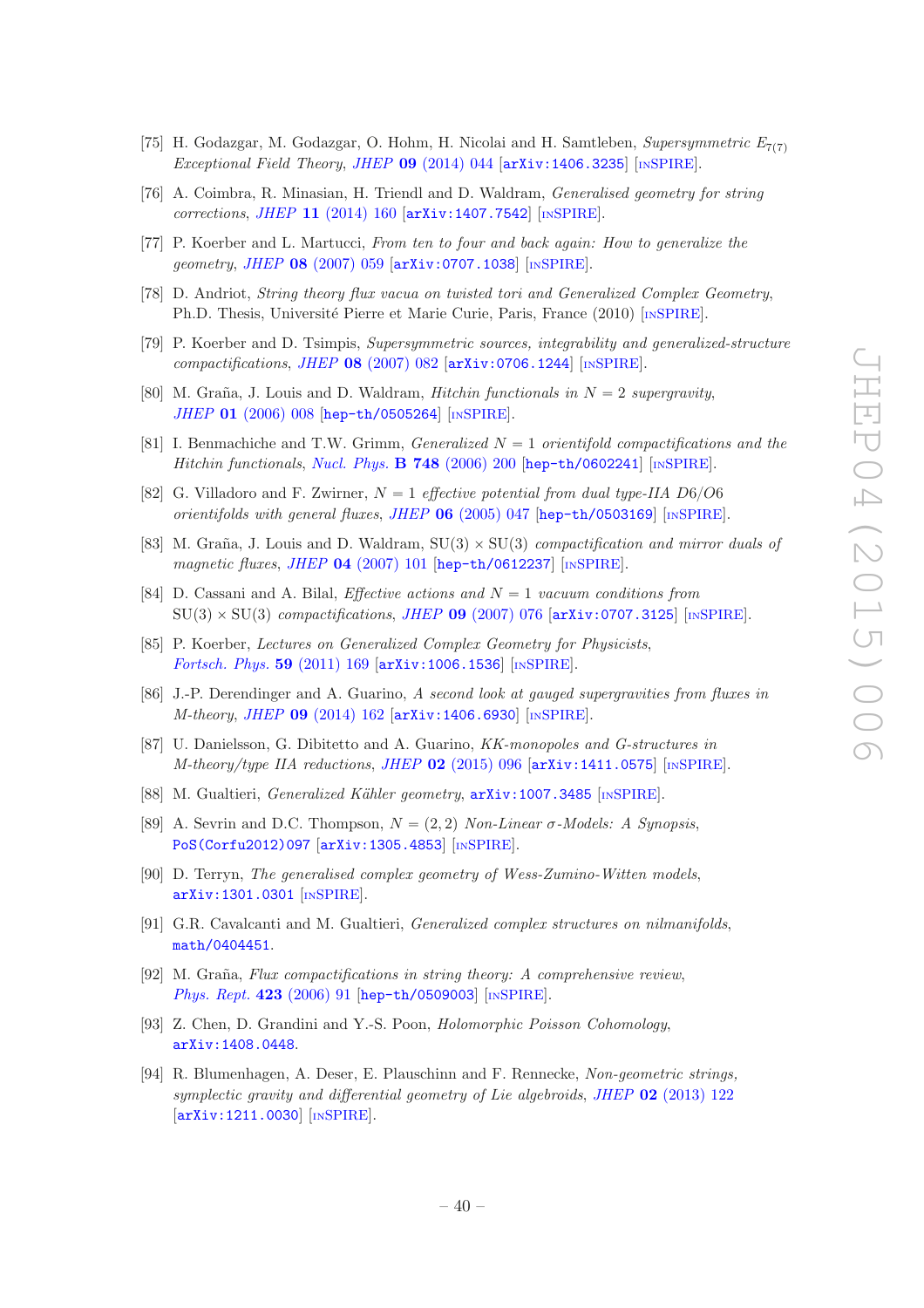- <span id="page-41-0"></span>[95] A. Chatzistavrakidis, L. Jonke and O. Lechtenfeld, Dirac structures on nilmanifolds and coexistence of fluxes, [Nucl. Phys.](http://dx.doi.org/10.1016/j.nuclphysb.2014.03.013) **B 883** (2014) 59  $arXiv:1311.4878$  [IN[SPIRE](http://inspirehep.net/search?p=find+EPRINT+arXiv:1311.4878)].
- <span id="page-41-6"></span>[96] T. Asakawa, H. Muraki and S. Watamura, D-brane on Poisson manifold and Generalized Geometry, [Int. J. Mod. Phys.](http://dx.doi.org/10.1142/S0217751X14500894) A 29 (2014) 1450089 [[arXiv:1402.0942](http://arxiv.org/abs/1402.0942)] [IN[SPIRE](http://inspirehep.net/search?p=find+EPRINT+arXiv:1402.0942)].
- <span id="page-41-1"></span>[97] O. Brahic and R.L. Fernandes, Integration of Coupling Dirac Structures, [arXiv:1409.7899](http://arxiv.org/abs/1409.7899) [IN[SPIRE](http://inspirehep.net/search?p=find+EPRINT+arXiv:1409.7899)].
- <span id="page-41-2"></span>[98] R. Blumenhagen, A. Deser, E. Plauschinn and F. Rennecke, Bianchi Identities for Non-Geometric Fluxes — From Quasi-Poisson Structures to Courant Algebroids, [Fortsch. Phys.](http://dx.doi.org/10.1002/prop.201200099) 60 (2012) 1217 [[arXiv:1205.1522](http://arxiv.org/abs/1205.1522)] [IN[SPIRE](http://inspirehep.net/search?p=find+EPRINT+arXiv:1205.1522)].
- <span id="page-41-5"></span>[99] R. Blumenhagen, A. Deser, E. Plauschinn and F. Rennecke, A bi-invariant Einstein-Hilbert action for the non-geometric string, [Phys. Lett.](http://dx.doi.org/10.1016/j.physletb.2013.02.004) **B 720** (2013) 215  $\left[\text{arXiv:1210.1591}\right]$  $\left[\text{arXiv:1210.1591}\right]$  $\left[\text{arXiv:1210.1591}\right]$ [IN[SPIRE](http://inspirehep.net/search?p=find+EPRINT+arXiv:1210.1591)].
- <span id="page-41-3"></span>[100] R. Blumenhagen, A. Deser, E. Plauschinn, F. Rennecke and C. Schmid, The Intriguing Structure of Non-geometric Frames in String Theory, [Fortsch. Phys.](http://dx.doi.org/10.1002/prop.201300013) 61 (2013) 893 [[arXiv:1304.2784](http://arxiv.org/abs/1304.2784)] [IN[SPIRE](http://inspirehep.net/search?p=find+EPRINT+arXiv:1304.2784)].
- <span id="page-41-4"></span>[101] T. Asakawa, H. Muraki, S. Sasa and S. Watamura, Poisson-generalized geometry and  $R$ -flux,  $arXiv:1408.2649$  [IN[SPIRE](http://inspirehep.net/search?p=find+EPRINT+arXiv:1408.2649)].
- <span id="page-41-7"></span>[102] G. Aldazabal, E. Andres, P.G. Cámara and M. Graña, U-dual fluxes and Generalized Geometry, JHEP 11 [\(2010\) 083](http://dx.doi.org/10.1007/JHEP11(2010)083) [[arXiv:1007.5509](http://arxiv.org/abs/1007.5509)] [IN[SPIRE](http://inspirehep.net/search?p=find+EPRINT+arXiv:1007.5509)].
- <span id="page-41-8"></span>[103] O. Hohm and H. Samtleben, *Exceptional field theory. II.*  $E_{7(7)}$ , Phys. Rev. D 89 [\(2014\) 066017](http://dx.doi.org/10.1103/PhysRevD.89.066017) [[arXiv:1312.4542](http://arxiv.org/abs/1312.4542)] [IN[SPIRE](http://inspirehep.net/search?p=find+EPRINT+arXiv:1312.4542)].
- <span id="page-41-9"></span>[104] G. Aldazabal, M. Graña, D. Marqués and J.A. Rosabal, *The gauge structure of Exceptional* Field Theories and the tensor hierarchy, JHEP 04 [\(2014\) 049](http://dx.doi.org/10.1007/JHEP04(2014)049) [[arXiv:1312.4549](http://arxiv.org/abs/1312.4549)] [IN[SPIRE](http://inspirehep.net/search?p=find+EPRINT+arXiv:1312.4549)].
- <span id="page-41-10"></span>[105] E. Malek, *U-duality in three and four dimensions*,  $arXiv:1205.6403$  [IN[SPIRE](http://inspirehep.net/search?p=find+EPRINT+arXiv:1205.6403)].
- <span id="page-41-11"></span>[106] C.D.A. Blair, E. Malek and J.-H. Park, M-theory and Type IIB from a Duality Manifest Action, JHEP 01 [\(2014\) 172](http://dx.doi.org/10.1007/JHEP01(2014)172) [[arXiv:1311.5109](http://arxiv.org/abs/1311.5109)] [IN[SPIRE](http://inspirehep.net/search?p=find+EPRINT+arXiv:1311.5109)].
- <span id="page-41-12"></span>[107] G. Aldazabal, P.G. Cámara and J.A. Rosabal, *Flux algebra, Bianchi identities and* Freed-Witten anomalies in F-theory compactifications, [Nucl. Phys.](http://dx.doi.org/10.1016/j.nuclphysb.2009.01.006) B 814 (2009) 21 [[arXiv:0811.2900](http://arxiv.org/abs/0811.2900)] [IN[SPIRE](http://inspirehep.net/search?p=find+EPRINT+arXiv:0811.2900)].
- <span id="page-41-13"></span>[108] G. Dibitetto, R. Linares and D. Roest, Flux Compactifications, Gauge Algebras and de Sitter, [Phys. Lett.](http://dx.doi.org/10.1016/j.physletb.2010.03.074) B 688 (2010) 96 [[arXiv:1001.3982](http://arxiv.org/abs/1001.3982)] [IN[SPIRE](http://inspirehep.net/search?p=find+EPRINT+arXiv:1001.3982)].
- <span id="page-41-14"></span>[109] A.R. Frey and M. Graña, Type IIB solutions with interpolating supersymmetries, Phys. Rev. **D 68** [\(2003\) 106002](http://dx.doi.org/10.1103/PhysRevD.68.106002) [[hep-th/0307142](http://arxiv.org/abs/hep-th/0307142)] [IN[SPIRE](http://inspirehep.net/search?p=find+EPRINT+hep-th/0307142)].
- <span id="page-41-16"></span>[110] R. Torres, Constructions of generalized complex structures in dimension four, [Commun. Math. Phys.](http://dx.doi.org/10.1007/s00220-012-1528-6) 314 (2012) 351 [[arXiv:1104.3480](http://arxiv.org/abs/1104.3480)].
- [111] R. Torres and J. Yazinski, On the number of type change loci of a generalized complex structure, [Lett. Math. Phys.](http://dx.doi.org/10.1007/s11005-013-0674-x) 104 (2014) 451 [[arXiv:1306.2617](http://arxiv.org/abs/1306.2617)].
- <span id="page-41-17"></span>[112] A. Sevrin, W. Staessens and D. Terryn, The generalized Kähler geometry of  $N = (2, 2)$ WZW-models, JHEP 12 [\(2011\) 079](http://dx.doi.org/10.1007/JHEP12(2011)079) [[arXiv:1111.0551](http://arxiv.org/abs/1111.0551)] [IN[SPIRE](http://inspirehep.net/search?p=find+EPRINT+arXiv:1111.0551)].
- <span id="page-41-15"></span>[113] D. Andriot, New supersymmetric flux vacua with intermediate  $SU(2)$  structure, JHEP 08 [\(2008\) 096](http://dx.doi.org/10.1088/1126-6708/2008/08/096) [[arXiv:0804.1769](http://arxiv.org/abs/0804.1769)] [IN[SPIRE](http://inspirehep.net/search?p=find+EPRINT+arXiv:0804.1769)].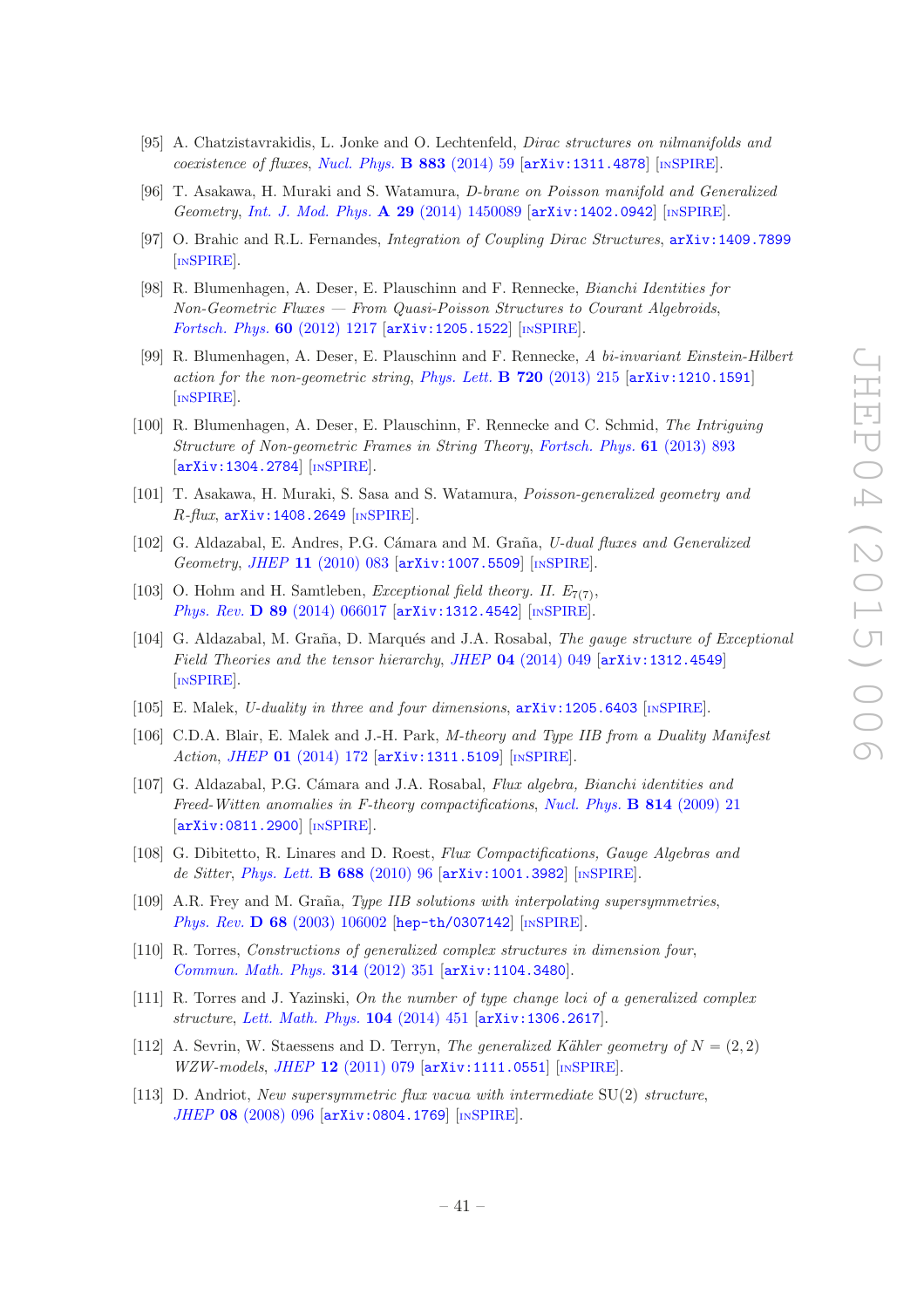- <span id="page-42-0"></span>[114] D. Andriot, New supersymmetric flux vacua of type-II string theory and Generalized Complex Geometry, [Fortsch. Phys.](http://dx.doi.org/10.1002/prop.200900039)  $57$  (2009) 485 [[arXiv:0901.1128](http://arxiv.org/abs/0901.1128)] [IN[SPIRE](http://inspirehep.net/search?p=find+EPRINT+arXiv:0901.1128)].
- <span id="page-42-1"></span>[115] C. Caviezel, P. Koerber, S. Körs, D. Lüst, D. Tsimpis and M. Zagermann, The Effective theory of type IIA  $AdS_4$  compactifications on nilmanifolds and cosets, [Class. Quant. Grav.](http://dx.doi.org/10.1088/0264-9381/26/2/025014) 26 (2009) 025014 [[arXiv:0806.3458](http://arxiv.org/abs/0806.3458)] [IN[SPIRE](http://inspirehep.net/search?p=find+EPRINT+arXiv:0806.3458)].
- <span id="page-42-2"></span>[116] G. Solard,  $N = 1$  SUSY AdS<sub>4</sub> vacua in IIB SUGRA on group manifolds, JHEP 02 [\(2014\) 017](http://dx.doi.org/10.1007/JHEP02(2014)017) [[arXiv:1310.4836](http://arxiv.org/abs/1310.4836)] [IN[SPIRE](http://inspirehep.net/search?p=find+EPRINT+arXiv:1310.4836)].
- <span id="page-42-3"></span>[117] A. Fino and L. Ugarte, On the geometry underlying supersymmetric flux vacua with intermediate  $SU(2)$  structure, [Class. Quant. Grav.](http://dx.doi.org/10.1088/0264-9381/28/7/075004) 28 (2011) 075004 [[arXiv:1007.1578](http://arxiv.org/abs/1007.1578)] [IN[SPIRE](http://inspirehep.net/search?p=find+EPRINT+arXiv:1007.1578)].
- <span id="page-42-4"></span>[118] R. Minasian, M. Petrini and A. Zaffaroni, Gravity duals to deformed SYM theories and Generalized Complex Geometry, JHEP 12 [\(2006\) 055](http://dx.doi.org/10.1088/1126-6708/2006/12/055) [[hep-th/0606257](http://arxiv.org/abs/hep-th/0606257)] [IN[SPIRE](http://inspirehep.net/search?p=find+EPRINT+hep-th/0606257)].
- <span id="page-42-11"></span>[119] A. Butti, D. Forcella, L. Martucci, R. Minasian, M. Petrini and A. Zaffaroni, On the geometry and the moduli space of beta-deformed quiver gauge theories, JHEP 07 [\(2008\) 053](http://dx.doi.org/10.1088/1126-6708/2008/07/053) [[arXiv:0712.1215](http://arxiv.org/abs/0712.1215)] [IN[SPIRE](http://inspirehep.net/search?p=find+EPRINT+arXiv:0712.1215)].
- [120] B. Heidenreich, L. McAllister and G. Torroba, *Dynamic* SU(2) Structure from Seven-branes, JHEP 05 [\(2011\) 110](http://dx.doi.org/10.1007/JHEP05(2011)110) [[arXiv:1011.3510](http://arxiv.org/abs/1011.3510)] [IN[SPIRE](http://inspirehep.net/search?p=find+EPRINT+arXiv:1011.3510)].
- <span id="page-42-5"></span>[121] E. Caceres, N.T. Macpherson and C. Núñez, New Type IIB Backgrounds and Aspects of Their Field Theory Duals, JHEP 08 [\(2014\) 107](http://dx.doi.org/10.1007/JHEP08(2014)107)  $\text{arXiv:1402.3294}$  $\text{arXiv:1402.3294}$  $\text{arXiv:1402.3294}$  [IN[SPIRE](http://inspirehep.net/search?p=find+EPRINT+arXiv:1402.3294)].
- <span id="page-42-6"></span>[122] B. Heidenreich,  $SL(2,\mathbb{R})$  covariant conditions for  $N = 1$  flux vacua, JHEP 10 [\(2011\) 057](http://dx.doi.org/10.1007/JHEP10(2011)057) [[arXiv:1107.3163](http://arxiv.org/abs/1107.3163)] [IN[SPIRE](http://inspirehep.net/search?p=find+EPRINT+arXiv:1107.3163)].
- <span id="page-42-7"></span>[123] J. Gaillard, N.T. Macpherson, C. Núñez and D.C. Thompson, *Dualising the Baryonic* Branch: Dynamic  $SU(2)$  and confining backgrounds in IIA, [Nucl. Phys.](http://dx.doi.org/10.1016/j.nuclphysb.2014.05.004) **B** 884 (2014) 696 [[arXiv:1312.4945](http://arxiv.org/abs/1312.4945)] [IN[SPIRE](http://inspirehep.net/search?p=find+EPRINT+arXiv:1312.4945)].
- <span id="page-42-8"></span>[124] C. Condeescu, A. Micu and E. Palti, M-theory Compactifications to Three Dimensions with M2-brane Potentials, JHEP 04 [\(2014\) 026](http://dx.doi.org/10.1007/JHEP04(2014)026) [[arXiv:1311.5901](http://arxiv.org/abs/1311.5901)] [IN[SPIRE](http://inspirehep.net/search?p=find+EPRINT+arXiv:1311.5901)].
- <span id="page-42-9"></span>[125] E.M. Babalic and C.I. Lazaroiu, A generalization of Calabi-Yau fourfolds arising from M-theory compactifications, Bulg. J. Phys. 41 (2014) 109 [[arXiv:1411.3493](http://arxiv.org/abs/1411.3493)] [IN[SPIRE](http://inspirehep.net/search?p=find+EPRINT+arXiv:1411.3493)].
- <span id="page-42-10"></span>[126] N.T. Macpherson, Non-Abelian T-duality,  $G_2$ -structure rotation and holographic duals of  $N = 1$  Chern-Simons theories, JHEP 11 [\(2013\) 137](http://dx.doi.org/10.1007/JHEP11(2013)137)  $\left[$ [arXiv:1310.1609](http://arxiv.org/abs/1310.1609) $\right]$   $\left[$ In[SPIRE](http://inspirehep.net/search?p=find+EPRINT+arXiv:1310.1609) $\right]$ .
- <span id="page-42-12"></span>[127] O. Lunin and J.M. Maldacena, *Deforming field theories with*  $U(1) \times U(1)$  global symmetry and their gravity duals, JHEP 05 [\(2005\) 033](http://dx.doi.org/10.1088/1126-6708/2005/05/033) [[hep-th/0502086](http://arxiv.org/abs/hep-th/0502086)] [IN[SPIRE](http://inspirehep.net/search?p=find+EPRINT+hep-th/0502086)].
- <span id="page-42-13"></span>[128] A. Barranco, J. Gaillard, N.T. Macpherson, C. Núñez and D.C. Thompson, *G-structures* and Flavouring non-Abelian T-duality, JHEP 08 [\(2013\) 018](http://dx.doi.org/10.1007/JHEP08(2013)018) [[arXiv:1305.7229](http://arxiv.org/abs/1305.7229)] [IN[SPIRE](http://inspirehep.net/search?p=find+EPRINT+arXiv:1305.7229)].
- <span id="page-42-14"></span>[129] F. Marchesano and W. Schulgin, Non-geometric fluxes as supergravity backgrounds, Phys. Rev. D 76 [\(2007\) 041901](http://dx.doi.org/10.1103/PhysRevD.76.041901) [[arXiv:0704.3272](http://arxiv.org/abs/0704.3272)] [IN[SPIRE](http://inspirehep.net/search?p=find+EPRINT+arXiv:0704.3272)].
- <span id="page-42-15"></span>[130] M. Graña, R. Minasian, M. Petrini and A. Tomasiello, Supersymmetric backgrounds from generalized Calabi-Yau manifolds, JHEP 08 [\(2004\) 046](http://dx.doi.org/10.1088/1126-6708/2004/08/046) [[hep-th/0406137](http://arxiv.org/abs/hep-th/0406137)] [IN[SPIRE](http://inspirehep.net/search?p=find+EPRINT+hep-th/0406137)].
- <span id="page-42-16"></span>[131] D. Lüst and D. Tsimpis, Supersymmetric  $AdS<sub>4</sub>$  compactifications of IIA supergravity, JHEP 02 [\(2005\) 027](http://dx.doi.org/10.1088/1126-6708/2005/02/027) [[hep-th/0412250](http://arxiv.org/abs/hep-th/0412250)] [IN[SPIRE](http://inspirehep.net/search?p=find+EPRINT+hep-th/0412250)].
- <span id="page-42-17"></span>[132] J.P. Gauntlett, D. Martelli, J. Sparks and D. Waldram, Supersymmetric AdS<sub>5</sub> solutions of type IIB supergravity, [Class. Quant. Grav.](http://dx.doi.org/10.1088/0264-9381/23/14/009) 23 (2006) 4693 [[hep-th/0510125](http://arxiv.org/abs/hep-th/0510125)] [IN[SPIRE](http://inspirehep.net/search?p=find+EPRINT+hep-th/0510125)].